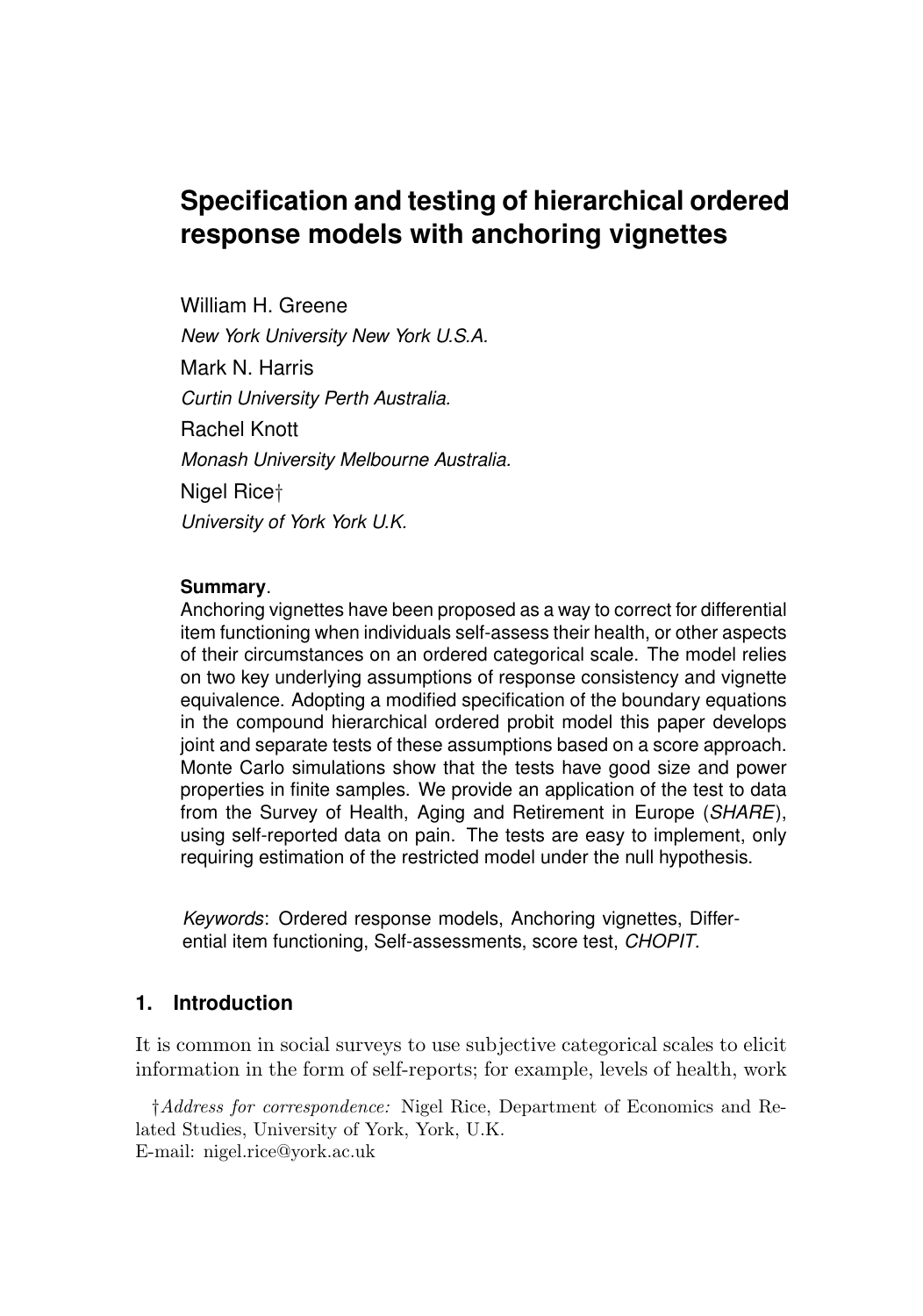disability, or subjective well-being. Responses to such questions are often used to study differences across countries or social or demographic groups. A problem with relying on subjective responses is that individuals may place different interpretations on the response scale. Information on health status might, for example, be obtained using the question: *Overall*, how would you rate your health? Respondents are asked to tick one of five boxes ranging from very bad through to average to excellent. Variation in responses will be due, in part, to genuine health differences, but may also be due to respondents applying different meanings to the available response categories. This type of reporting behaviour is commonly referred to as differential item functioning  $(DIF)$  (Holland & Weiner 1993, Murray et al. 2002).

Anchoring vignettes have been proposed as a method to overcome DIF (King et al. 2004) and have received wide attention in the applied literature - for example, in self-reported data on health status (Soloman et al. 2004, Bago d'Uva et al. 2008, Peracchi & Rossetti 2012, Grol-Prokopczyk et al. 2011, Vonkova & Hullegie 2011); healthy behaviours (Van Soest et al. 2011); satisfaction with health systems performance (Sirven et al. 2012, Rice et al. 2012); work disability (Kapteyn et al. 2007, 2011, Angelini et al. 2011, Paccagnella 2011); political efficacy (King et al. 2004); job satisfaction (Kristensen & Johansson 2008); life satisfaction (Angelini et al. 2014); satisfaction with income (Kapteyn et al. 2013) and consumer satisfaction with products and services (Rossi et al. 2001). Together with their own situation, respondents are asked to evaluate one or more vignettes describing situations of hypothetical individuals. Responses to the vignettes are then used to anchor, or adjust for bias introduced by DIF, such that inter-personal comparisons can be appropriately examined. This is often achieved using the compound hierarchical ordered probit model (*CHOPIT*: see Section 2.3).

Two key identification assumptions underlie the use of the vignette approach: response consistency  $(RC)$  and vignette equivalence  $(VE)$ . RC assumes that individuals use the same mapping from the underlying latent scale to the available response categories when assessing the self-assessment as they use when assessing the corresponding vignettes. This assumption allows the relationship between reporting behaviour and the characteristics of respondents identified via the vignettes to anchor responses to self-reports.  $VE$  assumes that "the level of the variable represented by any one vignette is perceived by all respondents in the same way and on the same unidimensional scale" (King et al. 2004, p. 194). This implies that respondents agree on the underlying latent level of the concept under scrutiny - depicted by the hypothetical situation described by the vignette - except for random error.

In practice, modelling DIF is undertaken by the allowing the bound-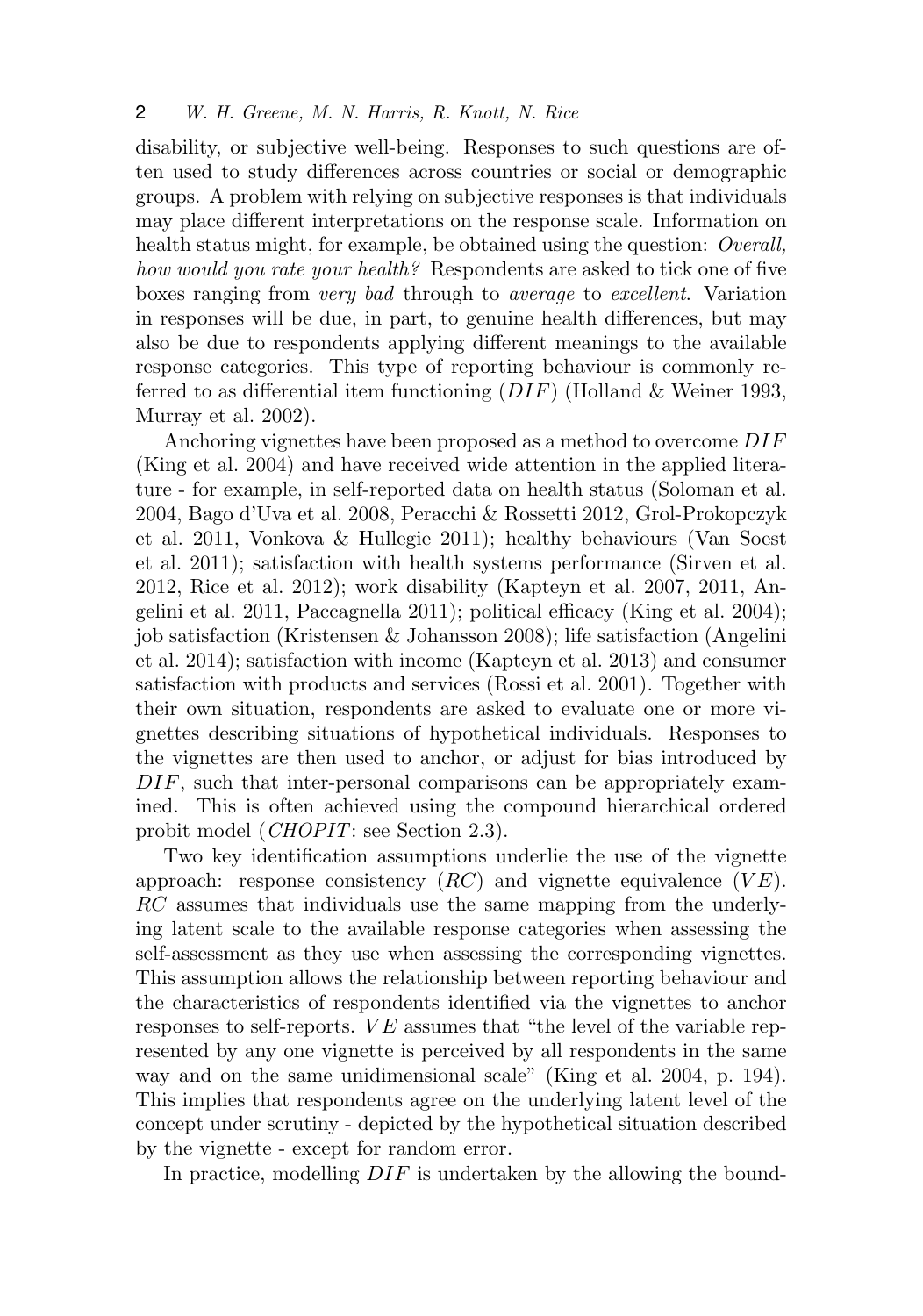ary parameters determining the cut-points between outcome categories of the standard ordered probit model to differ across individuals. To ensure the requisite ordering, these are typically specified as exponential functions of individual characteristics within the CHOPIT model. This paper presents a simple modification to the standard exponential functional form for the boundary equations which yields improvements in its identification properties. We show that the proposed modification is innocuous in terms of parameter estimates of the mean function of the (CHOPIT) model which links characteristics of respondents to outcome on the latent scale. Importantly, however, the modification lends itself to score tests for the joint assumptions of RC and  $VE$  together with separate tests for the two assumptions. Given the widespread use of the vignette approach it is surprising that there are few formal tests of the underlying assumptions behind the *CHOPIT* approach and many empirical applications simply assume these hold. We set out the score test and investigate its properties.

We show that the test is correctly sized and has appropriate power properties as one moves further from the null hypothesis of  $RC$  and  $VE$ . We also illustrate the use of the test using data from the Survey of Health, Aging and Retirement in Europe (SHARE), and compare our results to those of the test developed by Peracchi & Rossetti (2013). We also provide separate tests for  $RC$  and  $VE$ . These are informative when faced with a joint failure of  $VE$  and  $RC$  with regard to the underlying cause of misspecification (for example, by selecting which vignettes to use when multiple are available). As is typical with specification tests, it relies on standard parametric assumptions underlying the (CHOPIT) model, that the model is correctly specified, with no omitted variables, endogeneity and so on.

### **2. Ordered response models**

### *2.1. Ordered probit model*

Self-reports of outcomes of interest collected via survey instruments usually contain responses on a categorical (Likert) scale, which are often analysed using ordered response (e.g. probit or logit) models (Greene & Hensher 2010). Underlying the ordered probit  $OP$  model is represented by a latent variable,  $y^*$ , which is a linear function, in unknown parameters,  $\beta$ , of observed characteristics  $\tilde{\mathbf{x}}$  with no constant term (throughout we denote a no constant sub-vector/matrix by use of "∼"). The term  $\varepsilon_y$ represents a standard normal disturbance, such that,

$$
y^* = \tilde{\mathbf{x}}'\tilde{\beta} + \varepsilon_y,\tag{1}
$$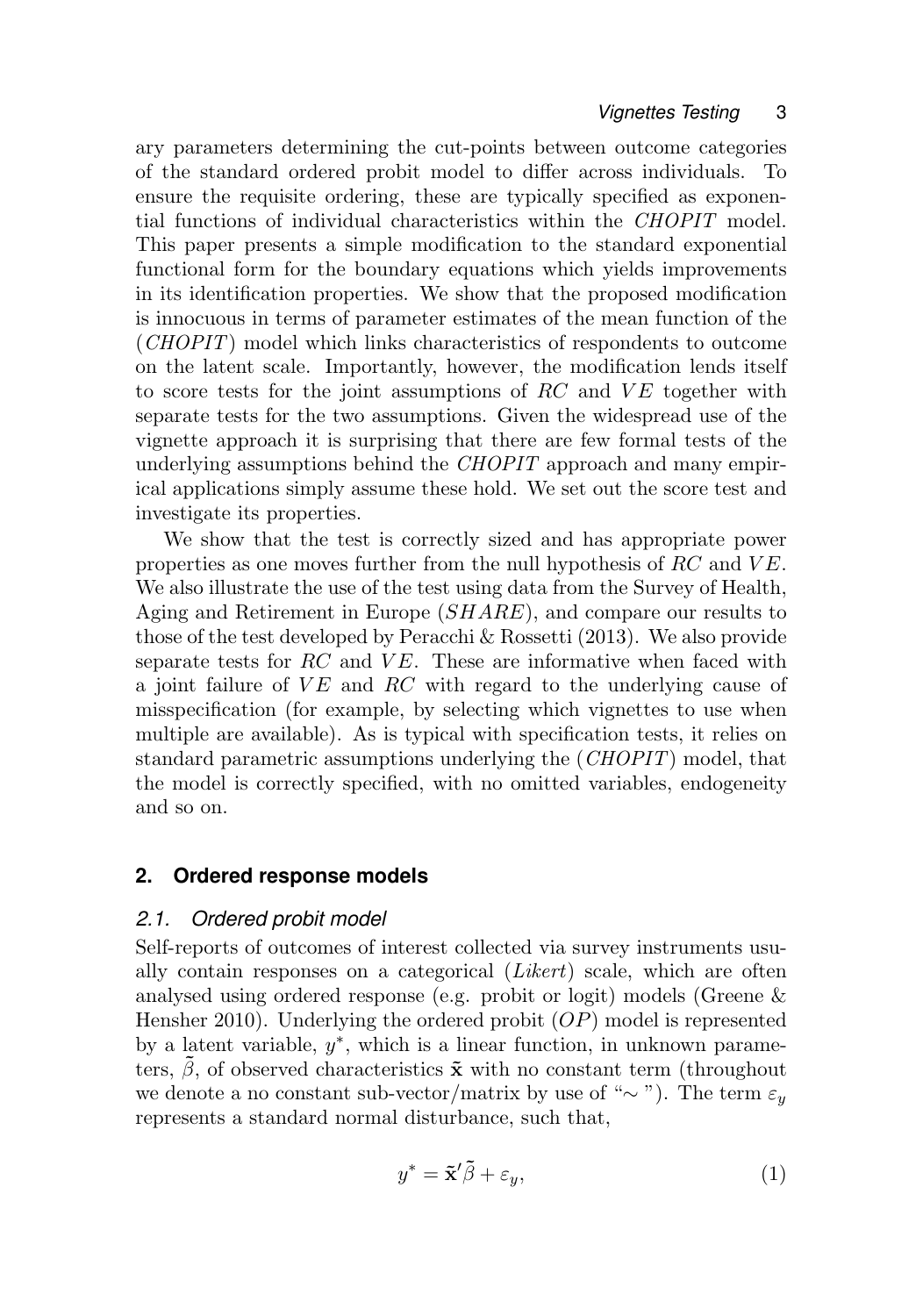where  $y^*$  is mapped into observed  $j = 0, \ldots, J-1$  outcomes via the mapping

$$
y = \{ j \text{ if } \mu_{j-1} \le y^* < \mu_j \} \quad \text{for } j = 0, \dots, J-1,
$$
 (2)

where  $\mu_{-1} = -\infty$  and  $\mu_{J-1} = +\infty$ . To ensure well-defined probabilities;  $\mu_{i-1} < \mu_i, \forall j$ . Under the assumption of normality the probabilities for the ordered outcomes are, for  $y = 0$ ,  $y = j$  and  $y = J - 1$ , respectively,

$$
\Phi\left(\mu_0 - \tilde{\mathbf{x}}'\tilde{\beta}\right); \left[\Phi\left(\mu_j - \tilde{\mathbf{x}}'\tilde{\beta}\right) - \Phi\left(\mu_{j-1} - \tilde{\mathbf{x}}'\tilde{\beta}\right)\right]; \text{ and } \Phi\left(\tilde{\mathbf{x}}'\tilde{\beta} - \mu_{J-2}\right),\tag{3}
$$

where  $\Phi(.)$  denotes the standard normal distribution function. The (log) density,  $\ln L_{OP}(\theta)$ , for this model for a  $i = 1, ..., N$  random sample of individuals is:

$$
\ln L_{OP}(\theta) = \sum_{i=1}^{N} \sum_{j=0}^{J-1} d_{ij} \ln \left[ \Pr(y_i = j \, | \tilde{\mathbf{x}}) \right],
$$

where  $d_{ij}$  is an indicator function returning one if individual i responded with outcome j, and zero otherwise, and  $\theta$  are the parameters of the model.

#### *2.2. Hierarchical Ordered Probit Model (HOPIT)*

The standard ordered probit model assumes the use of homogeneous reporting scales across individuals such that the boundary parameters,  $\mu_i$ , are common to all respondents. However, this assumption is unlikely to hold, particularly when undertaking cross-national comparisons where differences in norms and customs lead to distinct styles of reporting behaviour, or  $DIF$  (a graphical illustration of  $DIF$  is provided in Appendix A).

Differences in reporting scales across individuals can be accommodated by specifying individual-specific boundary parameters,  $\mu_{i,j}$  (see, for example, Terza (1985), Pudney & Shields (2000), Boes & Winkelmann (2006), Greene & Hensher (2010), Greene et al. (2014)). This can be achieved by allowing the boundaries to depend on a set of observed characteristics  $z_i$  such that  $\mu_{i,j} = z'_i \gamma_j$ , where to secure identification  $z_i \notin x_i$ . To ensure coherent probabilities most authors (see, for example, Greene & Hensher (2010)) adopt the hierarchical ordered probit (*HOPIT*) approach by specifying the boundaries as

$$
\mu_{i,0} = \mathbf{z}'_i \gamma_0, \n\mu_{i,j} = \mu_{i,j-1} + \exp(\mathbf{z}'_i \gamma_j), \qquad j = 1, ..., J-2.
$$
\n(4)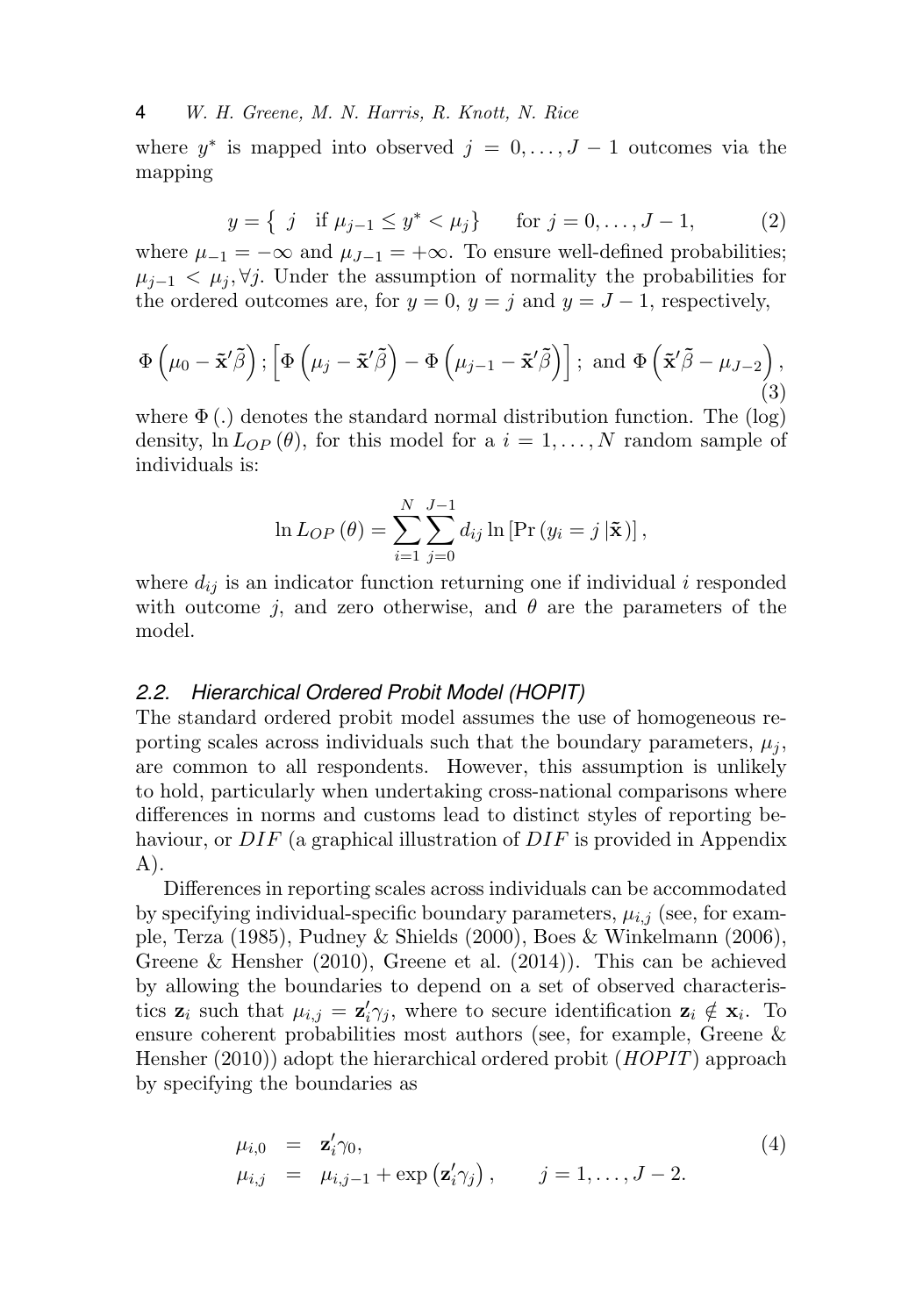This model can be estimated by maximum likelihood techniques, where the  $\mu_j$  in equation (2) are replaced by those of equation (4).

### *2.3. Compound Hierarchical Ordered Probit Model (CHOPIT)*

Empirically it may be difficult to justify exclusion restrictions between x and z. However, for any variable that appears in both x and z, since the first threshold in equation (4) is specified linearly, the corresponding elements of  $\gamma_0$  and  $\tilde{\beta}$  are not separately identified in the absence of further information. This can be resolved by the availability of (anchoring) vignettes which are used in conjunction with the main self-report of interest. The following is an example of a vignette for pain taken from SHARE:

"Karen has a headache once a month that is relieved after taking a pill. During the headache she can carry on with her day-to-day affairs. Overall in the last 30 days, how much of bodily aches or pains did Karen have?"

The categories (and scale) available to the respondent are the same as those used to respond to a self-assessment for pain, namely None, Mild, Moderate, Severe and Extreme.

Assume that for a randomly chosen individual, the response to the self report on the latent scale,  $y^*$ , is given as in model (1) and the corresponding response to the  $k^{th}$  vignette,  $v_k^*$ , as,

$$
v_k^* = \alpha_k + \varepsilon_k, \quad k = 1, \dots, K,
$$
\n<sup>(5)</sup>

where  $\varepsilon_k \sim N(0, \sigma_k^2)$ . It is common in the literature to allow  $\sigma_k^2$  to be unrestricted; for example, see King et al. (2004). However, we adopt the normalisation;  $\sigma_k^2 = 1, \forall k$  (we compare our key results with a specification that relaxes this restriction later in the paper). The variance parameters are generally not identified in ordered choice models (see Greene (2018) pp. 730-731.) The parameters are unidentified under the alternative hypothesis (failure of RC and  $VE$ ) in the CHOPIT model. A scale parameter in each vignette of equation (5) becomes identified under the null hypothesis through information about the cell probabilities and the externally imposed thresholds  $\mu_{0,j}$  in equation (4). See Kapteyn et al. (2011), footnote 7 for discussion.

The observed response to the self-report, y, and to each vignette,  $v_k$ , is determined as before by considering their relationship with the boundary equations, such that

$$
y = j
$$
 if  $\mu_{j-1,0} \le y^* < \mu_{j,0}, \quad j = 0, \ldots, J-1,$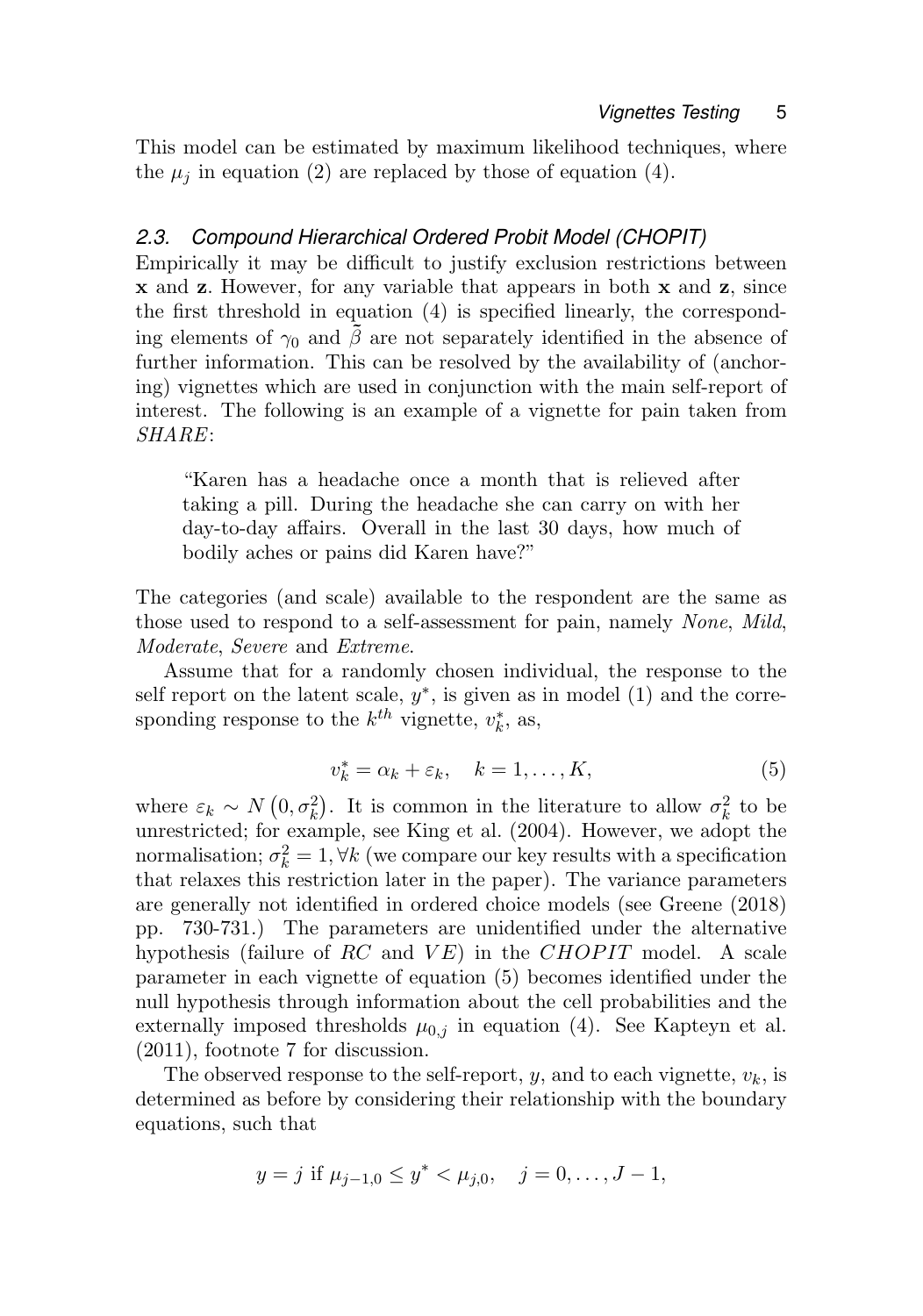and

$$
v_k = j
$$
 if  $\mu_{j-1,k} \le v_k^* < \mu_{j,k}, \quad j = 0, \ldots, J-1; k = 1, \ldots, K,$ 

and where  $\mu_{-1,0} = \mu_{-1,k} = -\infty$  and  $\mu_{J-1,0} = \mu_{J-1,k} = +\infty$ . Heterogeneity across these response scales is once more accommodated by specifying the boundaries as a function of variables, z,

$$
\mu_{0,k} = \mathbf{z}' \gamma_{0,k}, \n\mu_{j,k} = \mu_{j-1,k} + \exp(\mathbf{z}' \gamma_{j,k}), \quad j = 1, ..., J-2; k = 0, 1, ..., K(6)
$$

Throughout,  $k = 0$  indexes boundary equations for the self-report of interest  $(\mu_{0,0}, \ldots, \mu_{J-2,0})$  and  $k = 1, \ldots, K$  the corresponding boundary equations for the vignettes,  $(\mu_{0,k}, \ldots, \mu_{J-2,k})$ . Kapteyn et al. (2007) introduced individual-specific unobserved heterogeneity, akin to a random effects, into the specification of the boundary equations. It would be straightforward to extend our approach to incorporate unobserved heterogeneity. However, to simplify the exposition, we do not follow this approach.

Identification of the full model follows from the assumptions of RC and  $VE$  (King et al. 2004).  $RC$  assumes that individuals apply the same mapping from the latent scale to the available response categories when rating the self-reports and when rating the vignettes. In practice this means that the boundary parameters are the same across the self-report of interest and all vignettes;  $k = 0, \ldots, K$ . Formally RC imposes the following restriction,

$$
\gamma_{j,k} = \gamma_{j,0}, \quad j = 0, \dots, J-2; \ k = 1, \dots, K. \tag{7}
$$

 $VE$ , on the other hand, implies that the underlying level of the construct of interest described by a vignette is perceived by all respondents in the same way and on the same uni-dimensional scale except for random error (equation  $(5)$ ). The alternative is to consider the more general specification where the latent response is a function of respondent characteristics

$$
v_k^* = \alpha_k + \tilde{\mathbf{x}}'\tilde{\alpha}_k + \varepsilon_k, \qquad k = 1, \dots, K. \tag{8}
$$

VE therefore imposes the linear restriction(s) that:  $\tilde{\alpha}_k = 0, \forall k$ .

With all these elements in place the log-likelihood function will consist of two distinct parts: one relating to the self-report of interest  $(\ln L_{HOPIT})$ , and a second to the vignette component of the model  $(\ln L_V)$  such that:  $\ln L = \ln L_{HOPIT} + \ln L_V$ . When there are several vignettes,  $\ln L_V$  is the sum over the K of these. The first term,  $\ln L_{HOPIT}$ , is a function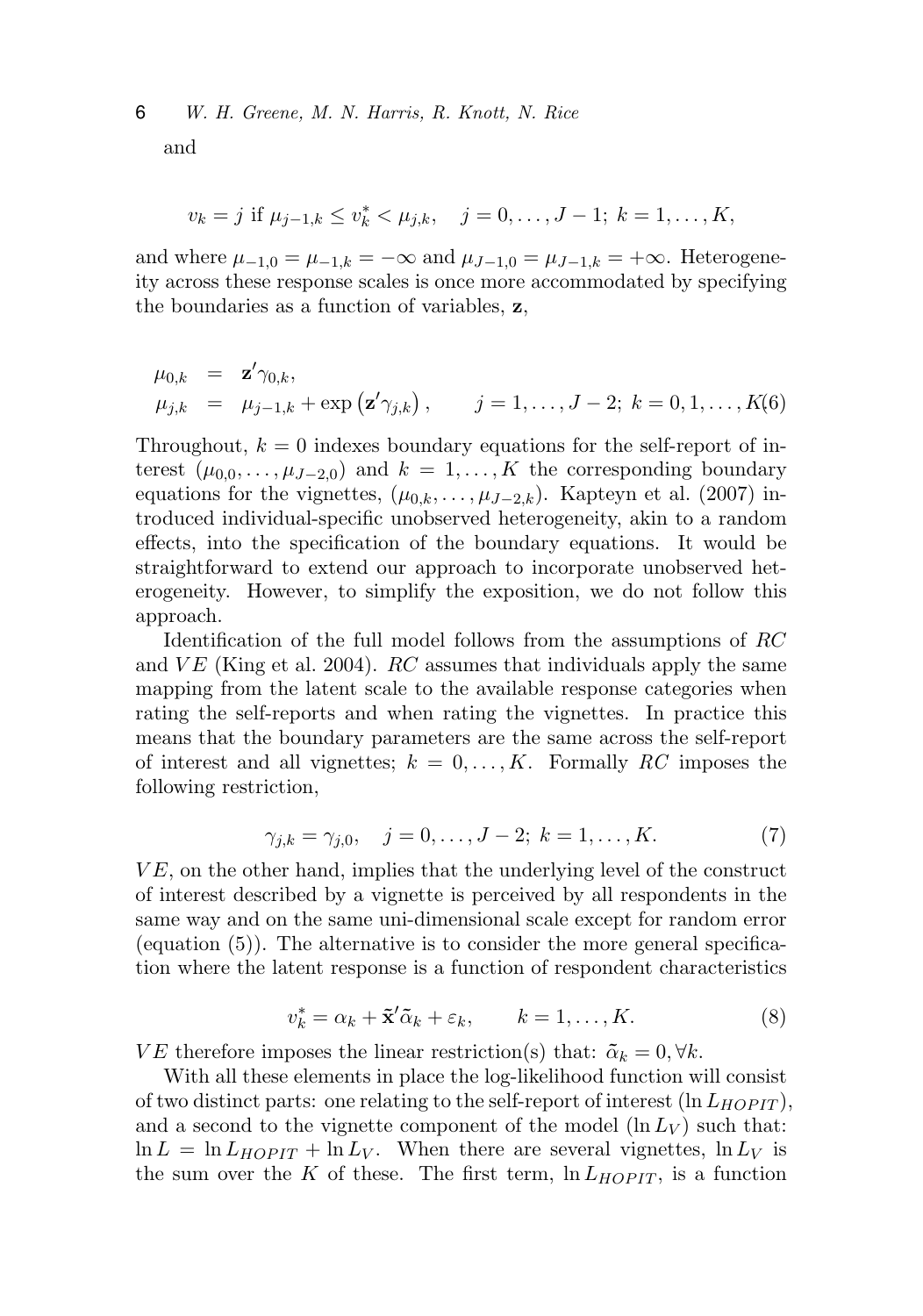of  $\beta$  and  $\mu_{j,k}(\gamma_{j,k})$ , and the second term,  $\ln L_V$ , is a function of  $\alpha_k$ ,  $\sigma$ and  $\mu_{i,k}$  ( $\gamma_{i,k}$ ). These two components of the likelihood are linked by the common boundary parameters. The likelihood therefore can be written

$$
\ln L = \sum_{i=1}^{N} \ln L_{i,HOPIT} + \sum_{i=1}^{N} \ln L_{i,V},
$$

We refer to the *HOPIT* model with vignettes as the compound hierarchical ordered probit model (CHOPIT) model (e.g. Vonkova & Hullegie (2011), Paccagnella (2013), Van Soest & Vonkova (2014)).

### *2.4. Modified CHOPIT model*

The exponential form for the boundaries in model (6) is useful as it ensures the necessary ordering of the resulting boundary parameters. However, the implementation of this approach treats the first boundary parameters,  $\mu_{0,k}$ , asymmetrically with respect to the other boundary parameters (which enter in a linear, and non-linear fashion, respectively). We suggest a modification to the specification of this first boundary parameter. Consider the following modified form for the first boundary threshold,

$$
\mu_{0,k} = \gamma_{0,k} + \exp\left(\tilde{\mathbf{z}}'\tilde{\gamma}_{0,k}\right), \quad k = 0, 1, \dots, K. \tag{9}
$$

This removes the asymmetric use of the exp(.) function in the first ( $j = 0$ ) and subsequent boundary equations,  $j = 1, \ldots J-2$ . Due to the presence of the leading term  $\gamma_{0,k}$ ,  $\mu_{0,k}$  is free to lie anywhere on the real line (that is, there is no restriction that  $\mu_{0,k} > 0$ ). The remaining  $(J - 2)$  boundaries follow the specification set out in equation (6).

We parameterise the model such that the linear constant term of  $\gamma_{0,0}$ enters in the main effects equation for  $y^*$ , and not in this first boundary equation. This follows from location normalisations in ordered probittype models which typically restrict the constant in the main equation to zero. Alternatively, one does not constrain this parameter in the main equation, but instead restrict the constant in the first boundary equation to zero. These approaches are numerically identical (Greene & Hensher 2010). Under the maintained assumptions of RC and  $VE$  probabilities for the outcomes of the self-report of interest can be defined in as similar manner to equation (3) (full expressions are available in Appendix A).

The amended CHOPIT model re-specifies the usual boundary specification (with respect to the first boundary parameter only). While the three possible forms of specification for the boundaries (linear, standard exponential and amended exponential) are not simple reparameterisations of one another, we show empirically in Section 6.3 that what emerges is that the respective boundaries and the mean function(s) adjust in such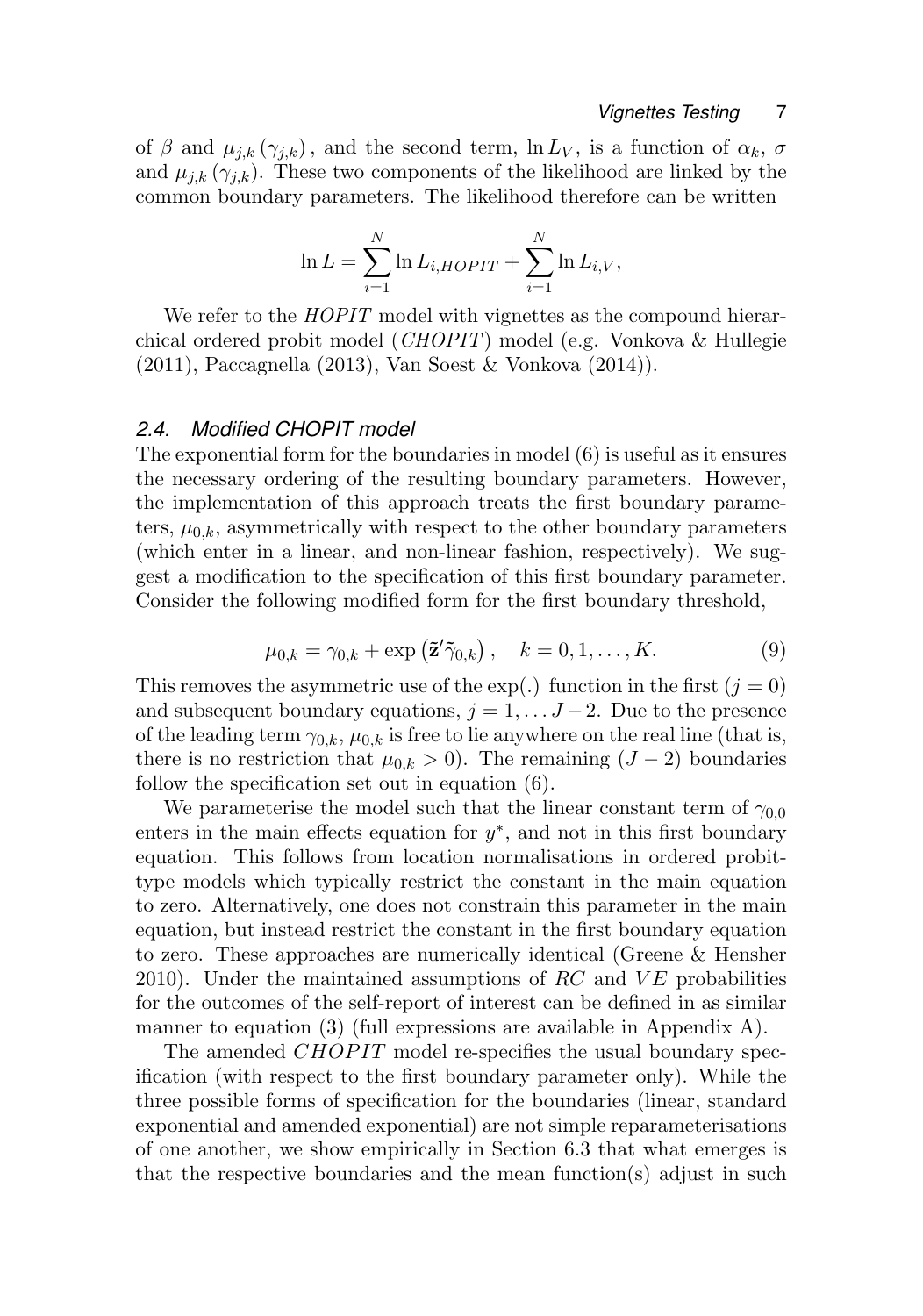a way as to keep the difference between them, which drives the OPtype probabilities, and hence essentially the underlying model, the same. While leaving the underlying model unchanged, the amended specification improves model identification (by removing linearity in the first boundary) and has the advantage of being amenable to a score test of its assumptions of RC and  $VE$ . Indeed, such an approach - of reparameterising the model to facilitate a score test - has precedents in the literature (for example, see Greene & McKenzie (2015) with regard to a score approach to testing for a zero variance in nonlinear panel data models).

### **3. Identifying assumptions of response consistency and vignette equivalence**

The empirical literature has attempted to investigated the two assumptions of RC and  $VE$ . However, much of this literature is based on exploratory tests of the assumptions rather than a direct parametric test (an important exception is Peracchi & Rossetti (2013)). For example, tests for  $VE$  have largely relied on indirect methods based on the relative rankings of vignettes by respondents to inform whether they are perceived in a consistent way across all survey participants. Results thave tended to be ambiguous, for example, while Murray et al. (2003), King et al. (2004), Kristensen & Johansson (2008), Rice et al. (2011) and Hudson (2011) provide evidence in support of the assumption of  $VE$ , Datta Gupta et al. (2010), Peracchi & Rossetti (2012) and Bago d'Uva et al. (2011) find evidence against. When comparing outcomes across countries, Corrado et al. (2010) are sceptical about the comparability of survey responses and develop a test that allows the identification of subsets of countries where the assumption of  $VE$  holds. On the other hand, tests for  $RC$ have tended to rely on the availability of *objective measures* of the concept of interest to which vignette-adjusted responses can be compared (for example, objective measures of health). However, in practice, where objective measures exist these would offer a more plausible outcome to undertake comparison. When considering RC, Kapteyn et al. (2011) and Van Soest et al. (2011) provide supporting evidence, whereas Bago d'Uva et al. (2011) and Peracchi & Rossetti (2012) reject the null hypothesis.

Van Soest & Vonkova (2014) and Peracchi & Rossetti (2013) provide important contributions by demonstrating how  $RC$  and  $VE$  can be tested in the absence of objective measures. Using data across a number of health domains in the Survey of Health, Ageing and Retirement in Europe (SHARE), Van Soest & Vonkova (2014) consider the rankings of a respondent's self-evaluation among the respondent's evaluations of vignettes and how these vary across socio-economic groups. These are then compared to the rankings obtained using the CHOPIT approach. This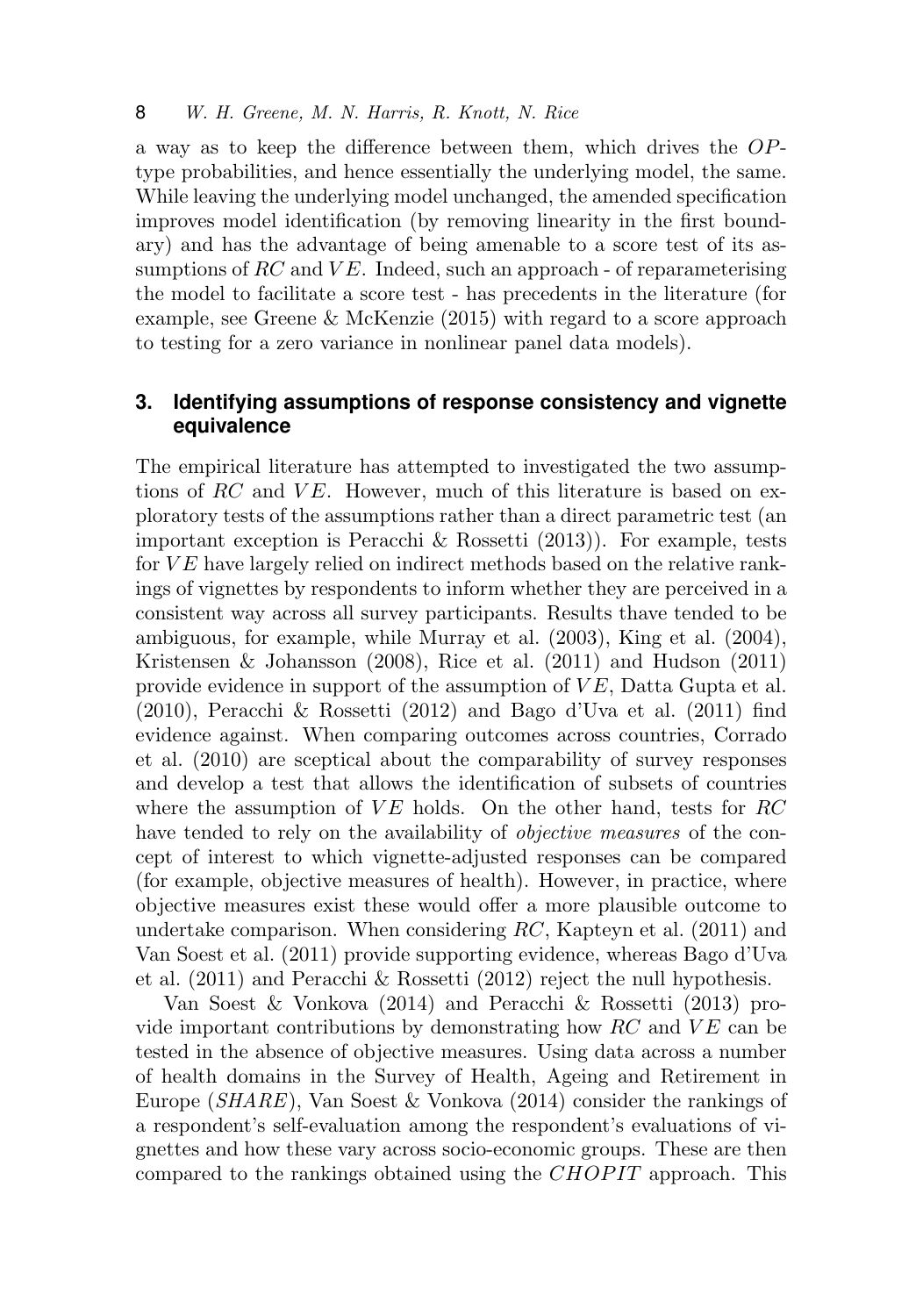leads to a test of the parametric assumptions inherent in the CHOPIT model when compared to a non-parametric alternative. While both approaches maintain the assumption of  $RC$  and  $VE$ , they show that an extended CHOPIT model that includes individual unobserved heterogeneity in the specification of the boundary equations performs better than the standard CHOPIT model.

Peracchi & Rossetti (2013) provide a direct test of the two identifying assumptions of  $RC$  and  $VE$  by exploiting the fact that under the two assumptions, the CHOPIT model is over-identified. The test, applied to health domains in  $SHARE$ , rejects the joint assumptions of RC and VE. They show that in the absence of the restrictions implied by the joint test for VE and RC only reduced form parameters can be estimated. These are obtained from a set of generalized ordered response models estimated in the spirit of the model proposed by Pudney & Shields (2000). Applying the restrictions imposed by  $RC$  and  $VE$  together with the reduced form estimates, a minimum distance estimator is used to recover the underlying parameters. For example, for a model with a dependent variable containing  $J$  ordered outcomes,  $l$  regressors, and  $K$  vignettes, imposing the assumption of  $RC$  and  $VE$  together with the usual required location and scale normalization restrictions imposed in ordered probit models, leads to  $s = \{J(l+1)+1\}(K+1)$  parameters to be estimated. Note that we adopt a different notation to Peracchi & Rossetti (2013) to be consistent with the exposition set out in Section 2.1 (Peracchi & Rossetti (2013), assume  $R + 1$  ordered outcomes  $(J = R + 1$  in the above), J vignettes  $(K = J$  in the above) and k regressors  $(l = k$  in the above)). Fitting  $K+1$ (K vignettes plus the self-assessment) generalized ordered probit models leads to  $q = (J-1)(l+1)(K+1)$  reduced form parameters. These are composite parameters, since the coefficients in the thresholds and the mean function are not separately identifiable (Peracchi & Rossetti (2013) assume linear specifications of the boundary equations). Assuming RC and VE imposes  $\{(J-1)(l+1)+l\}K+2$  restrictions, implying there are  $p = l + (J - 1)(l + 1) + 2K$  free parameters that can be recovered through a minimum distance approach. With one or more vignettes, the  $CHOPIT$  model is over-identified such that under the null hypothesis that RC and VE hold;  $nQ_n(\hat{\psi}) \Rightarrow \chi^2_{q-p}$ , as  $n \to \infty$ .  $Q_n(\hat{\psi})$  is the minimum distance criterion evaluated at the solution  $\hat{\psi}$ , with  $q - p$  the number of over-identifying restrictions. See Peracchi & Rossetti (2013) for further details.

The mixed findings in support, or otherwise, for  $RC$  and  $VE$  clearly indicate that whether these two assumptions hold or not, will vary across surveys, the sub-groups under comparison, the instruments of interest and the particular vignettes (wording and meaning) used. A simple to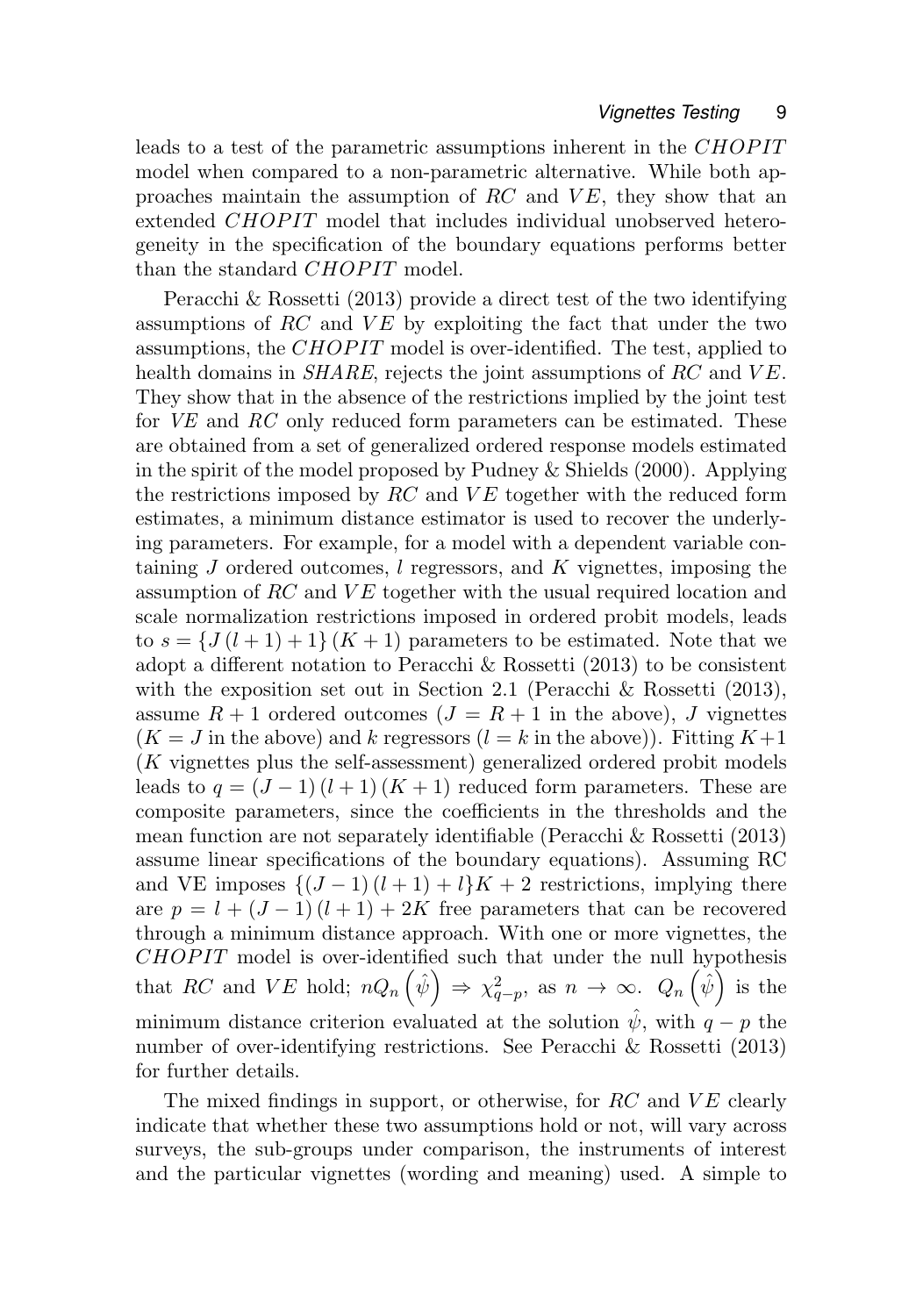implement test statistic of the underlying assumptions of the CHOPIT model that does not rely on additional (external to the model) information is of value.

### **4. A score test of model specification**

Before deriving the score statistic, we spell out the model description in full. As indicated above it is difficult to justify exclusion restrictions between **x** and **z** and hence it is common to assume  $x = z$ . This is the case in the Monte Carlo experiments of Section 5 and the empirical models that follow in Section 6. To aid exposition, however, we retain the labelling x and z throughout.

We have the usual underlying index function of the form

$$
y^* = \mathbf{x}'\beta + \varepsilon_y, \qquad \varepsilon_y \sim N(0, 1), \tag{10}
$$

and the form for the vignette equation(s) as

$$
v_k^* = \alpha_k + \tilde{\mathbf{x}}'\tilde{\alpha}_k + \varepsilon_k,\tag{11}
$$

which, under  $VE$  collapse to

$$
v_k^* = \alpha_k + \varepsilon_k, \text{ for } k = 1, ..., K, \quad \varepsilon_k \sim N(0, \sigma^2).
$$
 (12)

For all of the  $k = 0, 1, ..., K$  constructs  $(k = 0$  indexes the boundary equations for the self-report), we have boundary equations

$$
\mu_{0,k} = \exp(\tilde{\mathbf{z}}'\tilde{\gamma}_{0,k}),
$$
  
\n
$$
\mu_{j,k} = \mu_{j-1,k} + \exp(\mathbf{z}'\gamma_{j,k}), \quad j = 1, ..., J-1.
$$
 (13)

In equation (13) the treatment of  $\mu_{0,k}$  differs from that in equation (9) in that the constant term has (equivalently) moved into the mean equation (10). RC implies equivalence of parameters  $\gamma_{0,k}$  and  $\gamma_{j,k}$  across the boundary equations for  $k = 0, 1, \ldots, k$ , such that (13) collapses to

$$
\mu_0 = \exp(\tilde{\mathbf{z}}'\tilde{\gamma}_0), \n\mu_j = \mu_{j-1} + \exp(\mathbf{z}'\gamma_j), \quad j = 1, ..., J-1.
$$
\n(14)

The score statistics derived below are based upon the restricted model facilitated by the amended specification for the first boundary equation. This amendment identifies separate  $HOPIT$  models for all of the  $k = 0, 1, \ldots, K$  constructs. That is, unlike the standard exponential specification, due to the nonlinear (i.e., exponential) transformation of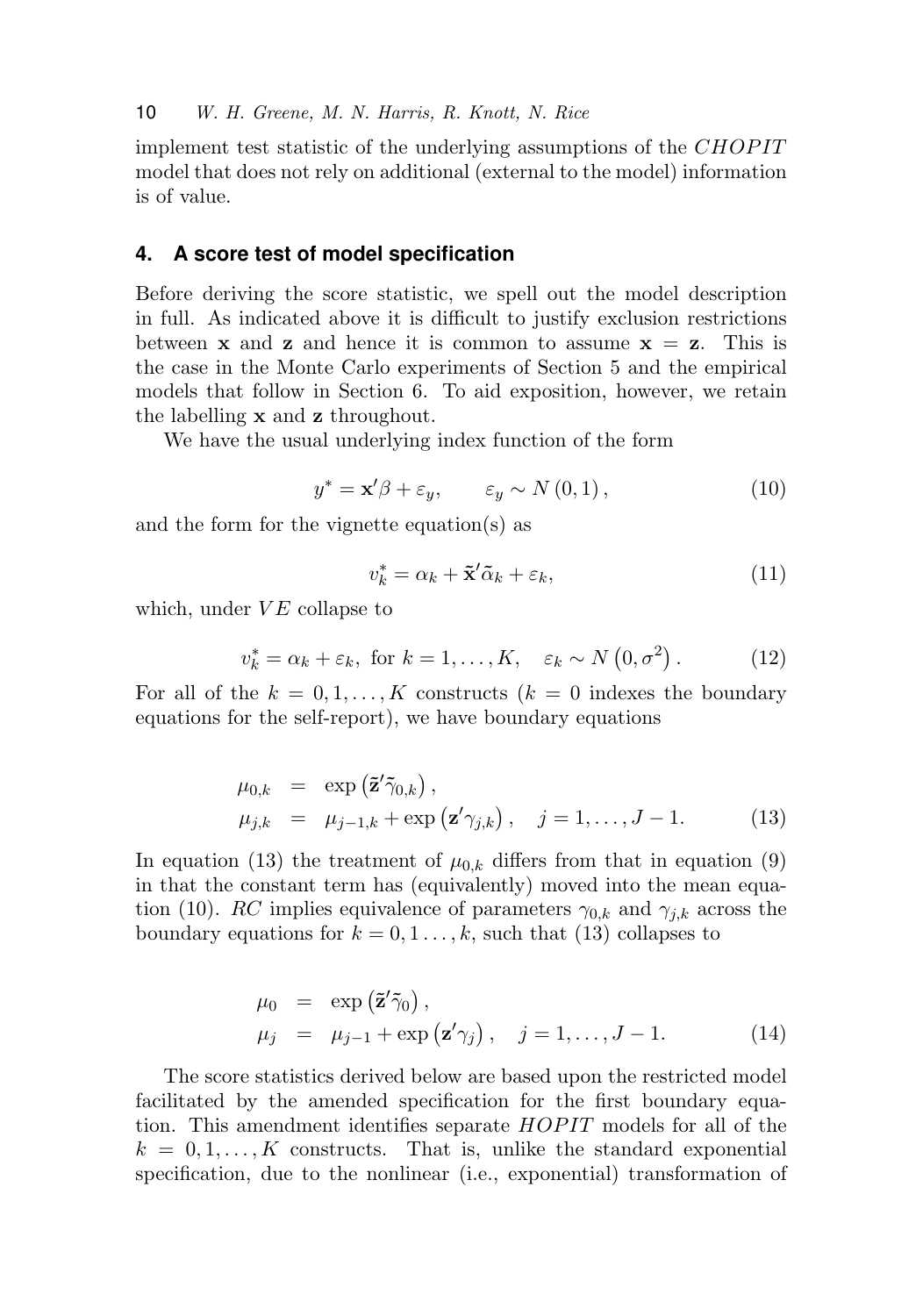all boundaries, all parameters of this unrestricted general model are numerically identified. The unrestricted model consists of separate  $HOPIT$ models defined by equations (10), (11) and (13). By enforcing the noted restrictions of equations (12) and (14), this generalised model collapses to the *CHOPIT* model. As the restrictions of equations  $(12)$  and  $(14)$ are simple linear parameter restrictions, they can be tested both individually and jointly by score tests based on the likelihood of the unrestricted model, but, as usual, evaluated at parameter values under the null, which in all instances is that the (restricted) CHOPIT model is correctly specified. To secure identification under both null and alternative hypotheses, we have normalized  $\sigma^2$  to one throughout (see footnote 6 for discussion).

Accordingly, the score test can be applied in the usual way. To generalise, assume that the set of parameters of interest for the unrestricted model defined by equations (10), (11) and (13) is represented by  $\theta_u$ . The maximum likelihood estimator,  $MLE \hat{\theta}_u$  sets  $s(\hat{\theta}_u) = 0$ , where  $s(\theta) = \partial \ln L(\theta) / \partial \theta$  is the score function. The score test is based on the closeness of  $s(\tilde{\theta}_r)$  to zero, where evaluation takes place at  $\tilde{\theta}_r$  which is the alternative restricted maximum likelihood estimator of the parameters,  $\theta_r$  defined under the set of h restrictions imposed by assumption RC and VE defined by equations (12) and (14). Since  $s(\tilde{\theta}_r) \sim N(0, Var(\tilde{\theta}_r))$ , the usual quadratic form of the score test is:

$$
score = s\left(\tilde{\theta}_r\right)' \left[\hat{V}\left\{s\left(\tilde{\theta}_r\right)\right\}\right]^{-1} s\left(\tilde{\theta}_r\right) \sim \chi_h^2 \text{ under } H_0. \tag{15}
$$

The outer product of the gradients is used to estimate the variance of the score vector - see for example, Greene (2018, p. 558). The use of the score test here is appealing as it does not require estimation of the more complex model under the alternative hypothesis. That is, we do not need to estimate MLE  $\hat{\theta}_u$  and only require the scores for this function together with estimates for  $\theta_r$  obtained from estimation of the amended CHOPIT model. Moreover, the test lends itself to separate tests for the assumptions of RC and  $VE$ . Since each of these assumptions places restrictions on the model, we construct a score test for RC under the null hypothesis that  $RC$  holds by assuming  $VE$  is valid; and a test under the null hypothesis that  $VE$  holds under the assumption that  $RC$  is valid as follows.

The identifying assumption of  $RC$  is equivalent to saying that the effect of any covariates in the boundary parameters - equation (13) - for the self-report  $(k = 0)$  and vignettes equations  $(k = 1, ..., K)$  are identical. Accordingly, the null of  $RC$  (assuming here that  $VE$  holds) can be tested as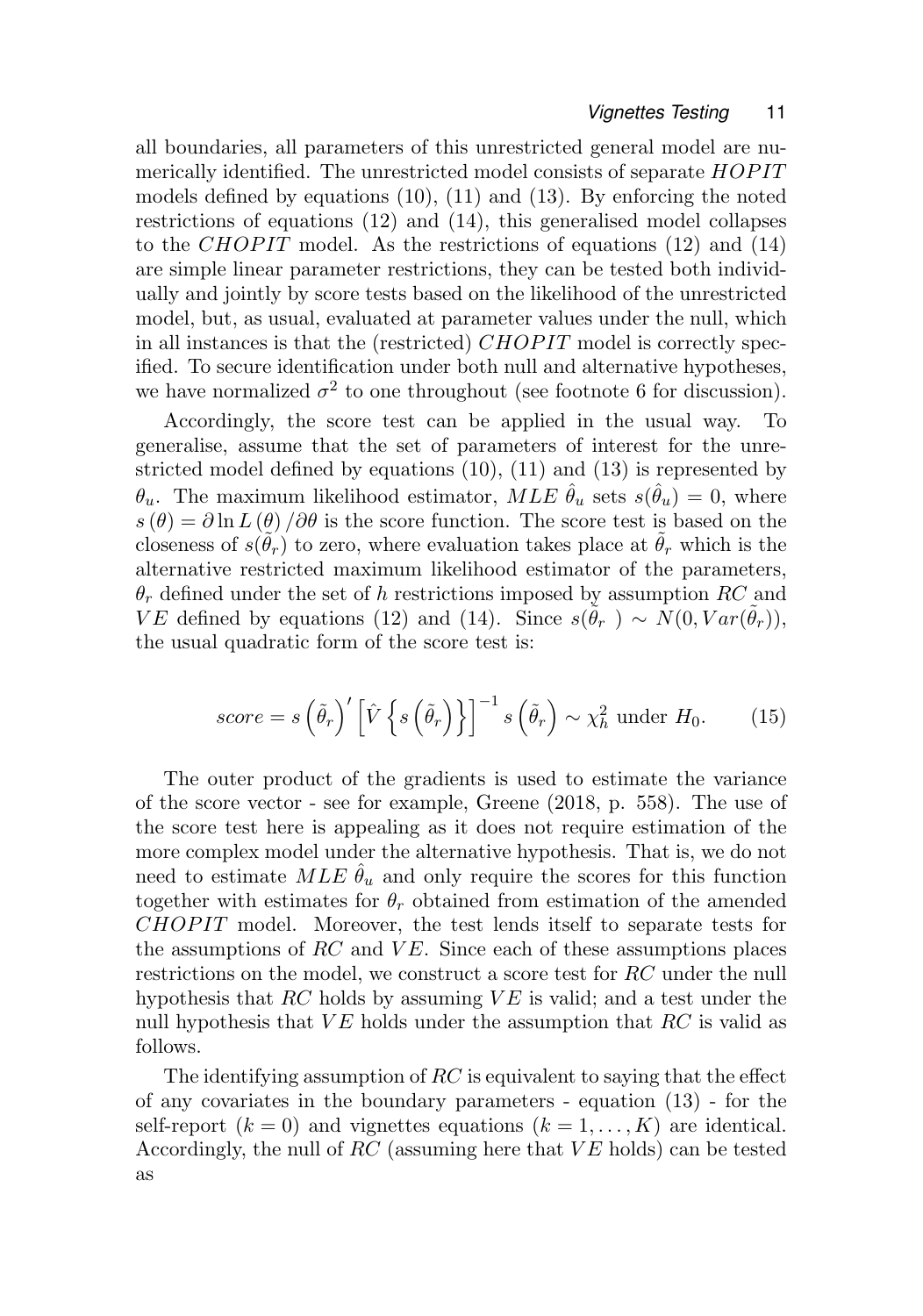$H_0 : \tilde{\gamma}_{0,0} = \tilde{\gamma}_{0,k}; \gamma_{j,0} = \gamma_{j,k}, \quad \forall j = 1, \ldots, J-1; k = 1, \ldots, K,$  $H_1$ : at least one element differs.

Imposing  $VE$  is equivalent to assuming that the effect of any covariates,  $\tilde{\mathbf{x}}$ , entered into the model for the vignettes (see equation (11)) are zero. Accordingly, the null hypothesis of  $VE$  can be tested by

> $H_0$  :  $\tilde{\alpha}_k = 0$ ,  $H_1$ : at least one element is non-zero.

The full derivatives of the appropriate score vector(s) and the corresponding form of the score test, are presented in Appendix B. These are provided separately for tests of  $RC$  and  $VE$  together with a joint test for both  $RC$  and  $VE$ .

### **5. Monte Carlo evidence**

This section considers Monte Carlo evidence for the amended CHOPIT model. We first consider the amendment to the boundary specification (equation (13)) and compare this to the more common functional forms (all boundaries specified as linear functions of parameters and standard exponential specifications (equation  $(6)$ )). We then implement the score test and consider its finite sample properties. Throughout we simulate data by drawing from a set of covariates within SHARE. SHARE data are described in Section 6.1, and the set of covariates used are those in the empirical example described in Section 6.

#### *5.1. Boundary specification*

We first illustrate the difference that the amended specification has on the estimated vector of coefficients,  $\hat{\beta}$ , when compared to standard exponential or linear specifications. Typically these are the parameters of most interest in empirical applications. Table 1 presents the results of the Monte Carlo exercise. Data are generated assuming standard exponential specification of the boundaries and estimated separately assuming amended exponential, standard exponential, and linear specifications. Generation of the data is undertaken assuming standard exponential functions since this is the norm in the literature on anchoring vignettes. The Monte Carlo experiment simulates data as follows: (i) use all  $N = 3802$  observations and their corresponding covariates  $x_i$  from the *SHARE* data; (ii) construct the latent outcome  $y^* = \tilde{\mathbf{x}}' \tilde{\beta} + \varepsilon_y$  using the parameter estimates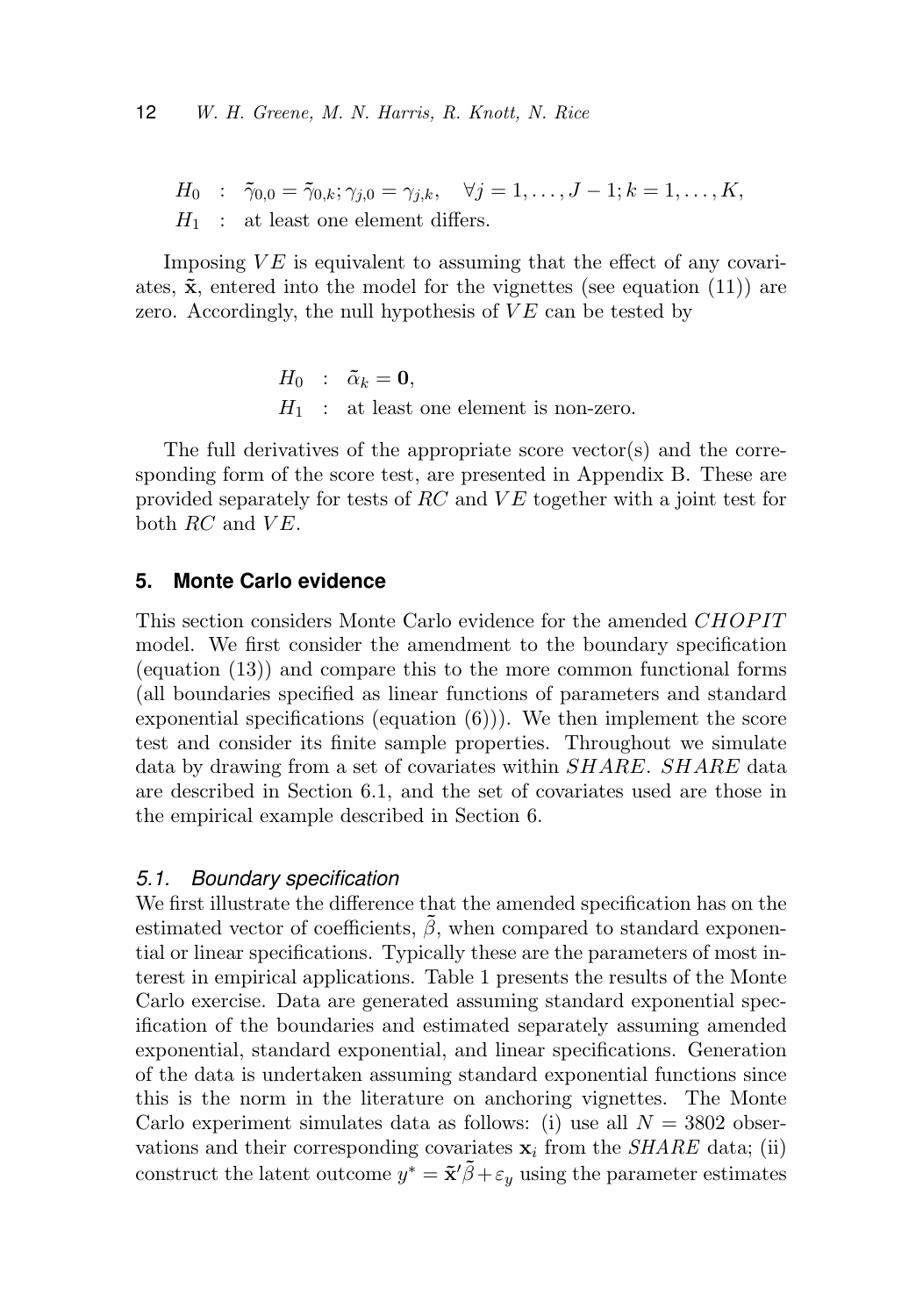|           | True     |                            |        | Boundary equations: Amended exponential  |       |                         |
|-----------|----------|----------------------------|--------|------------------------------------------|-------|-------------------------|
|           | Value    |                            |        | $M = 2000; S = 1995$                     |       |                         |
|           |          |                            |        |                                          |       |                         |
|           | Coef     | $\overline{\mathrm{Coef}}$ | SE     | MB                                       | SE    | $\overline{\text{Cov}}$ |
|           |          |                            | (Coef) |                                          | (MB)  |                         |
| Male      | $-0.271$ | $-0.270$                   | 0.072  | 0.0007                                   | 0.072 | 0.943                   |
| AnyCond   | 0.657    | 0.659                      | 0.059  | 0.002                                    | 0.059 | 0.946                   |
| Grip35    | 0.189    | 0.190                      | 0.071  | 0.001                                    | 0.071 | 0.947                   |
| EducPS    | $-0.193$ | $-0.194$                   | 0.065  | $-0.001$                                 | 0.065 | 0.938                   |
| Age66-75  | 0.085    | 0.084                      | 0.057  | $-0.0005$                                | 0.057 | 0.952                   |
| Age $>75$ | 0.164    | 0.165                      | 0.097  | 0.001                                    | 0.097 | 0.955                   |
|           | True     |                            |        | Boundary equations: Standard exponential |       |                         |
|           | Value    |                            |        | $M = 2000; S = 1996$                     |       |                         |
|           |          |                            |        |                                          |       |                         |
| Male      | $-0.271$ | $-0.270$                   | 0.021  | 0.0009                                   | 0.072 | 0.944                   |
| AnyCond   | 0.657    | 0.659                      | 0.059  | 0.002                                    | 0.059 | 0.949                   |
| Grip35    | 0.189    | 0.190                      | 0.071  | 0.001                                    | 0.071 | 0.948                   |
| EducPS    | $-0.193$ | $-0.194$                   | 0.065  | $-0.001$                                 | 0.065 | 0.936                   |
| Age66-75  | 0.085    | 0.084                      | 0.057  | $-0.0006$                                | 0.057 | 0.953                   |
| Age $>75$ | 0.164    | 0.165                      | 0.097  | 0.001                                    | 0.097 | 0.954                   |
|           | True     |                            |        | Boundary equations: Linear               |       |                         |
|           | Value    |                            |        | $M = 2000; S = 578$                      |       |                         |
|           |          |                            |        |                                          |       |                         |
| Male      | $-0.271$ | $-0.277$                   | 0.067  | $-0.006$                                 | 0.067 | 0.958                   |
| AnyCond   | 0.657    | 0.658                      | 0.059  | 0.0009                                   | 0.059 | 0.945                   |
| Grip35    | 0.189    | 0.187                      | 0.071  | $-0.002$                                 | 0.071 | 0.952                   |
| EducPS    | $-0.193$ | $-0.194$                   | 0.061  | $-0.0005$                                | 0.061 | 0.955                   |
| Age66-75  | 0.085    | 0.088                      | 0.055  | 0.003                                    | 0.055 | 0.960                   |
| Age $>75$ | 0.164    | 0.165                      | 0.095  | 0.001                                    | 0.095 | 0.955                   |

**Table 1.** Specification of boundary equations<sup>†</sup>

 $\dagger$  Based on  $M = 2000$  Monte Carlo repetitions from SHARE data  $(N = 3802)$ . Simulations are generated assuming set of covariates  $\tilde{\mathbf{x}}$  and parameters from column 2 of Table (C1), i.e. assuming standard exponential boundaries. Models are estimated assuming (i) amended exponential boundaries, (ii) standard exponential boundaries and (iii) linear boundaries. S represents the number of model repetitions that converged. MB is mean bias; Cov is the 5% coverage rate.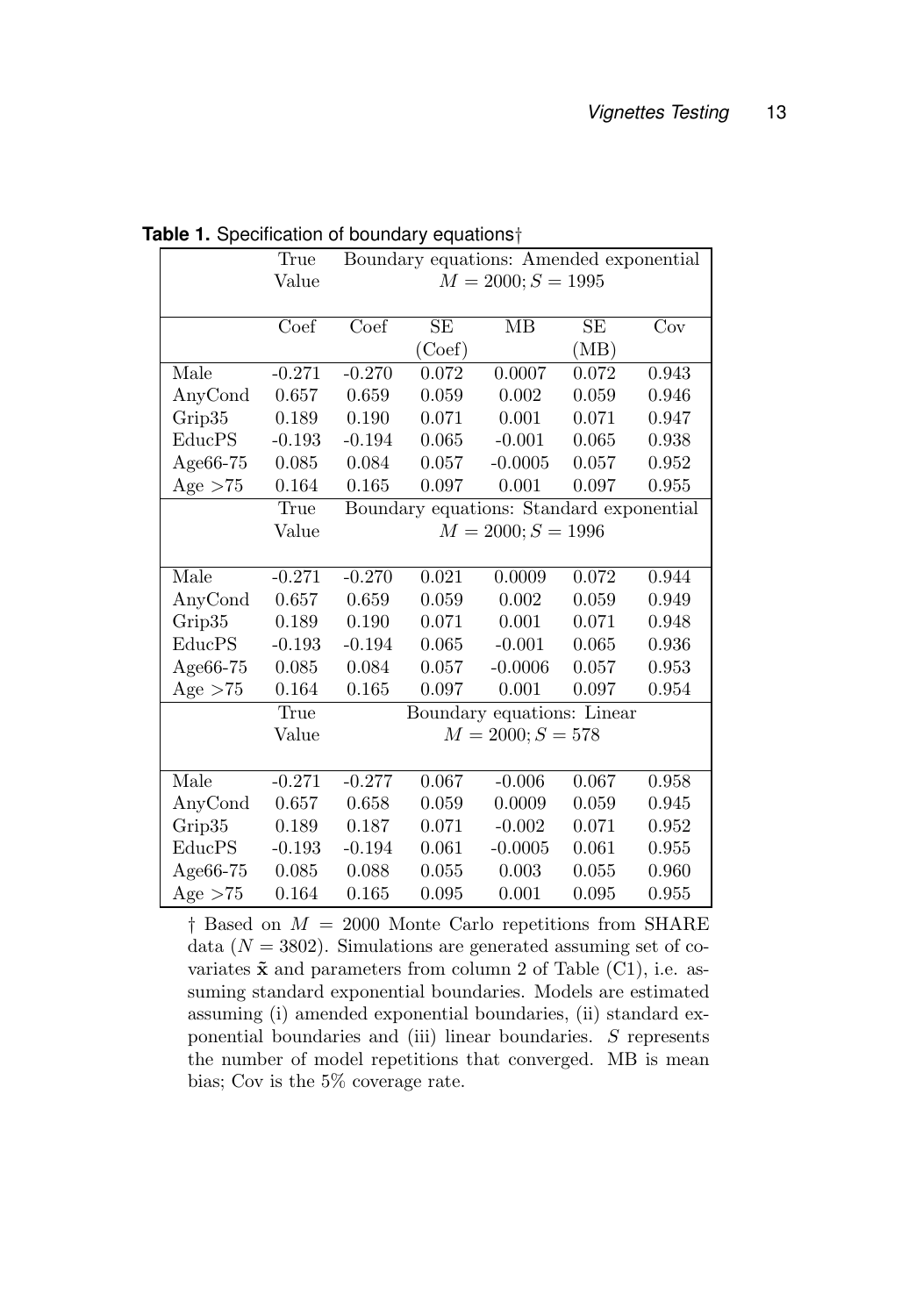from the empirical example presented in Section 6.3 as column (2) of Table 6 together with a randomly generated standard normal error,  $N(0, 1)$ ; (iii) the latent vignette outcome,  $v_{i,1}^*$ , is constructed by random normal draws from the distribution  $N(\alpha, 1)$ , with  $\alpha$  set to the value obtained by estimation of the model in column (2) of Table 6 (full model estimates including boundary parameters are provided in Table C1); (iv) the corresponding observed outcomes,  $y_i, v_{i,1}$ , are then constructed from their latent counterparts together with knowledge of the boundary parameters  $(\tilde{\gamma}_{i,0},\ldots,\tilde{\gamma}_{i,2})$  estimated from the model reported in column (2), Table 6. CHOPIT estimation of the simulated  $y_i$  and  $v_{i,1}$  on the set of covariates  $\mathbf{x}_i$  is then undertaken. This is repeated for  $M = 2000$  simulations and results for models for which convergence was achieved (S) summarised in Table 1 (convergence was deemed to have failed after 500 iterations).

Monte Carlo coefficients are close to their 'true' values across the different specifications of the boundaries. This can be seen by the small values reported for mean bias. The 5% coverage rate is also within expected range across all parameter estimates. However, while the standard exponential and amended exponential specifications display high convergence rates with  $S/M = 0.998$  for both, the convergence rate for the linear specification of the boundaries is low  $(S/M = 0.289)$  illustrating the fragility of that specification. This reflects the lack of identification through not imposing non-linearity in the boundaries.

### *5.2. Finite sample performance of the score tests*

We evaluate the performance of the score test by generating data under the null in a similar way to that described above again based on the estimated coefficients from the empirical models presented in Table 6. All experiments are based upon  $M = 2000$  repetitions. In practice, one would not know how the thresholds were truly generated, so we consider all three variants that have been suggested above, but then conduct the tests as if the boundaries were of the amended exponential form. Thus we consider 3 sets of test size experiments, where we generate under the null hypothesis with linear boundaries (column  $(3)$ , Table 6); with standard exponential boundary thresholds (column (2)); and amended exponential boundaries (column (1)). Results are reported in Table 2. When the data generating process is as the test assumes, (i.e. amended exponential boundaries), the tests are correctly sized for the score<sub>joint</sub> and score<sub>RC</sub> variants. The score<sub>VE</sub> variant appears to be slightly undersized (at  $4.10\%$  for a nominal 5%), however this discrepancy is small. When the true data generating process consists of linear thresholds or standard exponentials, the score<sub>joint</sub> and score<sub>RC</sub> tests appear to be marginally oversized (at 5.85%) for each of score<sub>joint</sub> and score<sub>RC</sub> for the linear thresholds; and 5.60% for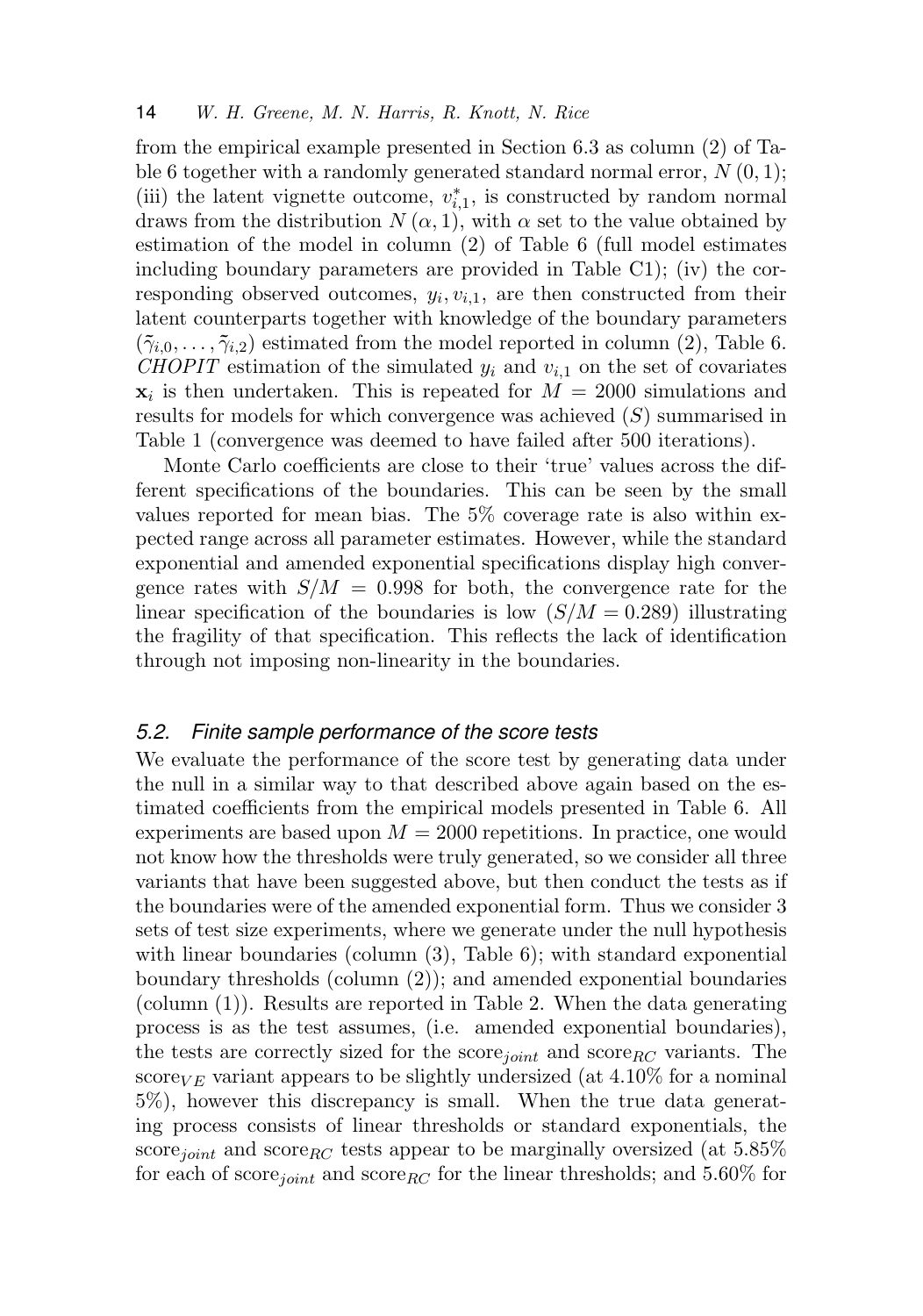| Boundary equations   | $score_{joint}$ | $score_{VE}$ | $score_{BC}$ |
|----------------------|-----------------|--------------|--------------|
| Linear               | 0.0585          | 0.0555       | 0.0580       |
| Standard exponential | 0.0560          | 0.0485       | 0.0560       |
| Amended exponential  | 0.0495          | 0.0410       | 0.0495       |

**Table 2.** Size results, at 0.05 nominal size†

 $\dagger$  Based on  $M = 2,000$  repetitions

the standard exponential thresholds); however overall, the tests remain within acceptable range. Note that relaxing the assumption of  $\sigma_k^2 = 1, \forall k$ does not materially affect size results, as evidenced in Appendix C Table C6.

We next consider power experiments using the same Monte Carlo experimental set-up as above but where the assumptions of  $RC$  and  $VE$  are violated. In the experiments for departures from  $RC$  we perturb the parameter vector corresponding to the boundary equations for the vignettes (that is,  $\gamma_{11}$  in equation (7)), perturbing at increasing values away from zero. These are undertaken for a model generated assuming amended exponential boundaries (column (1), Table 6). This is achieved by first generating a vector of standard normal random variates of the same dimension as  $z (= x)$ . These draws are held fixed. We then move away from the null of RC by perturbing  $\gamma_{i1}$  in the vignette equation only by adding successively larger quantities to the value under the null. These quantities are dictated by the set of (fixed) random normal variates with increases achieved by multiplying this by a scalar,  $s_{rc}$  in the range  $0.0 \geq s_{rc} \leq 0.20$ . This ensures greater departures from the null for increasing values of  $s_{rc}$ . A similar procedure was used for violation of  $VE$ . In this case a vector of random variates of dimension  $x$  is first drawn. We then perturb the corresponding implicit vector of zero coefficients,  $\tilde{\alpha}$  (under the null), on the covariates  $x$  (see equation  $(8)$ ) by multiplying the random draws by a scalar,  $s_{ve}$ , and substituting these as parameters for  $\tilde{\alpha}$ . This process is repeated for successively larger values of  $s_{ve}$  such that  $0.0 \geq s_{ve} \leq 0.50$ . For the joint experiments, we simultaneously employ both approaches.

We perform  $M = 2000$  experiments and record the rejection rate under the null. These are then summarised as power curves which plot the rejection probabilities against the size of the perturbation from the null of zero. Three curves are shown: a joint test for  $RC$  and  $VE$ ; a test for  $RC$  alone and a test for  $VE$  alone.

The left-hand side of Figure 1 displays the power curves for all three tests when we violate  $RC$  only. The curves are well behaved. Departures from RC results in S-shaped power curves for the test of RC alone and for the joint test (RC and  $VE$ ). As expected the test for RC uniformly dominates that for the joint test. This is due to the test maximising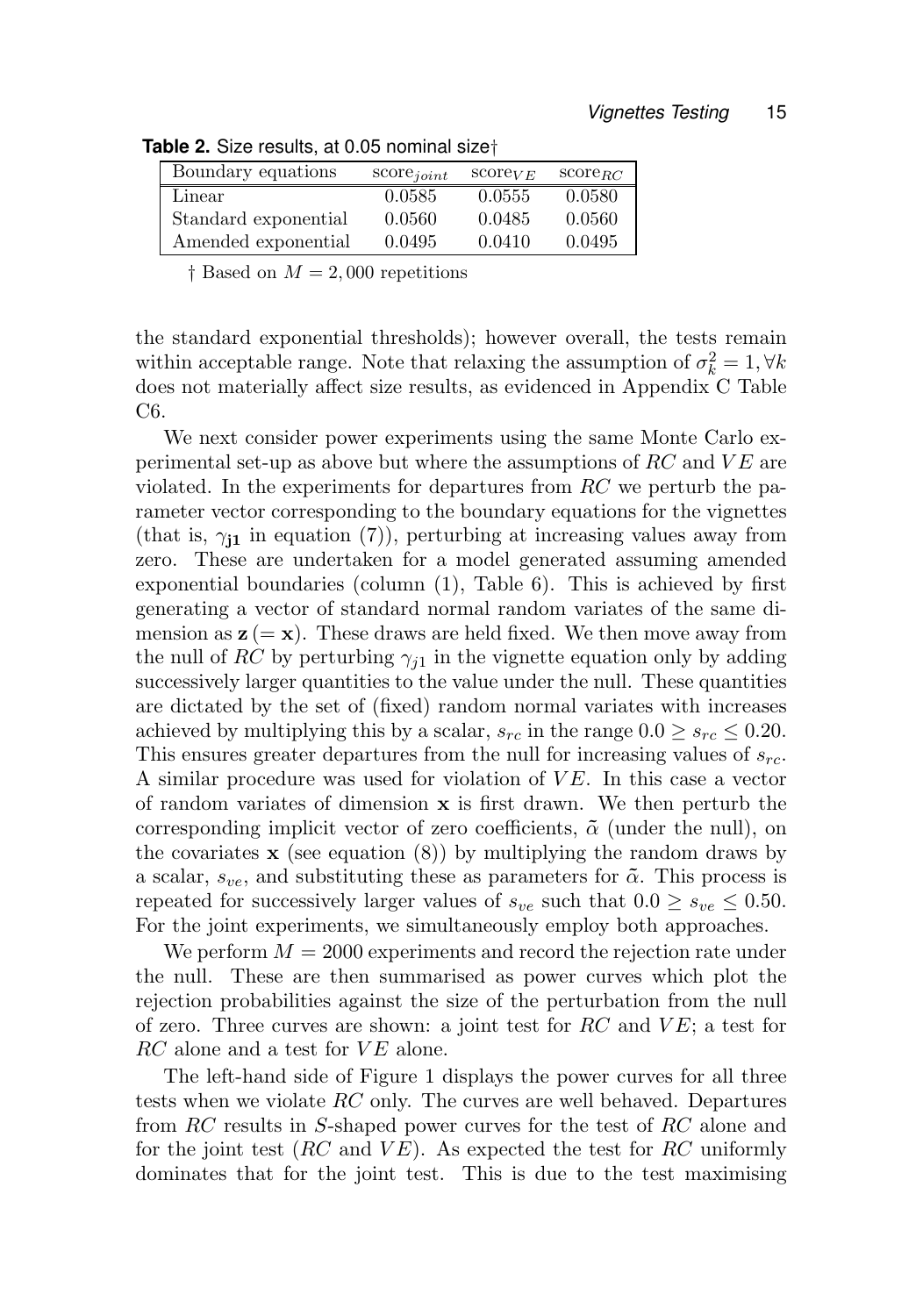

**Fig. 1.** Power curves for rejection probabilities for departures from RC and VE

power in the single direction while the joint test is also testing for  $VE$ . In comparison, the test for  $VE$  remains fairly flat over the range of values for which  $RC$  is violated. This is encouraging as clearly  $VE$  is exhibiting some power as a general specification test, when  $VE$  is not failing but RC is by construction.

The right-hand side of Figure 1 presents the power curves for the three tests when the model is subjected to violations of  $VE$  alone. While the power curve for the test of  $VE$  adopts an approximate S-shape, it appears relatively sensitive (that is powerful) to small departures from  $VE$ and increases fairly rapidly across relatively small increments. Moreover, departures from  $VE$  are also reflected in the test for RC. The joint test also adopts the S-shaped curve, but rejects less than the test for  $VE$ alone, again due to the latter only testing for departures from the null in that particular direction.

The above power results suggest the following when individual tests of  $RC$  and  $VE$  are used. Rejection of either  $RC$  or  $VE$  but not the other is straightforward to interpret; as is non-rejection of both. Rejection of RC and  $VE$  suggests either failure of the assumption of  $VE$  alone (and that this is reflected as an incorrect rejection of  $RC$ ), or rejection of both  $RC$ and  $VE$ . Prior to undertaking individual tests, it would appear sensible to undertake a joint test of the null of both  $RC$  and  $VE$ . If this joint test fails, then the individual tests for  $RC$  and  $VE$  may be informative of the reason for model failure.

Three-dimensional planes of rejection rates against simultaneous departures from both  $RC$  and  $VE$  are shown in Figure 2. These are provided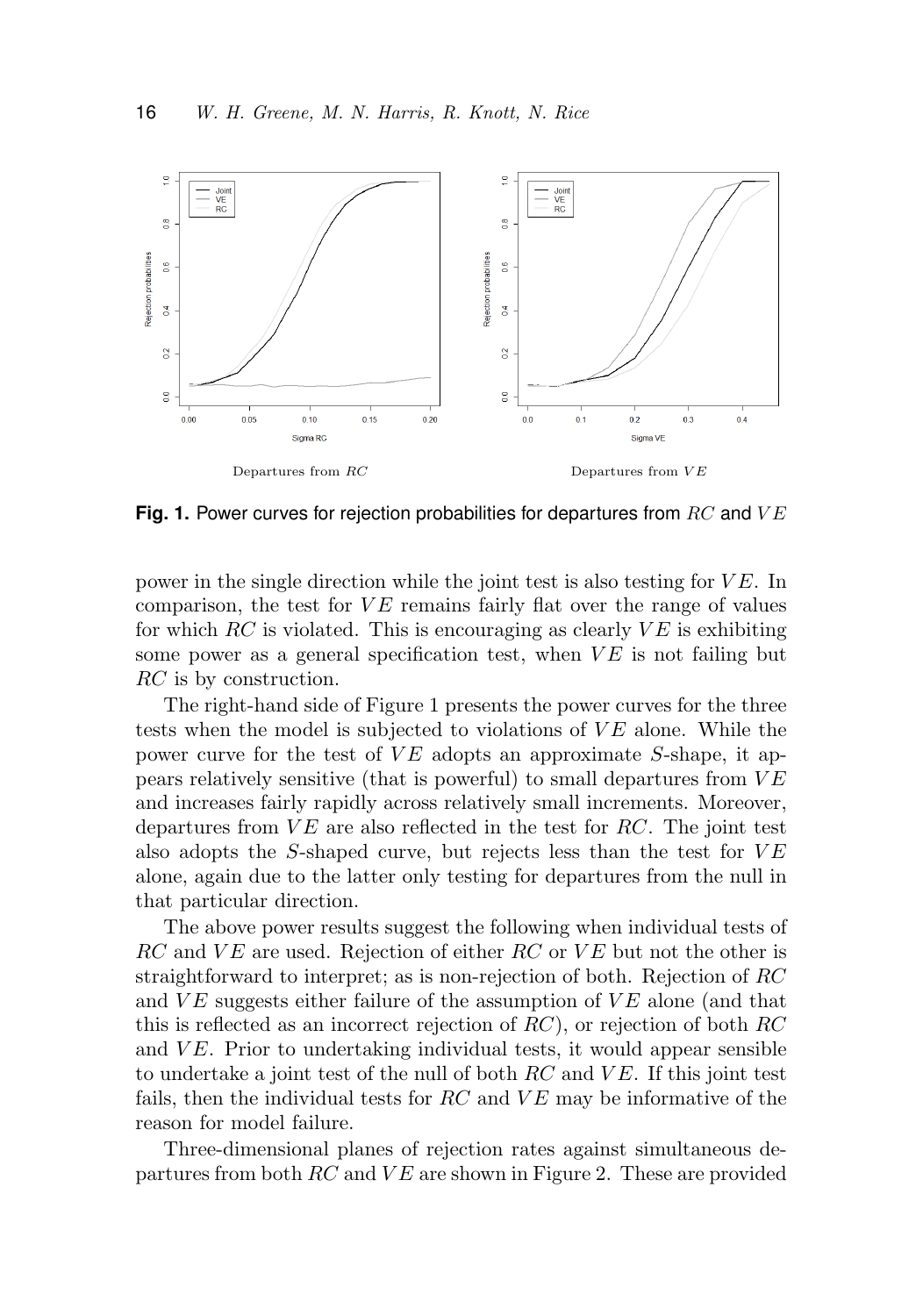



**Fig. 2.** Power planes for rejection probabilities for departures from RC (lhs top),  $VE$  (rhs top) and a joint test (bottom)

for the score tests for  $RC$  and  $VE$  alone (top left and top right plane) and the joint test (bottom plane). The joint test and the test for RC perform in a similar fashion, and reflective of the results of the power curves, the joint test appears to be dominated by the test for RC. While the test for  $VE$  appears to respond to departures from the null of response consistency  $(\tilde{\alpha}_k \neq 0)$ , the test remains fairly flat over the range of values for which RC is violated.

We summarise the findings of the Monte Carlo experiments as: (i) the individual tests have greatest power in their particular direction; (ii) both individual tests have increasing power in distance from the null with respect to the alternative violation; (iii) power increases with distance away from the null in all cases; and (iv) the joint test has increasing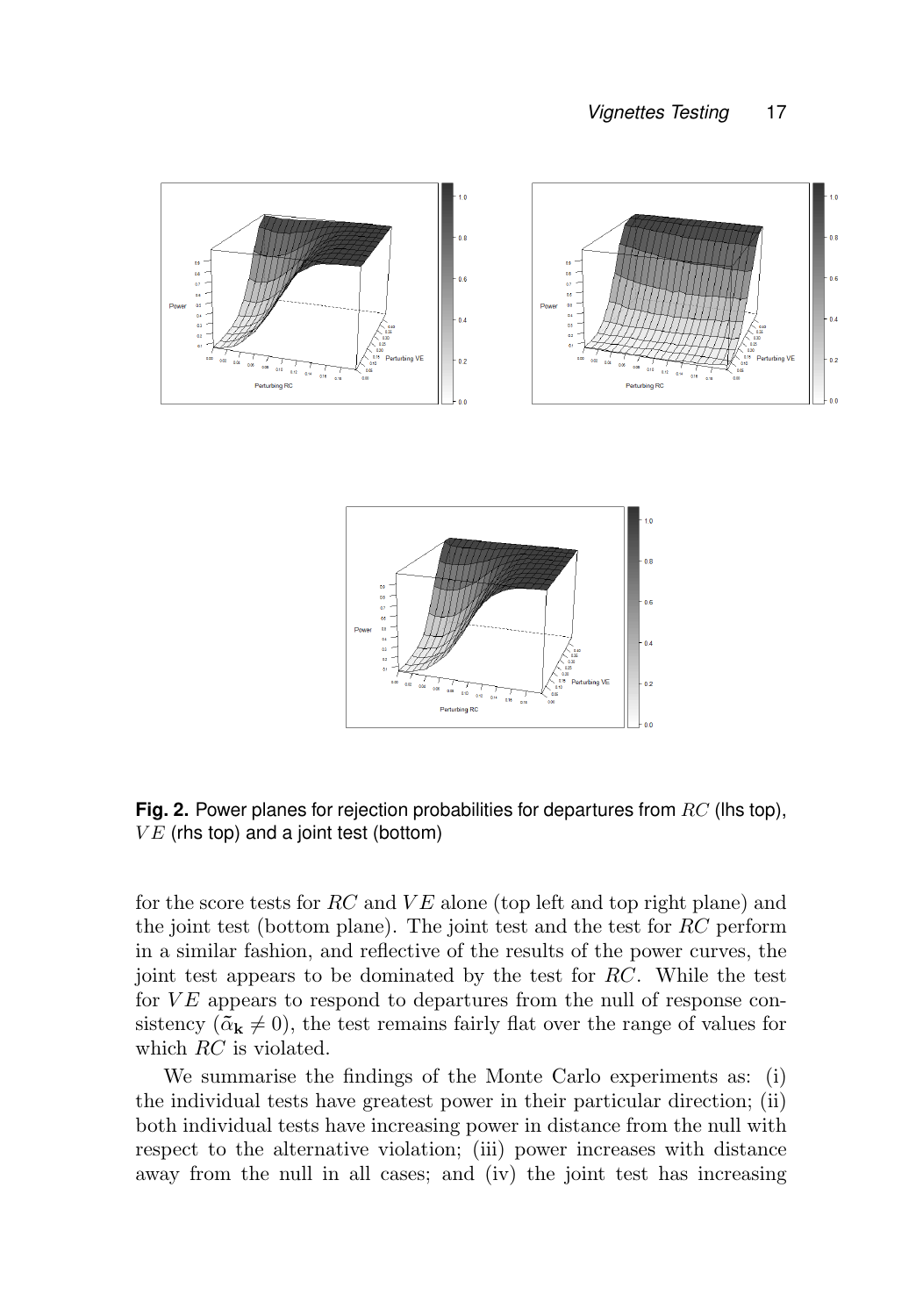|                                             | Results for $J=2, K=1$ |               |            |       |       | Results for $J=2, K=2$ |               |       |
|---------------------------------------------|------------------------|---------------|------------|-------|-------|------------------------|---------------|-------|
|                                             |                        | and $N = 250$ |            |       |       |                        | and $n = 250$ |       |
|                                             | P&R                    |               | score test |       | P&R   |                        | score test    |       |
|                                             |                        | Joint         | VE         | RC    |       | Joint                  | VE            | RC    |
| $H_0$                                       | 0.057                  | 0.055         | 0.063      | 0.056 | 0.056 | 0.055                  | 0.055         | 0.052 |
| $H_1$ : Failure of $VE$                     |                        |               |            |       |       |                        |               |       |
| $\beta_1 = 0.1$                             | 0.062                  | 0.066         | 0.065      | 0.068 | 0.056 | 0.059                  | 0.051         | 0.057 |
| $\beta_1 = 0.2$                             | 0.070                  | 0.060         | 0.055      | 0.067 | 0.055 | 0.065                  | 0.050         | 0.060 |
| $\beta_1 = 0.4$                             | 0.057                  | 0.075         | 0.072      | 0.063 | 0.080 | 0.068                  | 0.068         | 0.053 |
| $\beta_1=0.6$                               | 0.067                  | 0.081         | 0.109      | 0.060 | 0.107 | 0.094                  | 0.118         | 0.064 |
| $\beta_1 = 0.8$                             | 0.055                  | 0.147         | 0.120      | 0.084 | 0.172 | 0.119                  | 0.180         | 0.067 |
| $\beta_1 = 1.0$                             | 0.068                  | 0.203         | 0.327      | 0.093 | 0.254 | 0.265                  | 0.419         | 0.083 |
|                                             |                        |               |            |       |       |                        |               |       |
| $H_2$ : Failure of RC                       |                        |               |            |       |       |                        |               |       |
| $\alpha_{11} - \alpha_{01} = 0.1$           | 0.055                  | 0.060         | 0.059      | 0.069 | 0.052 | 0.082                  | 0.051         | 0.066 |
| $\alpha_{11} - \alpha_{01} = 0.2$           | 0.059                  | 0.108         | 0.070      | 0.111 | 0.047 | 0.100                  | 0.057         | 0.102 |
| $\alpha_{11} - \alpha_{01} = 0.4$           | 0.059                  | 0.246         | 0.064      | 0.261 | 0.061 | 0.245                  | 0.072         | 0.264 |
| $\alpha_{11} - \alpha_{01} = 0.6$           | 0.074                  | 0.472         | 0.071      | 0.506 | 0.103 | 0.482                  | 0.082         | 0.522 |
| $\alpha_{11} - \alpha_{01} = 0.8$           | 0.059                  | 0.725         | 0.081      | 0.753 | 0.104 | 0.708                  | 0.094         | 0.746 |
| $\alpha_{11} - \alpha_{01} = 1.0$           | 0.056                  | 0.895         | 0.089      | 0.916 | 0.151 | 0.890                  | 0.098         | 0.916 |
|                                             |                        |               |            |       |       |                        |               |       |
| $H_3$ : Failure of $VE \& RC$               |                        |               |            |       |       |                        |               |       |
| $\beta_1 = \alpha_{11} - \alpha_{01} = 0.1$ | 0.065                  | 0.080         | 0.072      | 0.070 | 0.049 | 0.079                  | 0.060         | 0.071 |
| $\beta_1 = \alpha_{11} - \alpha_{01} = 0.2$ | 0.074                  | 0.095         | 0.062      | 0.098 | 0.059 | 0.110                  | 0.074         | 0.112 |
| $\beta_1 = \alpha_{11} - \alpha_{01} = 0.4$ | 0.068                  | 0.245         | 0.080      | 0.249 | 0.095 | 0.266                  | 0.081         | 0.285 |
| $\beta_1 = \alpha_{11} - \alpha_{01} = 0.6$ | 0.081                  | 0.512         | 0.104      | 0.506 | 0.149 | 0.548                  | 0.161         | 0.577 |
| $\beta_1 = \alpha_{11} - \alpha_{01} = 0.8$ | 0.063                  | 0.741         | 0.128      | 0.732 | 0.243 | 0.843                  | 0.319         | 0.842 |
| $\beta_1 = \alpha_{11} - \alpha_{01} = 1.0$ | 0.057                  | 0.918         | 0.167      | 0.881 | 0.312 | 0.976                  | 0.530         | 0.971 |
|                                             |                        |               |            |       |       |                        |               |       |

**Table 3.** Monte Carlo experiment and comparison with Peracchi & Rossetti (2013)

power in all directions, and is maximised with simultaneous deviations from the null in both directions. Allowing  $\sigma_k^2$  to be unrestricted does not impact the power of the test substantially, as shown Appendix C as Figures C1 and C2.

### *5.3. Comparison of the score test with the minimum distance estimator approach of Peracchi and Rossetti (2013)*

Section 3 of Peracchi & Rossetti (2013) investigates the finite sample performance of their minimum distance estimator using a Monte Carlo experiment. We undertake the same Monte Carlo exercise to compare their results to our score tests (full details of the Monte Carlo experiment can be found on p712, Peracchi & Rossetti (2013)). Table 3 presents the results for the situation where there are  $J = 2$  threshold boundaries,  $k =$ 1, 2 vignettes and a single covariate:  $x = z$  (note that Peracchi & Rossetti (2013) use a different notation by indexing boundaries as  $r = 1, \ldots, R$ ,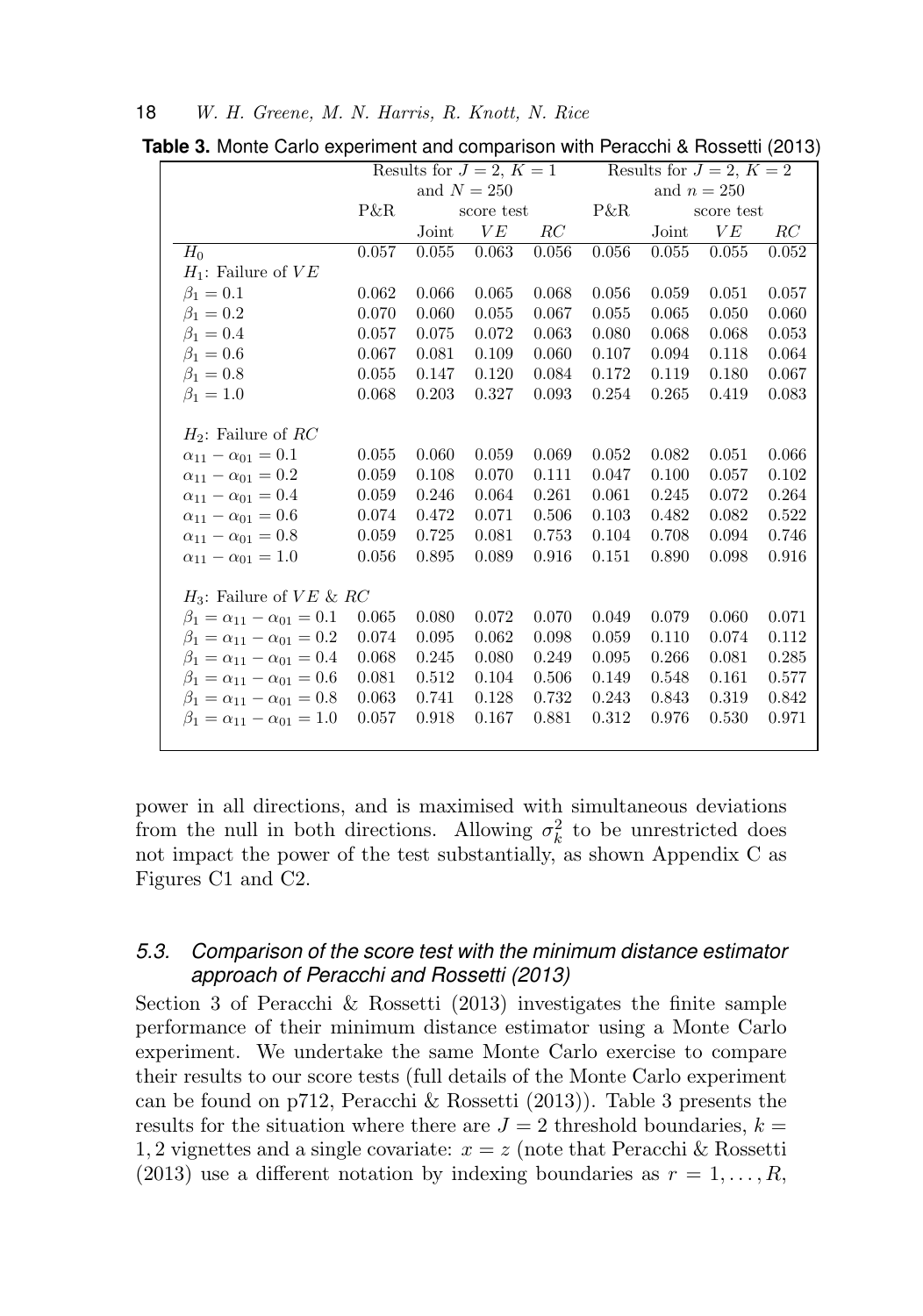vignettes as  $j = 1, \ldots, J$  and exogenous regressors  $k = 1, \ldots, K$ . The sample size for the draws is  $N = 250$ , and each Monte Carlo exercise consists of  $M = 1000$  runs (as per Peracchi & Rossetti (2013)).

The first column of results presents rejections rates at a nominal 5% level for the minimum distance estimator. These are followed by the joint score test and the separate score tests for  $VE$  and  $RC$ . The row labelled  $H_0$  reports observed size of the various tests at the 5% level. All rejection frequencies are close to nominal level under the null. The panel  $H_1$  shows results for departures from  $VE$ , but where RC holds;  $H_2$  for departures from  $RC$  (where  $VE$  holds) and the final panel,  $H_3$ , departures from both  $VE$  and  $RC$  simultaneously. Rejection rates are reported for increasing departures from the null. The score joint test displays greater power than the test of Peracchi & Rossetti. This is the case for departures from the null for  $VE$  and  $RC$  separately and for joint departures. While the test of Peracchi and Rossetti lacks power when only a single vignette is used (but not with multiple vignettes), this is not the case for the score test which generally increases in power with increasing departure from the null even with a single vignette. The power of the test, however, also generally increases with when including a second vignette. When comparing the rejection rates across the three score tests for the different departures from the null, results closely reflect those of the Monte Carlo exercise reported and summarised in Section 5.2 above. Again, the tests have greatest power in their particular direction; power generally increases with increasing departure from the null and the score test for  $VE$  has the lowest power amongst the three tests when considering violations in their own respective direction.

### **6. Empirical example**

### *6.1. Data*

We use data from the Survey of Health, Ageing and Retirement in Europe (SHARE). SHARE is a multidisciplinary and cross-national panel dataset of individuals aged 50 or over which has expanded over time to covering 27 European countries and Israel. A strength of the survey is allowing cross-country comparative analysis. The survey collects information on health, socio-economic status and social and family networks. A particular virtue of SHARE is that information on self-reported health together with vignettes were included within the survey. In the context of a diverse continent like Europe, however, comparison of outcomes suffer from differences in the way people answer survey questions, particularly self-evaluations such as health status. Differences in language and cultural and social norms are more pronounced across countries than, for example, across socio-economic groups within a country. The application of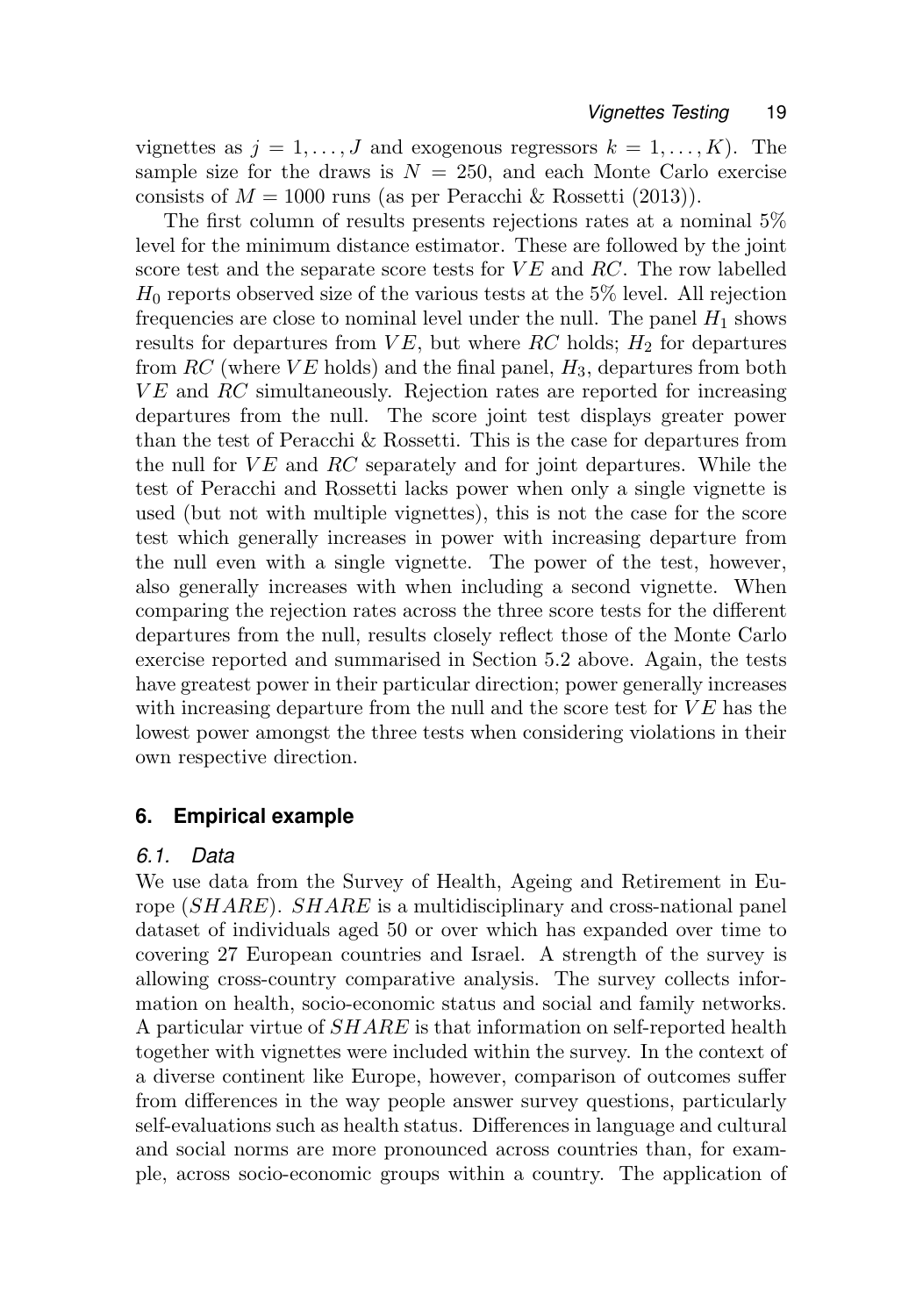|                | SAH   | Vignette 1 | Vignette 2 | Vignette 3 |
|----------------|-------|------------|------------|------------|
|                |       | $(m_1)$    | $(m_2)$    | $(m_3)$    |
| None           | 33.64 | 15.91      | 2.26       | 1.13       |
| Mild           | 35.95 | 56.60      | 17.96      | 4.60       |
| Moderate       | 22.30 | 21.99      | 50.08      | 25.67      |
| Severe/Extreme | 8.10  | 5.50       | 29.69      | 68.60      |

**Table 4.** SHARE: SAH and vignettes

anchoring vignettes is, therefore, important for enhancing cross-country comparability. Together with self-assessments, vignettes on health were collected in the first two waves of SHARE. The first wave of data, collected in 2004, was undertaken across 11 European countries; the second wave included and an additional three countries.

Three vignettes questions on each particular domain of health were included in the first wave and a single vignette in the second wave. In both waves data on self-assessments and vignettes were collected on a sub-sample of the overall *SHARE* survey sample. For Belgium, France, Germany, Greece, Italy, Netherlands, Spain, and Sweden self-assessments and vignettes were included in both waves, and for the Czech Republic, Denmark and Poland, only the second wave. We focus on the first wave of data only. Given self-reports and vignettes were only collected on a subset of respondents and on only eight of the countries (together with some missing item response values for covariates), our working sample is 3,802 individuals.

SHARE data is useful for illustrating the score test for the underlying assumptions of RC and  $VE$  in the CHOPIT model since it's crosscountry component has made it a particular focus of studies investigating differences in reporting behaviour and more generally the method of anchoring vignettes (for example, see Bago d'Uva et al. (2008), Angelini et al. (2012), Paccagnella (2013), Peracchi & Rossetti (2013), Van Soest & Vonkova (2014), Jones et al. (2018)).

We consider data for the health domain representing pain and restrict our analysis to respondents aged 50-80 years. In addition to a self-assessment component, respondents were also asked to rate three vignettes for pain, representing differing levels of severity, using the same response categories (i.e., "None", "Mild", "Moderate", "Severe", and "Extreme"). Appendix A contains the self-assessment question together with the vignettes and Table 4 reports the frequencies for responses to these observed in the *SHARE* data. The level of pain described in each vignette is increasing from vignette 1 (least pain) to vignette 3 (most pain). Due to the low prevalence of responses in the "Extreme" category for the self-assessment and the first vignette, the responses for "Severe"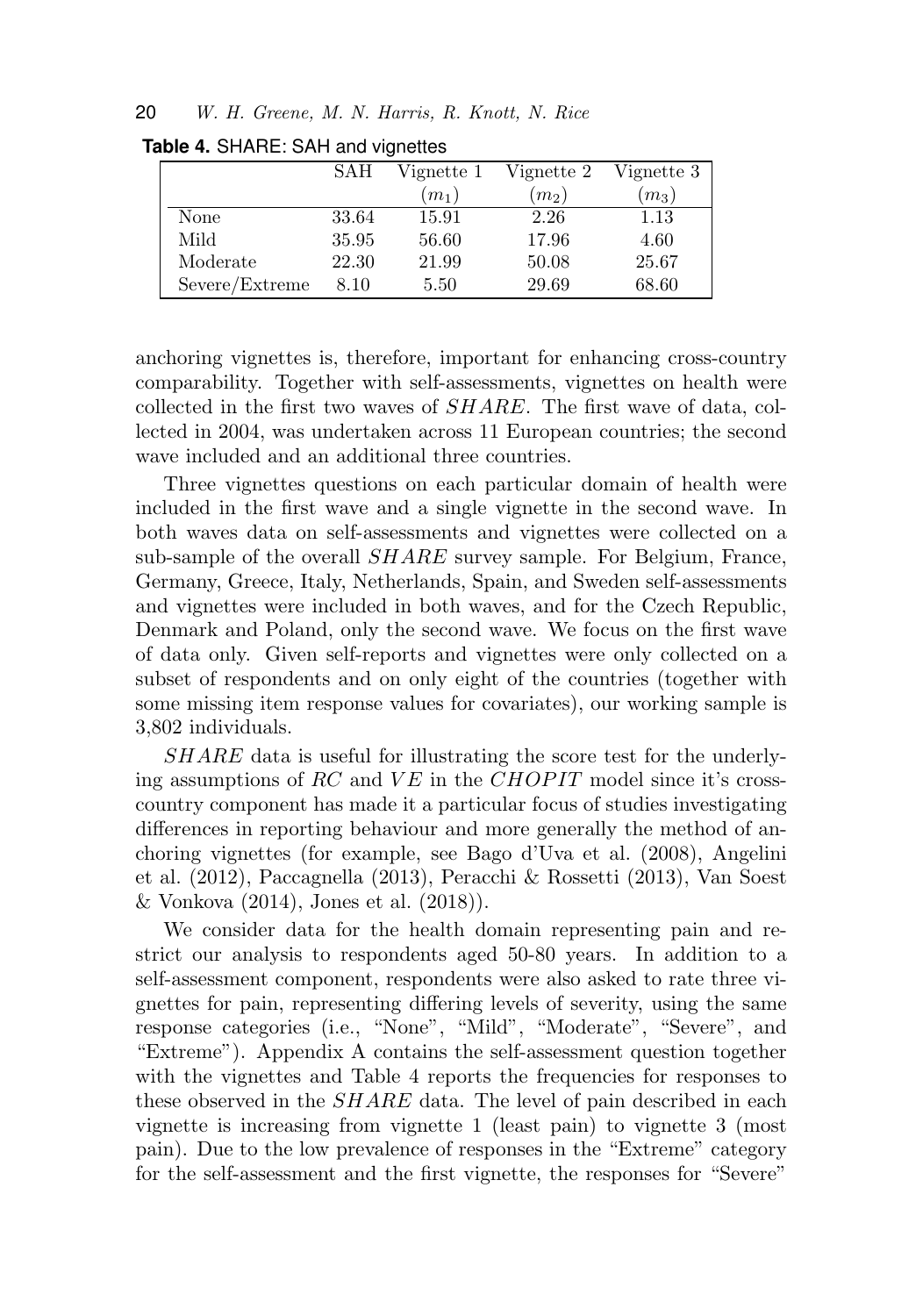|             | Mean  | Std Dev | Min | Max |
|-------------|-------|---------|-----|-----|
| Pain        | 1.049 | 0.939   | 0   | 3   |
| Male        | 0.468 | 0.499   | 0   | 1   |
| AnyCond     | 0.712 | 0.453   | 0   | 1   |
| Grip35      | 0.531 | 0.499   | 0   | 1   |
| EducPS      | 0.209 | 0.407   | 0   | 1   |
| Age $50-65$ | 0.643 | 0.479   | 0   | 1   |
| Age66-75    | 0.279 | 0.448   | 0   | 1   |
| Age $> 75$  | 0.078 | 0.268   |     |     |

**Table 5.** SHARE: Descriptive statistics†

 $\dagger$  Sample size,  $N = 3802$ .

and "Extreme" have been collapsed (hence  $J = 4$ ).

We adopt the set of covariates presented in Table 5. These are included in both the index function (equation (10)) on the latent scale (as  $\mathbf{x}$ ) and the boundary (as  $\mathbf{z}$ ) components of the *CHOPIT* model. The specification includes binary variables for males (Male: 47% of our sample); respondents aged 66 to 75 years (Age66-75: 28%) and aged 76 and over (Age  $> 75: 8\%$ ); post-school education (EducPS: 21\%); the presence of health conditions (AnyCond: 71%). An indicator variable representing below average hand grip strength is also included (Grip35: 53%), which is based on up to four measurements conducted by a trained interviewer.

### *6.2. Comparison of boundary specification*

Table 6 presents the estimated parameters,  $\hat{\tilde{\beta}}$ , for the index function adopting the three forms for the specification of the boundary equations in the CHOPIT model. Column  $(1)$  presents the amended exponential form (equation (9)). The standard exponential specification, equation (6) is provided in column (2) and column (3) presents estimates for a model with linear equations for all boundaries. As is evident, the parameter estimates are similar across the three model specifications in terms of both significance and magnitude, as are the log likelihoods.

Thus, in general, we find that levels of pain are lower for males compared to females, and for respondents who have a post-school qualification. Respondents reporting the presence of health conditions experience greater levels of pain, as do those with below average grip strength. Pain also increases with age, although the effects are not statistically significant at conventional levels. Full results for the three specifications, including the boundary equations, are reported in Appendix C, Table C1.

To further investigate the model implications of the amended specification Table C2 of the Appendix presents averaged estimated boundaries for the three approaches. These are based on the estimates,  $\mu_0, \mu_1$  and  $\mu_3$ .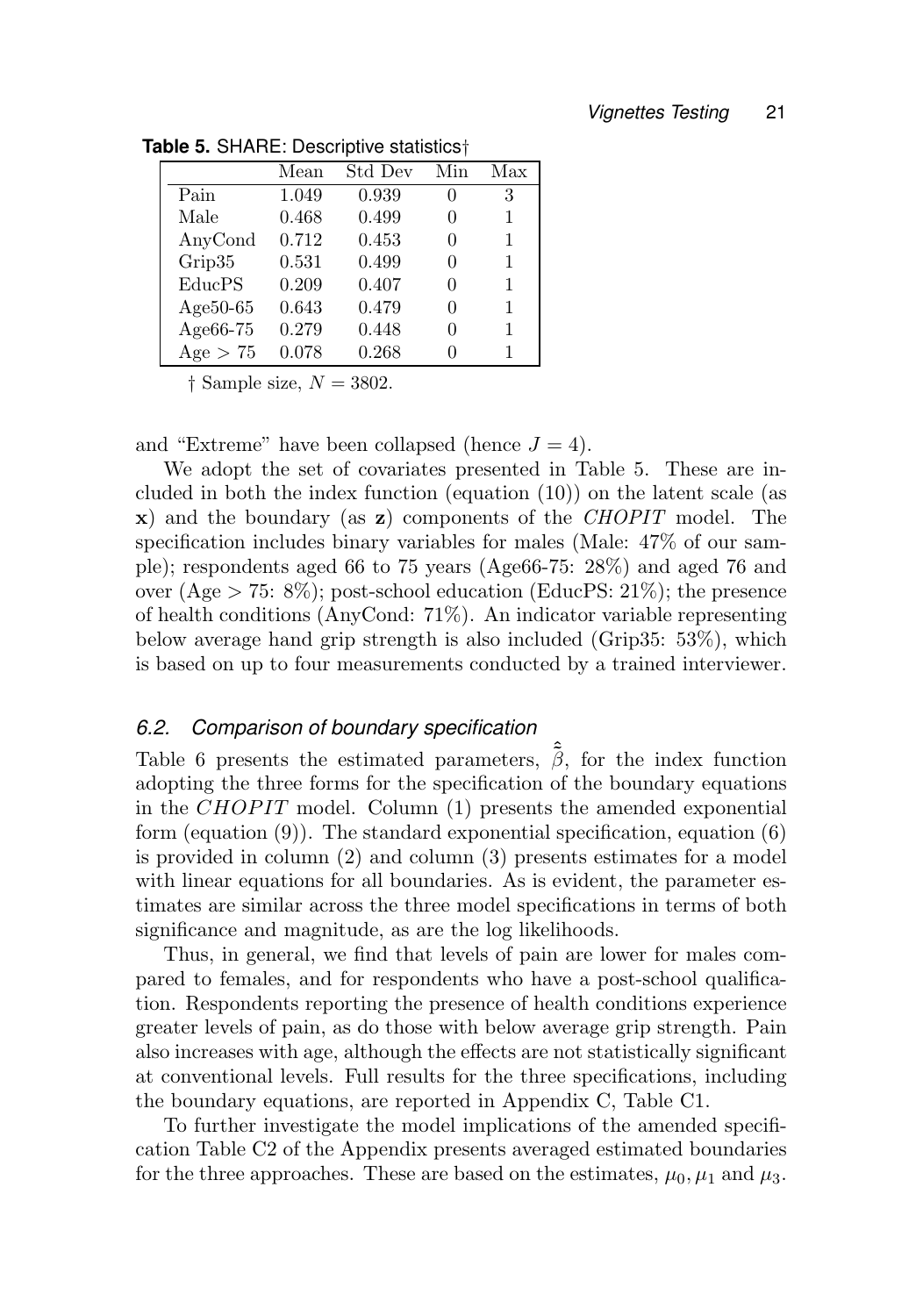As might be expected, given their similarity with regard to the specification of the first boundary parameter, the standard exponential and linear approaches are similar. Those of the amended exponential approach are substantially larger, but by a constant amount relative to those of the standard (0.999) and linear (approximately 1.008) approaches. The following two panels of the table consider the location of the boundaries with respect to the estimated linear index,  $\mathbf{x}'\hat{\beta}$ , and separately the estimated vignette constant term  $(\alpha_1$  in equation (5)). As with standard ordered probit type models, it is not just the value of the index function defining  $y^*$  that is of relevance, but the position of this index in relation to the boundaries that are essential for generating predictions from the model. Across the three specifications of the boundary parameters we see that these quantities are essentially identical (to three decimal places), indicating (at least approximately) equivalence of the three approaches.

Further evidence of these findings are reported in Tables C3 to C5. Table C3 contains the sample correlations of estimated boundary values and  $y^*$  values. These are clearly all very highly correlated, and in all cases close to one. Table C4 considers estimated probabilities. The average of these are identical across specifications, and the correlation across the individual estimates are 1, or very close to 1, in all cases. Finally, Table C5 contains the implied partial effects for each specification; again here we see that these are essentially equivalent across model specifications.

In summary, while individual parameter estimates may vary across the different boundary specifications, it is clear that in each case essentially the same model results. The amended specification of the boundaries does not unduly enforce any implicit/explicit restriction(s) on the model that might adversely affect results and tests statistics.

#### *6.3. Application of the score test to SHARE data*

An application of the score tests to *SHARE* data is presented in Table 7. The data and specification follows that used in column (1) of Table 6. However, we make use of all three available vignettes (see Appendix A for a description). The joint test of the null of both  $RC$  and  $VE$  is rejected at conventional levels for all vignettes used singularly or in combination. The test for  $VE$  alone (assuming RC holds) fails to reject the null when vignettes  $V1$  or  $V3$  are used singularly and when vignettes  $V2$  and  $V3$  are used in combination; but rejects for  $V2$  when used alone and combinations of  $V1$  and  $V2$ ;  $V1$  and  $V3$ ; and  $V1$ ,  $V2$  and  $V3$ . Similarly to the joint test, when we consider only  $RC$  (assuming  $VE$  holds) the score test rejects the null for all vignettes and their combinations.

The results emphasize the importance of testing for the identifying assumptions of RC and  $VE$  in applications of the CHOPIT model when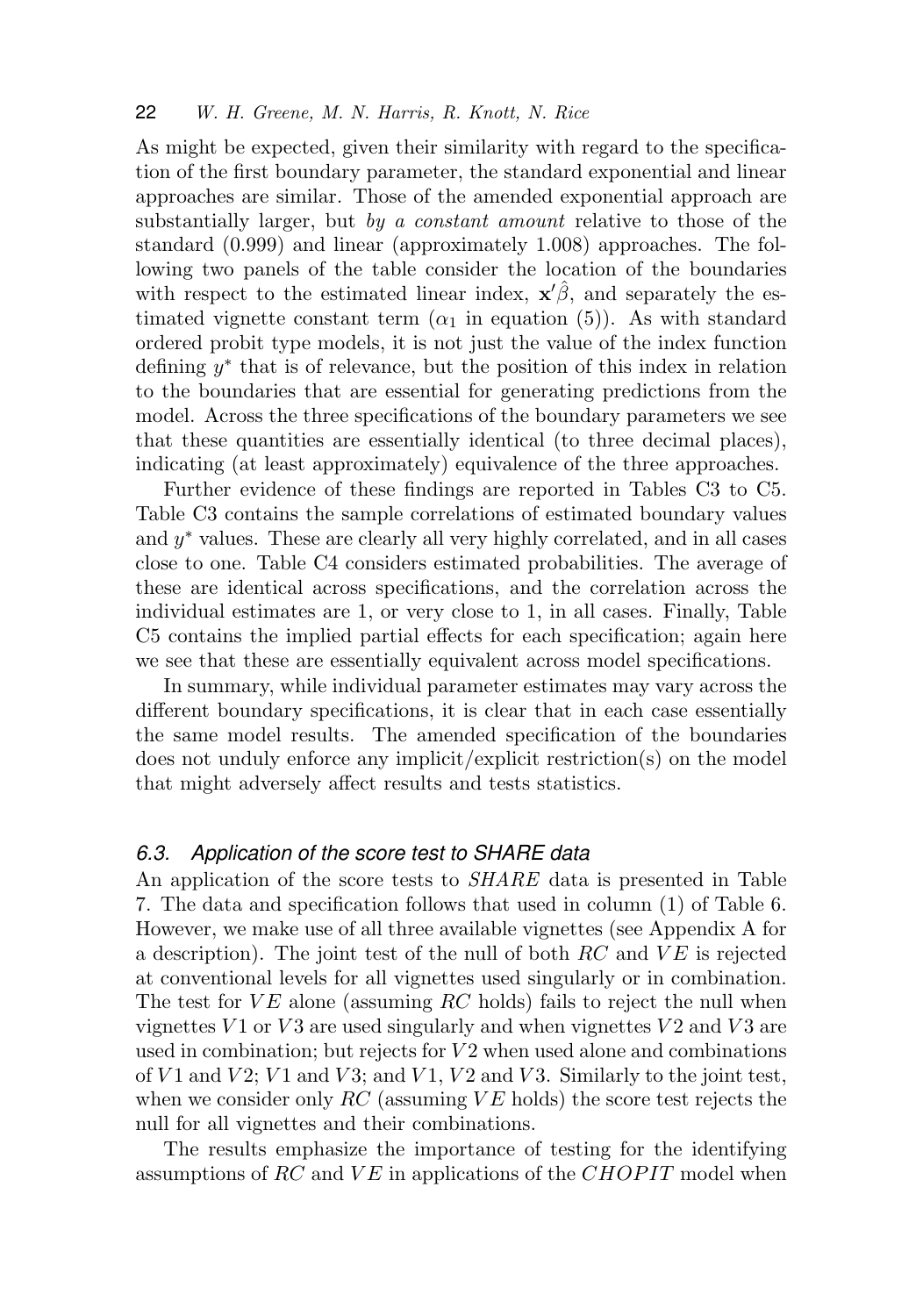|                                        | Boundary equations |       |              |          |                   |        |
|----------------------------------------|--------------------|-------|--------------|----------|-------------------|--------|
| $N = 3802$                             | (1)                |       | (2)          |          | $\left( 3\right)$ |        |
|                                        | Amended            |       |              | Standard |                   | Linear |
|                                        | exponentials       |       | exponentials |          |                   |        |
|                                        | Coef               | SE    | Coef         | SЕ       | Coef              | SЕ     |
| $\hat{\beta}$<br>Structural parameters |                    |       |              |          |                   |        |
| Male                                   | $-0.272$           | 0.070 | $-0.271$     | 0.070    | $-0.274$          | 0.070  |
| AnyCond                                | 0.658              | 0.059 | 0.657        | 0.058    | 0.656             | 0.058  |
| Grip35                                 | 0.185              | 0.072 | 0.189        | 0.071    | 0.188             | 0.071  |
| EducPS                                 | $-0.194$           | 0.063 | $-0.193$     | 0.063    | $-0.193$          | 0.063  |
| Age $66-75$                            | 0.090              | 0.058 | 0.085        | 0.058    | 0.085             | 0.058  |
| Age > 75                               | 0.169              | 0.097 | 0.164        | 0.097    | 0.164             | 0.097  |
|                                        |                    |       |              |          |                   |        |
| Log-likelihood                         | $-8939.60$         |       | $-8939.63$   |          | $-8940.31$        |        |

**Table 6.** Comparison of *CHOPIT* estimated parameters with different boundary specifications

attempting to correct for  $DIF$ . This echoes the findings of Vonkova  $\&$ Hullegie  $(2011)$  who using  $SHARE$ , consider the performance of single vignettes for the health domains cognition, breathing and mobility, for which multiple vignettes are available. By comparing whether DIFadjusted self-assessments are closer to an objective measure of the situation than the unadjusted self-assessment, they find that the CHOPIT approach is sensitive to the choice of vignette for cognition and breathing but not for mobility. Our results suggest that for pain the assumption of  $VE$  is sensitive to the choice of vignette. However, no single vignette nor combination of vignettes, fails to reject the null for RC, or the joint test.

### **7. Conclusions**

Inter-individual comparison of phenomena such as health status or life satisfaction that are typically self-reported on an ordered categorical scale are subject to differential item functioning due to survey respondents' adopting different response scales. Anchoring vignettes are increasingly being collected alongside self-reports to anchor such scales and provide greater comparability across individuals. This is particularly relevant when undertaking cross-country comparisons where differences in cultural norms may lead to the use of very different response scales. The legitimate use of the vignette approach relies on the two assumptions of  $RC$  and  $VE$ . This paper develops a joint test of these assumptions based on the score approach. We also consider an extension to individual tests for RC and  $VE.$ 

Implementation of the test is within the parametric CHOPIT model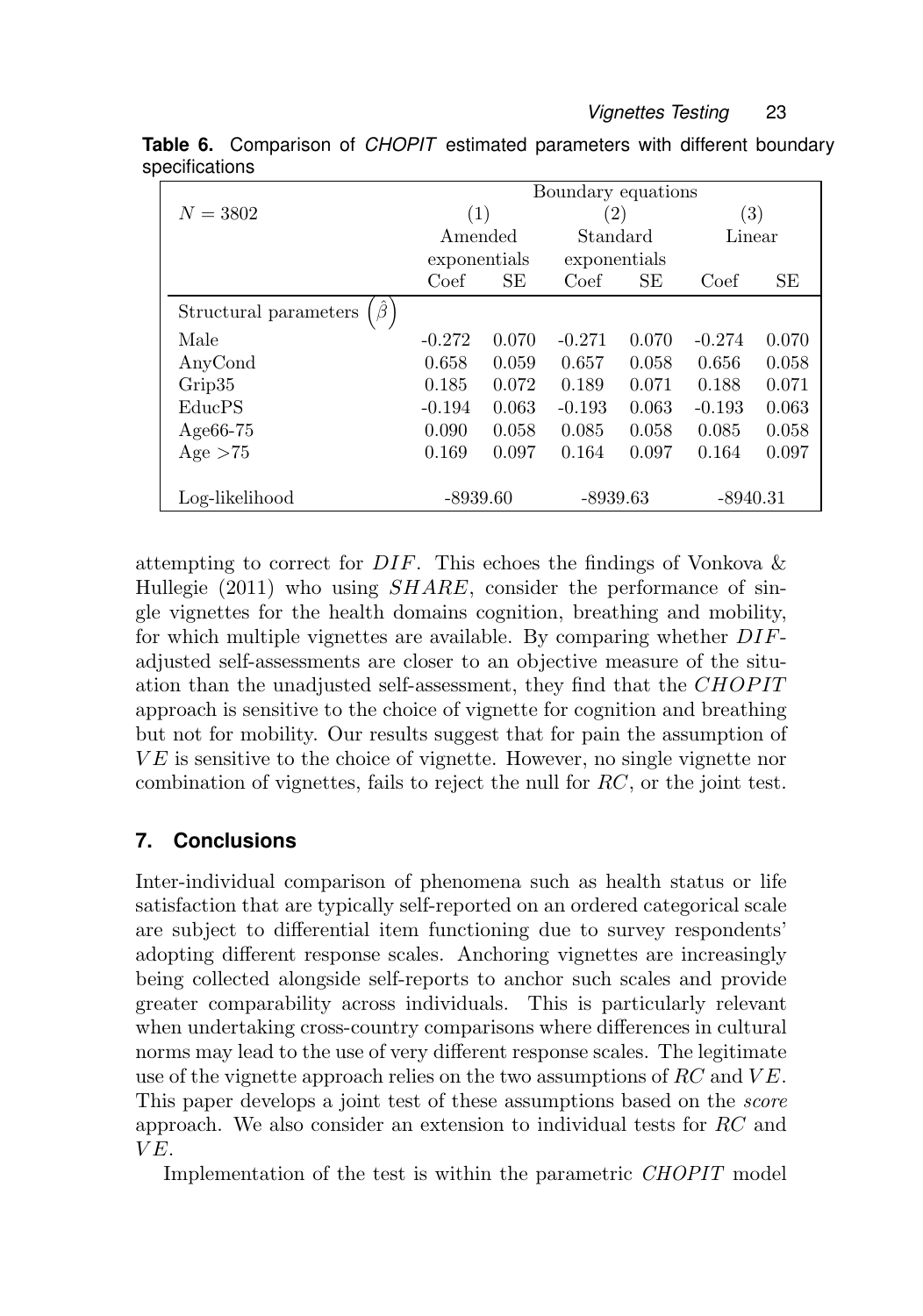|                                 | $score_{joint}$ |         | $score_{VE}$     |         | $score_{BC}$     |         |  |
|---------------------------------|-----------------|---------|------------------|---------|------------------|---------|--|
| Vignette $(V)$                  | $\chi^2$ (df)   | $p-val$ | $\chi^2$<br>(df) | $p-val$ | $\chi^2$<br>(df) | $p-val$ |  |
| V1                              | 310.3(26)       | 0.000   | 8.843(6)         | 0.183   | 297.8(20)        | 0.000   |  |
| V2                              | 195.6(26)       | 0.000   | 14.26(6)         | 0.027   | 190.1(20)        | 0.000   |  |
| V3                              | 88.64 (26)      | 0.000   | 10.48(6)         | 0.106   | 76.92(20)        | 0.000   |  |
| V1 & V2                         | 501.9(52)       | 0.000   | 91.07(12)        | 0.000   | 488.5(40)        | 0.000   |  |
| V1 & V3                         | 426.8(52)       | 0.000   | 45.36(12)        | 0.000   | 411.5(40)        | 0.000   |  |
| V <sub>2</sub> & V <sub>3</sub> | 328.7(52)       | 0.000   | 15.54(12)        | 0.213   | 311.2(40)        | 0.000   |  |
| V1. V2 & V3                     | 571.5(78)       | 0.000   | 97.42(18)        | 0.000   | 553.2(60)        | 0.000   |  |

**Table 7.** Lagrange-multiplier test for combinations of vignettes  $(J = 4)$ 

that imposes a hierarchical structure on the boundary equations to preserve coherency of the boundary probabilities. The score approach requires the model to be identified under the alternative. This is achieved by augmenting the specification of the hierarchical boundary equations by including an exponential function in the first boundary. We show that this is innocuous in terms of parameter estimates of the coefficients in the mean function which are typically the focus of empirical work. An advantage of the test is its ease of implementation, requiring estimation of the restricted model under the null only. This is undertaken using the CHOPIT model. The test may be seen as a complement or alternative to Peracchi & Rossetti (2013) who also develop a joint test of RC and  $VE$ .

We apply the test to data from the first wave of *SHARE*, using the self-reported information on respondents' ratings of pain. Monte Carlo simulations drawn from these data show that the tests have good size and power properties in finite samples, particularly for a joint test and the individual test for RC. Our results suggest that the assumption of  $VE$  may be more problematic in empirical applications than  $RC$ . This finding mirrors that of Peracchi & Rossetti (2013). In particular, failure of  $VE$  may be picked up through rejection of  $RC$  together with rejection of  $VE$  itself. This is an area where the design of vignette questions to aid respondents' common understanding of the descriptions of the hypothetical individuals can improve vignette equivalence.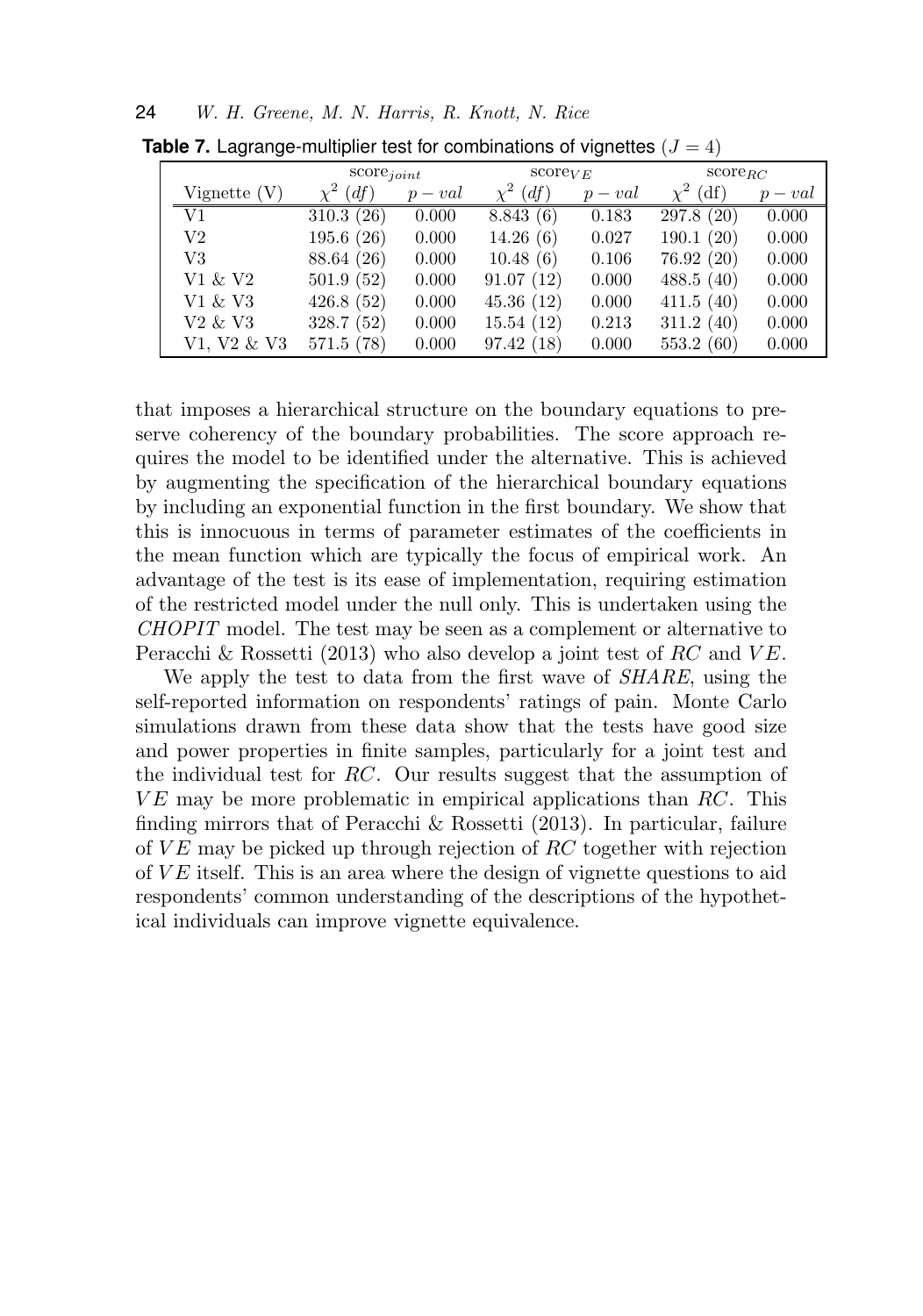### **References**

- Angelini, V., Cavapozzi, D., Corazzini, L. & Paccagnella, O. (2012), 'Age, health and life satisfaction among older europeans', Social Indicators Research 105, 293–308.
- Angelini, V., Cavapozzi, D., Corazzini, L. & Paccagnella, O. (2014), 'Do Danes and Italians rate life satisfaction in the same way? Using vignettes to correct for individual-specific scale biases', Oxford Bulletin of Economics and Statistics  $76(5)$ , 643–666.
- Angelini, V., Cavapozzi, D. & Paccagnella, O. (2011), 'Dynamics of reporting work disability in europe', Journal of the Royal Statistical Society: Series A (Statistics in Society) 174(3), 621–638.
- Bago d'Uva, T., Lindeboom, M., O'Donnell, O. & Van Doorslaer, E. (2011), 'Slipping anchor? testing the vignettes approach to identification and correction of reporting heterogeneity', Journal of Human  $Resources \, 46(4),\, 875-906.$
- Bago d'Uva, T., Van Doorslaer, E., Lindeboom, M. & O'Donnell, O. (2008), 'Does reporting heterogeneity bias the measurement of health disparities?', Health Economics 17(3), 351–375.
- Boes, S. & Winkelmann, R. (2006), 'Ordered response models', AStA Advances in Statistical Analysis  $90(1)$ , 167-181.
- Corrado, L., Weeks, M. et al. (2010), Identification strategies in survey response using vignettes, University of Cambridge, Faculty of Economics.
- Datta Gupta, N., Kristensen, N. & Pozzoli, D. (2010), 'External validation of the use of vignettes in cross-country health studies', Economic  $Modelling$  **27**(4), 854–865.
- Greene, W. (2018), Econometric Analysis, 8th Edition, Pearson Education Limited.
- Greene, W., Harris, M., Hollingsworth, B. & Maitra, P. (2014), 'A latent class model for obesity', Economics Letters 123, 1–5.
- Greene, W. & Hensher, D. (2010), Modeling Ordered Choices, Cambridge University Press.
- Greene, W. & McKenzie, C. (2015), 'An {LM} test based on generalized residuals for random effects in a nonlinear model', Economics Letters 127,  $47 - 50$ . URL: http://www.sciencedirect.com/science/article/pii/S0165176514004923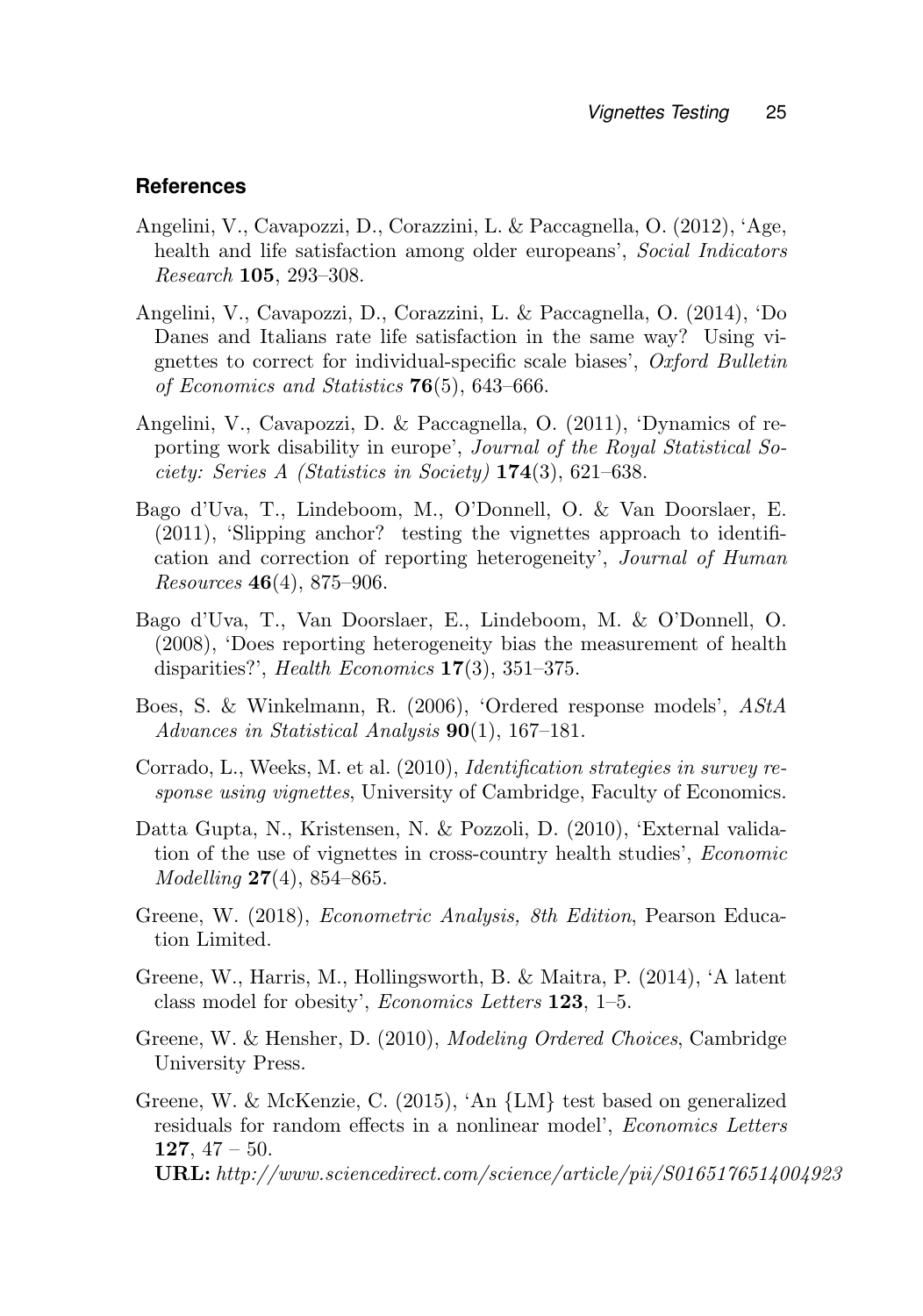- Grol-Prokopczyk, H., Freese, J. & Hauser, R. M. (2011), 'Using anchoring vignettes to assess group differences in general self-rated health', Journal of health and social behavior  $52(2)$ ,  $246-261$ .
- Holland, P. & Weiner, H. (1993), Differential Item Functioning, Lawrence Erlbaum.
- Hudson, E. (2011), Examining the effect of socioeconomic status on child health using anchoring vignettes, Technical report, Unpublished.
- Jones, A., Rice, N. & Robone, S. (2018), Anchoring vignettes and crosscountry comparability: An empirical assessment of self-reported mobility, in B. Baltagi & F. Moscone, eds, 'Health Econometrics: Contributions to Economic Analysis, Vol 294', Emerald Publishing, United Kingdom, chapter 7, pp. 145–174.
- Kapteyn, A., Smith, J. & Van Soest, A. (2007), 'Vignettes and self-reports of work disability in the United States and the Netherlands', The American Economic Review pp. 461–473.
- Kapteyn, A., Smith, J. & Van Soest, A. (2013), 'Are americans really less happy with their incomes?', Review of Income and Wealth 59(1), 44–65.
- Kapteyn, A., Smith, J., van Soest, A. & Vonkova, H. (2011), Anchoring vignettes and response consistency, Technical Report WR-840, RAND.
- King, G., Murray, C., Salomon, J. & Tandon, A. (2004), 'Enhancing the validity and cross-cultural comparability of measurement in survey research', American Political Science Review 98(1), 191–207.
- Kristensen, N. & Johansson, E. (2008), 'New evidence on cross-country differences in job satisfaction using anchoring vignettes', Labour Economics  $15(1)$ , 96-117.
- Murray, C., Ozaltin, E., Tandon, A., Salomon, J., Sadana, R., Chatterji, S. et al. (2003), 'Empirical evaluation of the anchoring vignettes approach in health surveys', Health systems performance assessment: Debates, methods and empiricism **369**, 399.
- Murray, C., Tandon, A., Salomon, J. A., Mathers, C. D. & Sadana, R. (2002), 'Cross-population comparability of evidence for health policy', Health Systems Performance Assessment: Debates, Methods and Empiricism pp. 705–713.
- Paccagnella, O. (2011), 'Anchoring vignettes with sample selection due to non-response', Journal of the Royal Statistical Society, Series A 3(174), 665–687.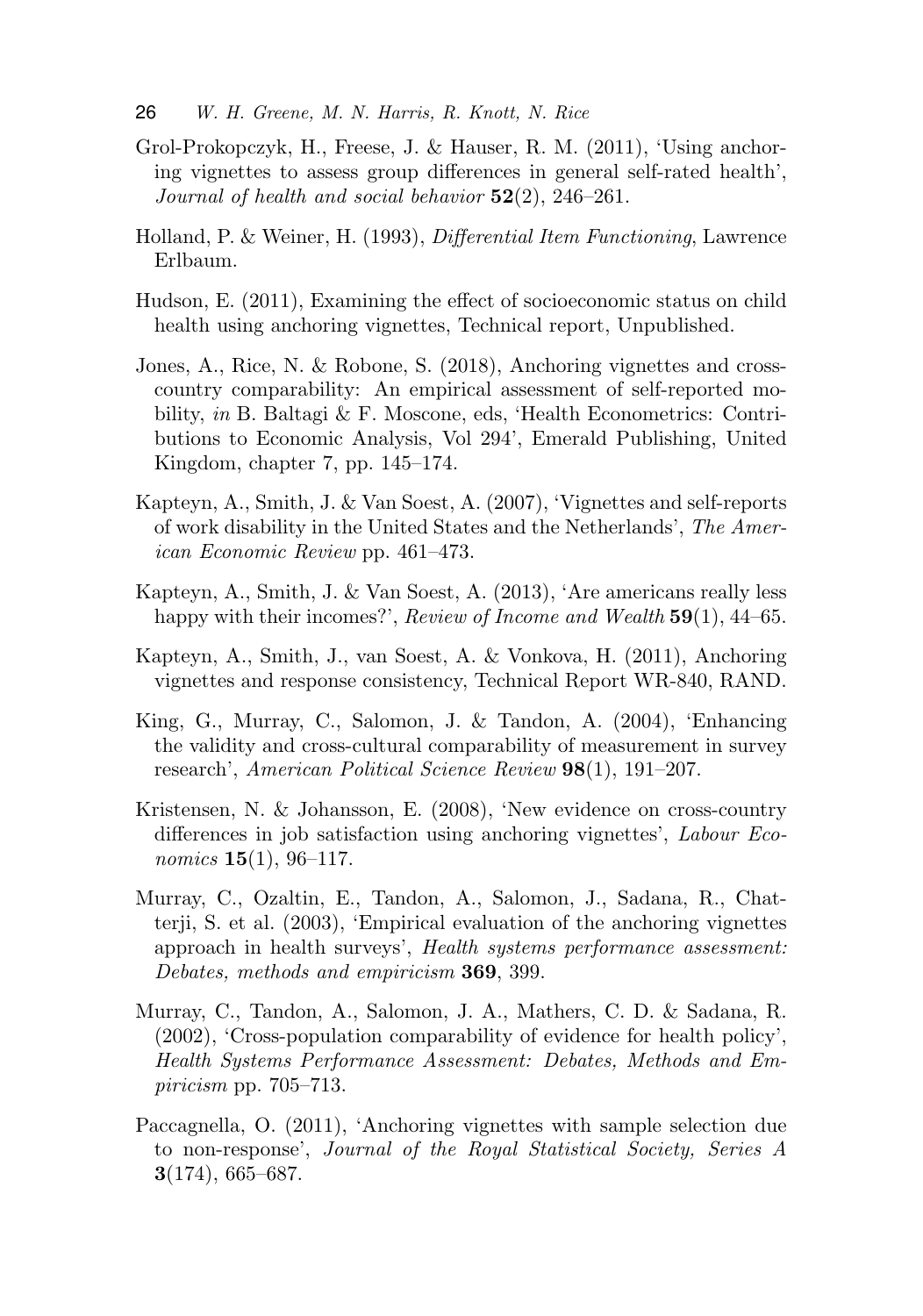- Paccagnella, O. (2013), 'Modelling individual heterogeneity in ordered choice models: Anchoring vignettes and the Chopit model', QdS Journal of Methodological and Applied Statistics 15, 69–94.
- Peracchi, F. & Rossetti, C. (2012), 'Heterogeneity in health responses and anchoring vignettes', *Empirical Economics*  $42(2)$ , 513–538.
- Peracchi, F. & Rossetti, C. (2013), 'The heterogeneous thresholds ordered response model: identification and inference', Journal of the Royal Statistical Society Series  $A$  176(3), 703–722.
- Pudney, S. & Shields, M. (2000), 'Gender, race, pay and promotion in the British nursing profession: estimation of a generalized ordered probit model', Journal of Applied Econometrics 15, 367399.
- Rice, N., Robone, S. & Smith, P. (2011), 'Analysis of the validity of the vignette approach to correct for heterogeneity in reporting health system responsiveness', The European Journal of Health Economics  $12(2)$ , 141– 162.
- Rice, N., Robone, S. & Smith, P. (2012), 'Vignettes and health systems responsiveness in cross-country comparative analyses', Journal of the Royal Statistical Society: Series A (Statistics in Society) 175(2), 337– 369.
- Rossi, P., Gilula, Z. & Allenby, G. (2001), 'Overcoming scale usage heterogeneity: A bayesian hierarchical approach', Journal of the American Statistical Association 453(96), 20–31.
- Sirven, N., B., B. S.-E. & Spagnoli, J. (2012), 'Comparability of health care responsiveness in europe', Social Indicators Research 2(105), 255– 271.
- Soloman, J., Tandon, A. & Murray, C. (2004), 'Comparability of selfrated health: Cross-sectional multi-country survey using anchoring vignettes', British Medical Journal 328, 258–260.
- Terza, J. (1985), 'Ordered probit: A generlization', Communications in Statistics - A. Theory and Methods  $14$ ,  $1-11$ .
- Van Soest, A., Delaney, L., Harmon, C., Kapteyn, A. & Smith, J. (2011), 'Validating the use of anchoring vignettes for the correction of response scale differences in subjective questions', Journal of the Royal Statistical Society: Series A (Statistics in Society) 174(3), 575–595.
- Van Soest, A. & Vonkova, H. (2014), 'Testing the specification of parametric models by using anchoring vignettes', Journal of the Royal Statistical Society: Series A (Statistics in Society)  $177(1)$ ,  $115-133$ .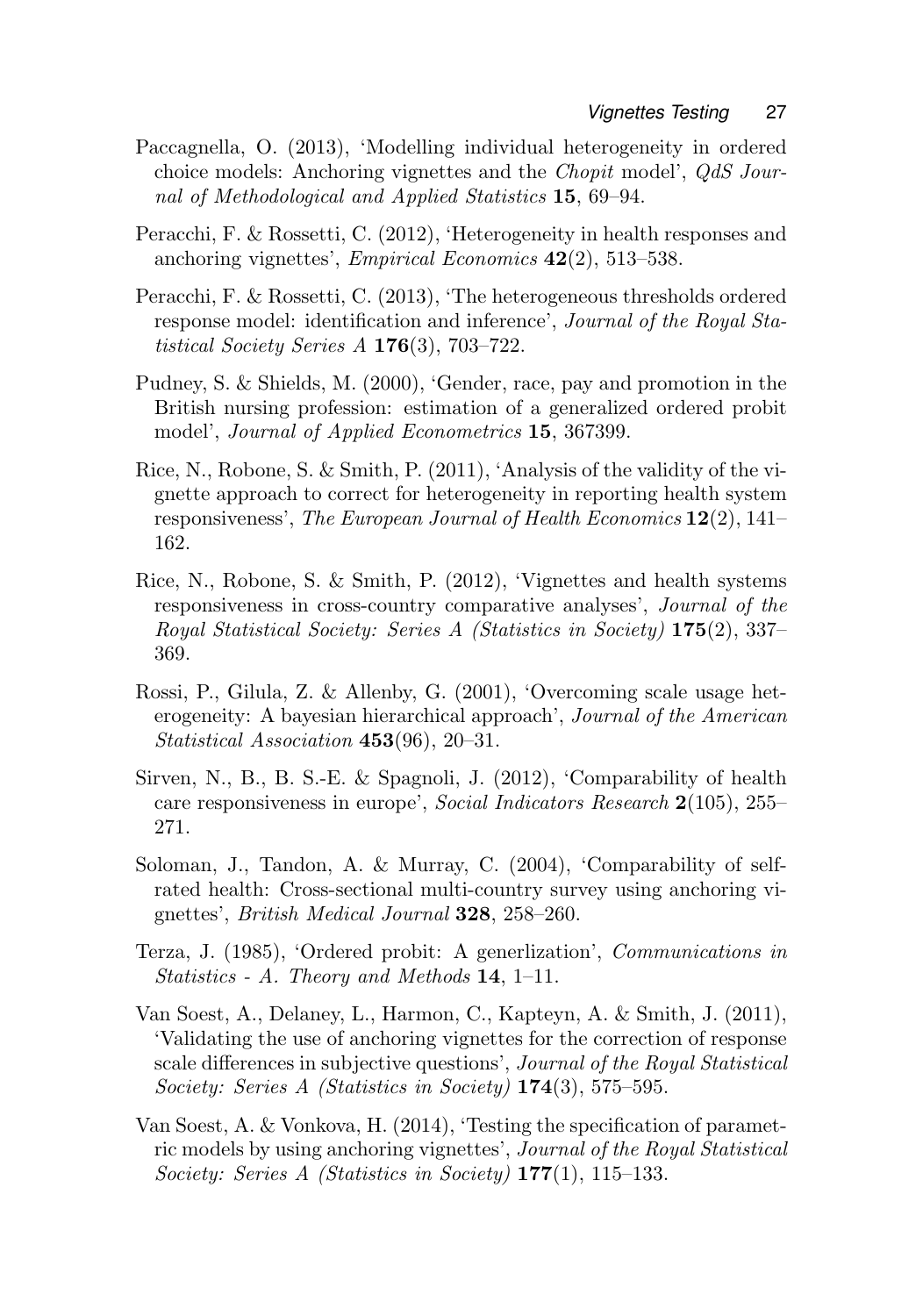Vonkova, H. & Hullegie, P. (2011), 'Is the anchoring vignettes method sensitive to the domain and choice of the vignette?', Journal of the Royal Statistical Society, Series A 174(3), 597–620.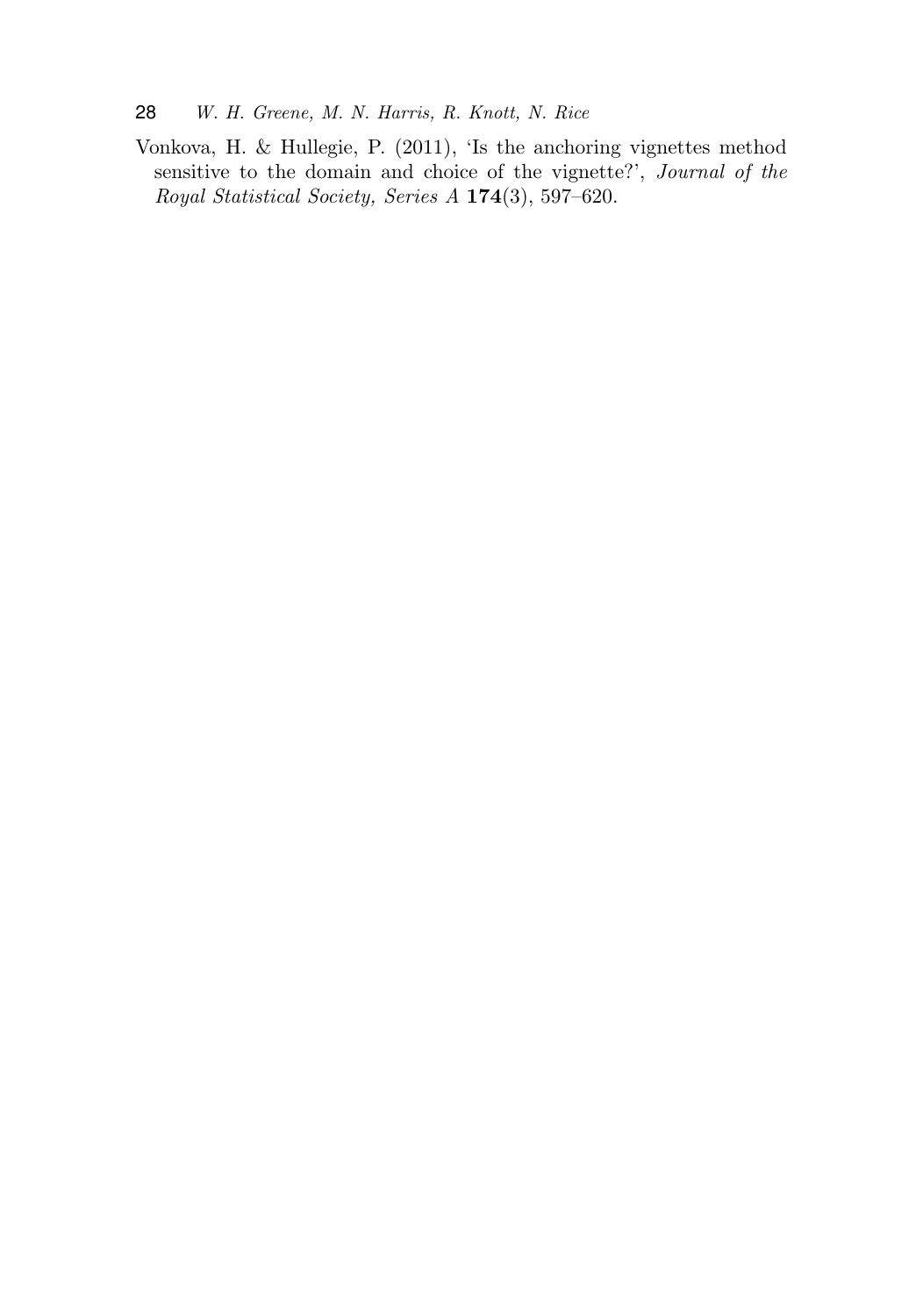Supplementary Appendices for Greene, Harris, Knott & Rice: Specification and testing of hierarchical ordered response models with anchoring vignettes

### **Appendix A: Differential Item Functioning and example vignettes**

Figure A1, which uses the example of a self-assessed question about pain from SHARE. Assume we have two respondents who are asked the question "Overall in the last 30 days, how much of bodily aches or pains did you have?" and are instructed to respond by selecting one of the following: "None", "Mild", "Moderate", "Severe", or "Extreme". In the diagram, the vertical line represents the underlying latent scale for pain. DIF is depicted by the differing locations of the individual-specific boundary parameters along the latent scale,  $\mu_0$  to  $\mu_3$ . Although respondents have identical levels of latent pain (indicated by the bold arrows), respondent B reports mild pain, while respondent A reports no pain. Without knowing the locations of the boundary parameters, researchers would typically conclude that B has worse pain than A.



**Fig. A1.** Example of DIF in self-assessed pain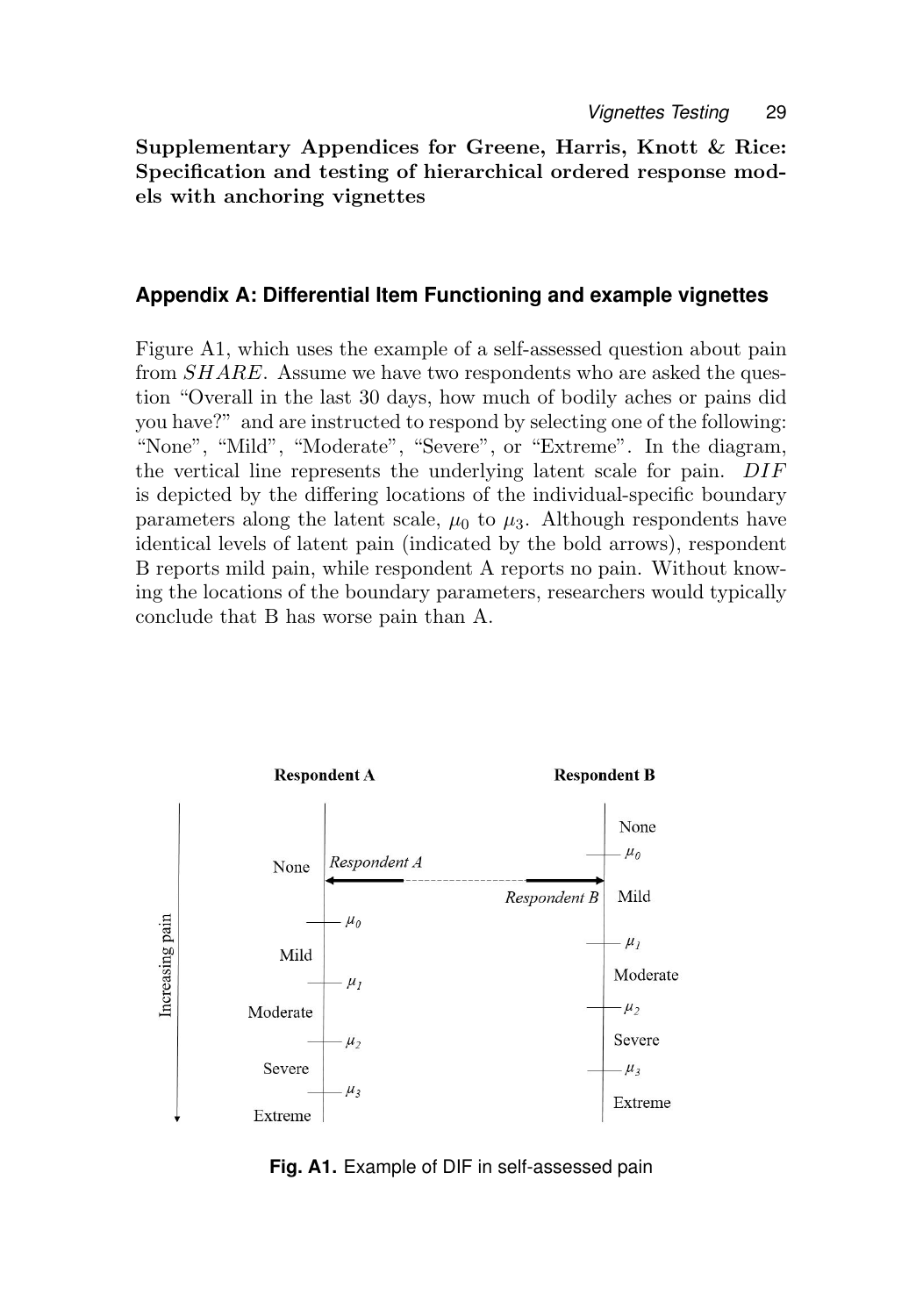Vignette  $(m1)$ : "Karen has a headache once a month that is relieved after taking a pill. During the headache she can carry on with her day-to-day affairs. Overall in the last 30 days, how much of bodily aches or pains did Karen have? "

Vignette  $(m2)$ : "Maria has pain that radiates down her right arm and wrist during her day at work. This is slightly relieved in the evenings when she is no longer working on her computer. Overall in the last 30 days, how much of bodily aches or pains did Maria have?"

Vignette  $(m3)$ : "Alice has pain in her knees, elbows, wrists and fingers, and the pain is present almost all the time. Although medication helps, she feels uncomfortable when moving around, holding and lifting things. Overall in the last 30 days, how much of bodily aches or pains did Alice have?"

Expressions for the probabilities derived for the self-report from the CHOPIT model.

$$
P_{0,0} = \Phi \left[\exp\left(\tilde{\mathbf{z}}'\tilde{\gamma}_0\right) - \mathbf{x}'\beta\right],
$$
  
\n
$$
P_{1,0} = \Phi \left[\exp\left(\tilde{\mathbf{z}}'\tilde{\gamma}_0\right) + \exp\left(\mathbf{z}'\gamma_1\right) - \mathbf{x}'\beta\right] - \Phi \left[\exp\left(\tilde{\mathbf{z}}'\tilde{\gamma}_0\right) - \mathbf{x}'\beta\right],
$$
  
\n
$$
P_{2,0} = \Phi \left[\exp\left(\tilde{\mathbf{z}}'\tilde{\gamma}_0\right) + \exp\left(\mathbf{z}'\gamma_1\right) + \exp\left(\mathbf{z}'\gamma_2\right) - \mathbf{x}'\beta\right] -
$$
  
\n
$$
\Phi \left[\exp\left(\tilde{\mathbf{z}}'\tilde{\gamma}_0\right) + \exp\left(\mathbf{z}'\gamma_1\right) - \mathbf{x}'\beta\right],
$$
  
\n
$$
\vdots
$$
  
\n
$$
P_{J-1,0} = \Phi \left[\mathbf{x}'\beta - \exp\left(\tilde{\mathbf{z}}'\tilde{\gamma}_0\right) - \sum_{j=1}^{J-2} \exp\left(\mathbf{z}'\gamma_j\right)\right].
$$

Corresponding probabilities for the vignette outcome(s), for  $k = 1, \ldots, K$ , are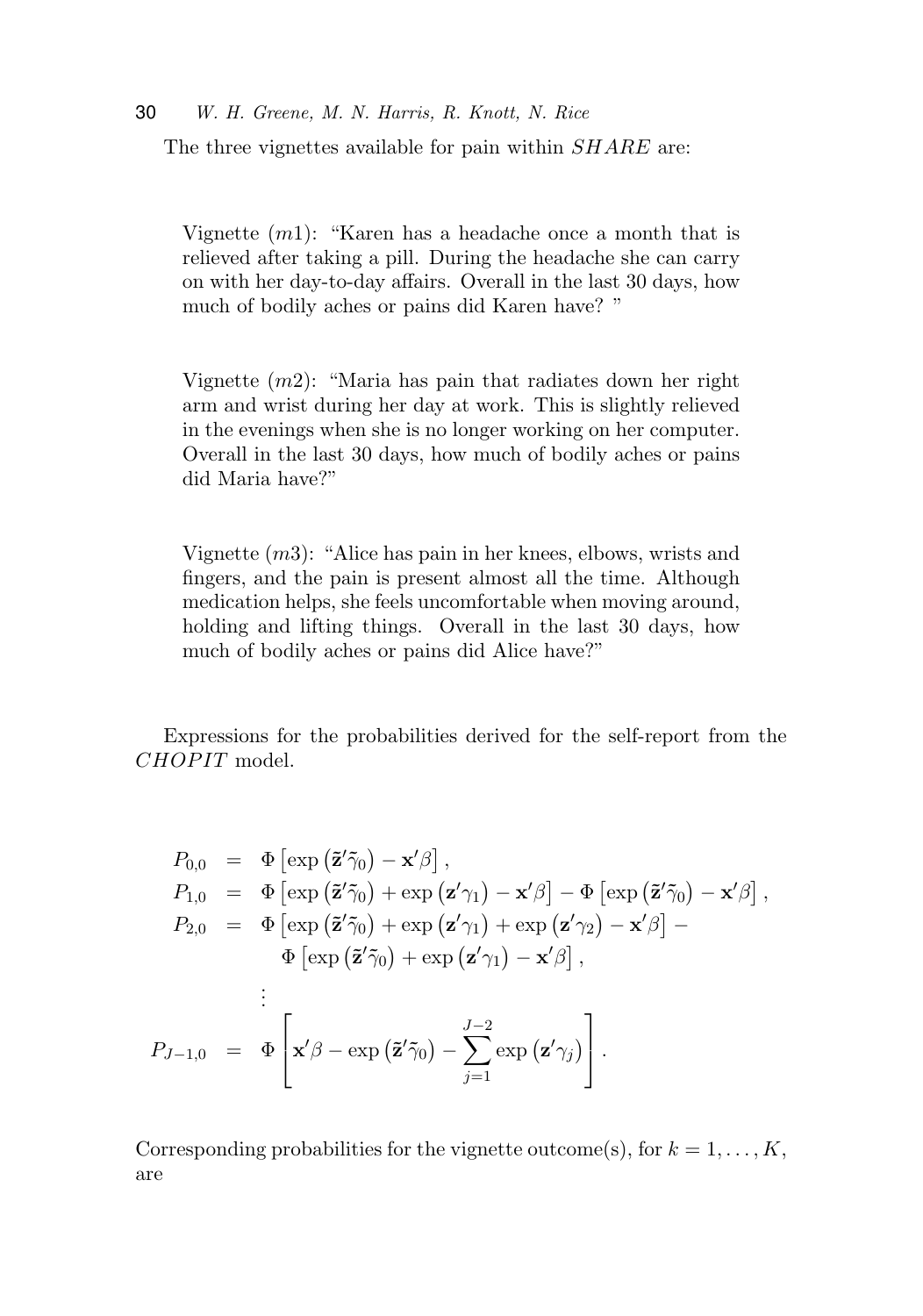$$
P_{0,k} = \Phi \left[ \left( \exp \left( \tilde{\mathbf{z}}' \tilde{\gamma}_0 \right) - \alpha_k \right) / \sigma \right],
$$
  
\n
$$
P_{1,k} = \Phi \left[ \left( \exp \left( \tilde{\mathbf{z}}' \tilde{\gamma}_0 \right) + \exp \left( \mathbf{z}' \gamma_1 \right) - \alpha_k \right) / \sigma \right] -
$$
  
\n
$$
\Phi \left[ \left( \exp \left( \tilde{\mathbf{z}}' \tilde{\gamma}_0 \right) - \alpha_k \right) / \sigma \right],
$$
  
\n
$$
P_{2,k} = \Phi \left[ \left( \exp \left( \tilde{\mathbf{z}}' \tilde{\gamma}_0 \right) + \exp \left( \mathbf{z}' \gamma_1 \right) + \exp \left( \mathbf{z}' \gamma_2 \right) - \alpha_k \right) / \sigma \right] -
$$
  
\n
$$
\Phi \left[ \left( \exp \left( \tilde{\mathbf{z}}' \tilde{\gamma}_0 \right) + \exp \left( \mathbf{z}' \gamma_1 \right) - \alpha_k \right) / \sigma \right],
$$
  
\n
$$
\vdots
$$
  
\n
$$
P_{J-1,k} = \Phi \left[ \left( \alpha_k - \exp \left( \tilde{\mathbf{z}}' \tilde{\gamma}_0 \right) - \sum_{j=1}^{J-2} \exp \left( \mathbf{z}' \gamma_j \right) \right) / \sigma \right].
$$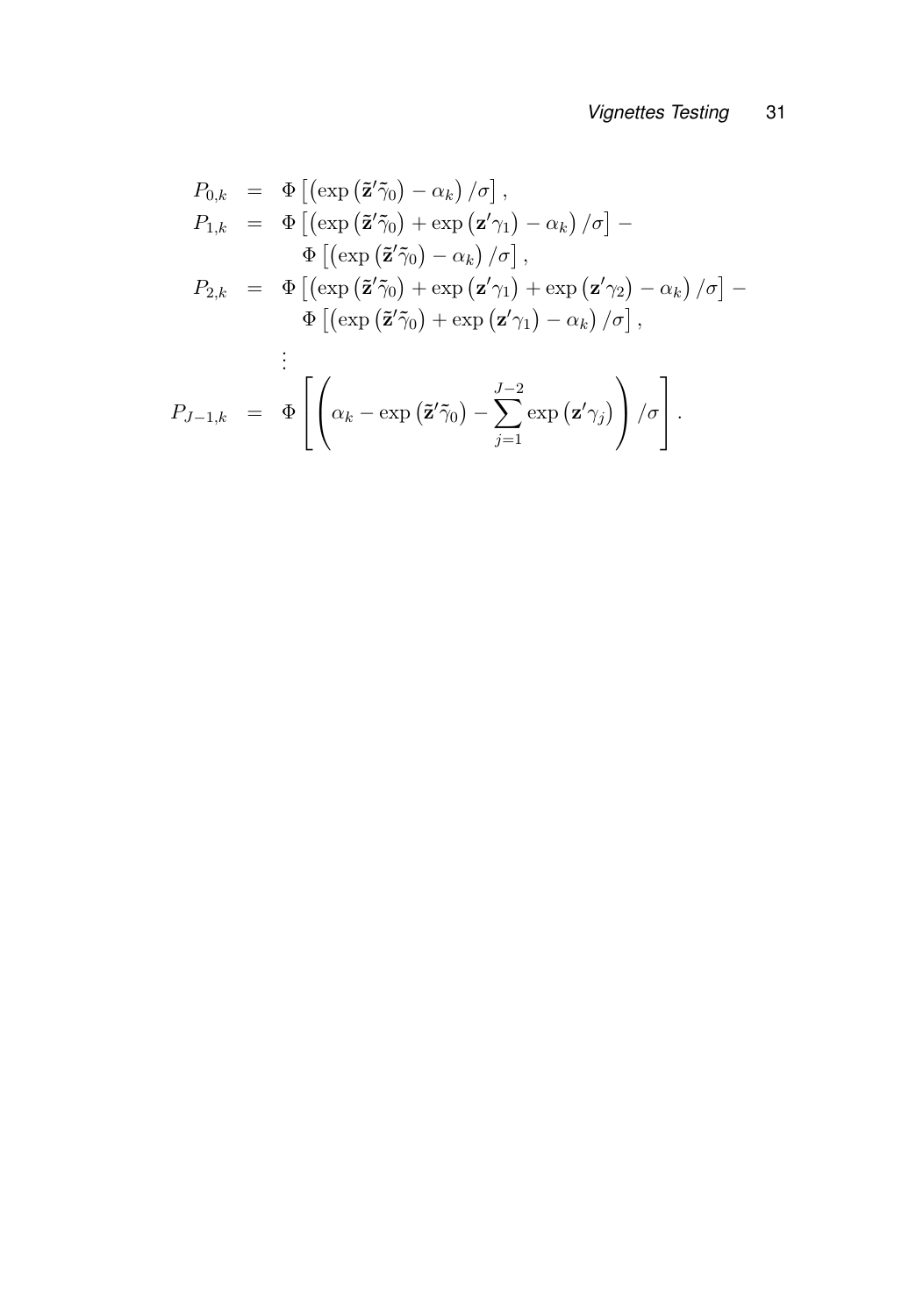### **Appendix B: Score vectors for the tests of response consistency and vignette equivalence**

In this appendix we set out formally the various score vectors required for the score tests described in Section 4 and how these are combined for the separate tests of  $RC$  and  $VE$  together with the joint test of both  $RC$ and  $VE$ .

First we derive the score vector for the restricted *CHOPIT* model (equations (12) and (14)), and show how particular elements can be adapted to derive the proposed score statistic(s). The score vector for this model consists of a series of partitions. The first corresponds to  $\beta$ ,  $(\nabla \beta)$ , such that

$$
\frac{\partial \ln L(\theta)}{\partial \beta}|_{j=0} = \frac{-\mathbf{x}\phi(\mu_0 - \mathbf{x}'\beta)}{P_{0,0}},
$$
  

$$
\frac{\partial \ln L(\theta)}{\partial \beta}|_{j=1} = \frac{-\mathbf{x}[\phi(\mu_0 - \mathbf{x}'\beta) - \phi(\mu_1 - \mathbf{x}'\beta)]}{P_{1,0}},
$$
  

$$
\frac{\partial \ln L(\theta)}{\partial \beta}|_{j=J-1} = \frac{\mathbf{x}[\phi(\mathbf{x}'\beta - \mu_{J-2})]}{P_{J-1,0}},
$$

where  $\phi(.)$  is the normal density, and  $\ln L(\theta)$  is the log-likelihood function. The second is a partition due to  $\tilde{\gamma}_0$  from the equation for the selfreport  $(\nabla \tilde{\gamma}_{0,0}),$ 

$$
\frac{\partial \ln L(\theta)}{\partial \tilde{\gamma}_{0,0}}|_{j=0} = \frac{\tilde{\mathbf{z}} \exp(\tilde{\mathbf{z}}'\tilde{\gamma}_0) \phi(\mu_0 - \mathbf{x}'\beta)}{P_{0,0}},
$$
  

$$
\frac{\partial \ln L(\theta)}{\partial \tilde{\gamma}_{0,0}}|_{j=1} = \frac{\tilde{\mathbf{z}} \exp(\tilde{\mathbf{z}}'\tilde{\gamma}_0) [\phi(\mu_1 - \mathbf{x}'\beta) - \phi(\mu_0 - \mathbf{x}'\beta)]}{P_{1,0}},
$$
  

$$
\frac{\partial \ln L(\theta)}{\partial \tilde{\gamma}_0}|_{j=J-1} = \frac{\tilde{\mathbf{z}} \exp(\tilde{\mathbf{z}}'\tilde{\gamma}_0) \phi(\mathbf{x}'\beta - \mu_{J-2})}{P_{J-1,0}}.
$$

Similarly from the vignette equation(s)  $(\nabla \tilde{\gamma}_{0,k}),$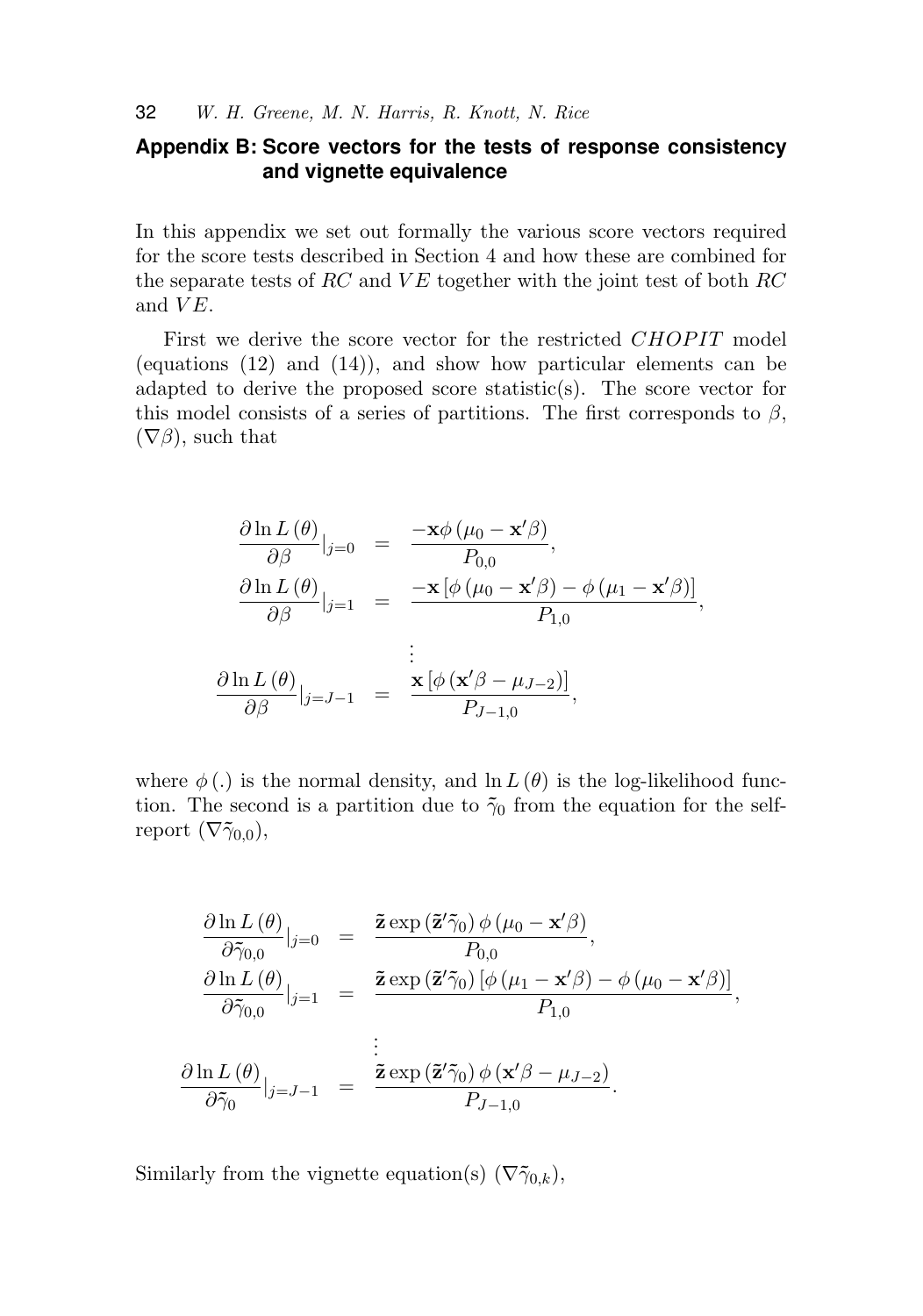$$
\frac{\partial \ln L(\theta)}{\partial \tilde{\gamma}_{0,k}}|_{j=0,k} = \frac{\left[\tilde{\mathbf{z}} \exp\left(\tilde{\mathbf{z}}'\tilde{\gamma}_{0}\right)/\sigma\right] \phi\left[\left(\mu_{0}-\alpha_{k}\right)/\sigma\right]}{P_{0,k}},
$$
\n
$$
\frac{\partial \ln L(\theta)}{\partial \tilde{\gamma}_{0,k}}|_{j=1,k} = \frac{\left[\tilde{\mathbf{z}} \exp\left(\tilde{\mathbf{z}}'\tilde{\gamma}_{0}\right)/\sigma\right] \{\phi\left[\left(\mu_{1}-\alpha_{k}\right)/\sigma\right] - \phi\left[\left(\mu_{0}-\alpha_{k}\right)/\sigma\right]\}}{P_{1,k}},
$$
\n
$$
\frac{\partial \ln L(\theta)}{\partial \tilde{\gamma}_{0,k}}|_{j=J-1,k} = \frac{\left[\tilde{\mathbf{z}} \exp\left(\tilde{\mathbf{z}}'\tilde{\gamma}_{0}\right)/\sigma\right] \phi\left[\left(\alpha_{k}-\mu_{J-2}\right)/\sigma\right]}{P_{J-1,k}}.
$$

Collecting the above terms together gives  $\nabla \tilde{\gamma}_0 = \nabla \tilde{\gamma}_{0,0} + \sum_{1}^{K} \nabla \tilde{\gamma}_{0,k}$ .

The score with respect to  $\gamma_1$  again consists of a quantity from the  $y^*$ equation  $(\nabla \gamma_{1,0})$ 

$$
\frac{\partial \ln L(\theta)}{\partial \gamma_{1,0}}|_{j=1} = \frac{\mathbf{z} \exp(\mathbf{z}'\gamma_1) \phi(\mu_{1,0} - \mathbf{x}'\beta)}{P_{1,0}},
$$
  

$$
\frac{\partial \ln L(\theta)}{\partial \gamma_{1,0}}|_{j=2} = \frac{\mathbf{z} \exp(\mathbf{z}'\gamma_1) [\phi(\mu_2 - \mathbf{x}'\beta) - \phi(\mu_1 - \mathbf{x}'\beta)]}{P_{2,0}},
$$
  

$$
\frac{\partial \ln L(\theta)}{\partial \gamma_{1,0}}|_{j=J-1} = \frac{\mathbf{z} \exp(\mathbf{z}'\gamma_1) \phi(\mathbf{x}'\beta - \mu_{J-2})}{P_{J-1,0}}.
$$

Similarly from the corresponding vignette components  $(\nabla \gamma_{1,k}),$ 

$$
\frac{\partial \ln L(\theta)}{\partial \gamma_{1,k}}|_{j=1,k} = \frac{\left[\mathbf{z}\exp\left(\mathbf{z}'\gamma_{1}\right)/\sigma\right]\phi\left[\left(\mu_{1}-\alpha_{k}\right)/\sigma\right]}{P_{1,k}},
$$
\n
$$
\frac{\partial \ln L(\theta)}{\partial \gamma_{1,k}}|_{j=2,k} = \frac{\left[\mathbf{z}\exp\left(\mathbf{z}'\gamma_{1}\right)/\sigma\right]\left\{\phi\left[\left(\mu_{2}-\alpha_{k}\right)/\sigma\right]-\phi\left[\left(\mu_{1}-\alpha_{k}\right)/\sigma\right]\right\}}{P_{2,k}},
$$
\n
$$
\vdots
$$
\n
$$
\frac{\partial \ln L(\theta)}{\partial \gamma_{1,k}}|_{j=J-1,k} = \frac{\left[\mathbf{z}\exp\left(\mathbf{z}'\gamma_{1}\right)/\sigma\right]\phi\left[\left(\alpha_{k}-\mu_{J-2}\right)/\sigma\right]}{P_{J-1,k}}.
$$

Repeating for  $\gamma_2$  we have  $(\nabla \gamma_{2,0}$  and  $\nabla \gamma_{2,k})$ . The score with respect to  $\gamma_2$  again consists of a quantity from the y<sup>\*</sup> equation ( $\nabla \gamma_{2,0}$ )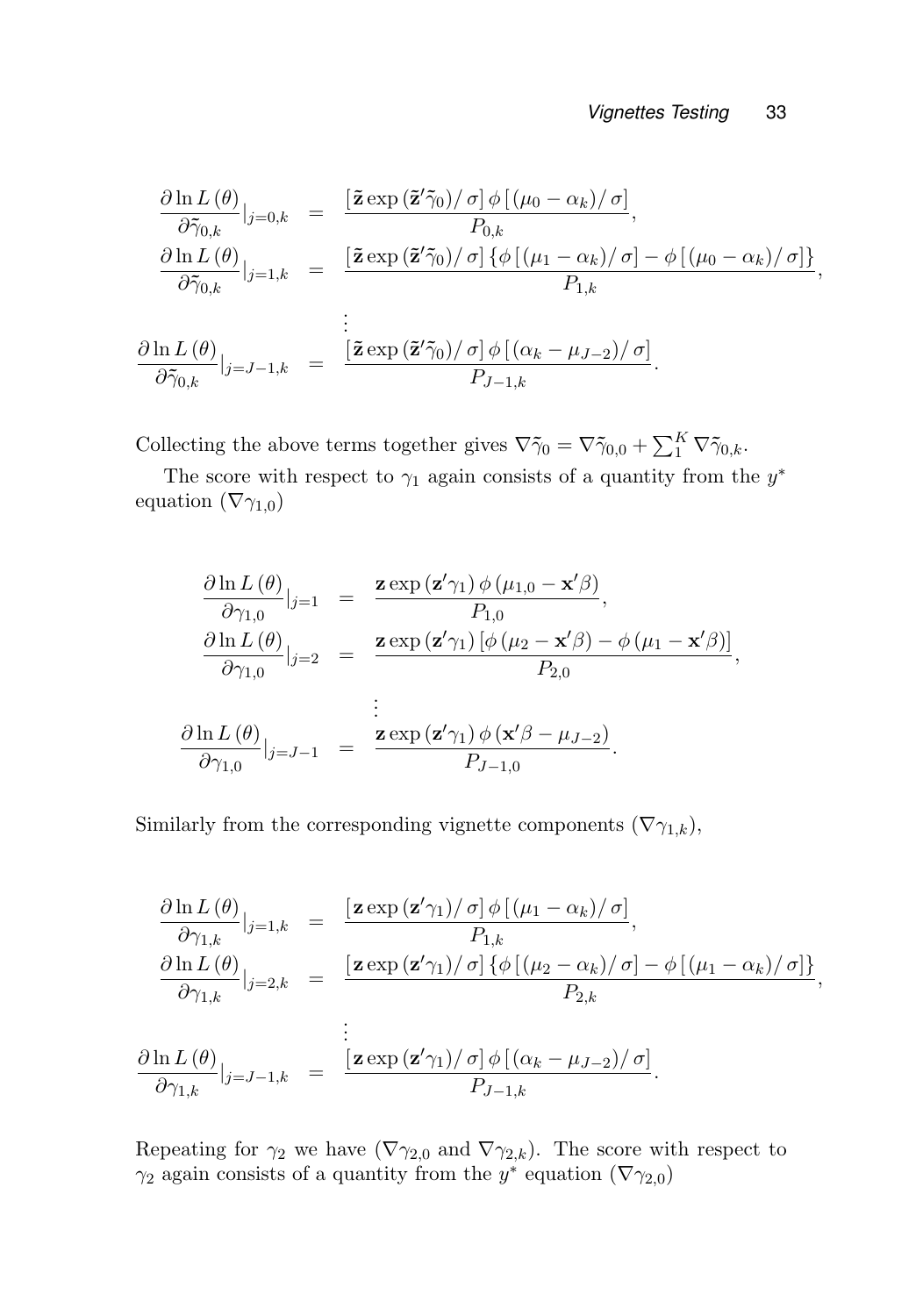$$
\frac{\partial \ln L(\theta)}{\partial \gamma_{2,0}}|_{j=2} = \frac{\mathbf{z} \exp(\mathbf{z}' \gamma_2) \phi(\mu_2 - \mathbf{x}' \beta)}{P_{2,0}},
$$
  

$$
\frac{\partial \ln L(\theta)}{\partial \gamma_{2,0}}|_{j=3} = \frac{\mathbf{z} \exp(\mathbf{z}' \gamma_2) [\phi(\mu_3 - \mathbf{x}' \beta) - \phi(\mu_2 - \mathbf{x}' \beta)]}{P_{3,0}},
$$
  

$$
\frac{\partial \ln L(\theta)}{\partial \gamma_{2,0}}|_{j=J-1} = \frac{\mathbf{z} \exp(\mathbf{z}' \gamma_2) \phi(\mathbf{x}' \beta - \mu_{J-2})}{P_{J-1,0}},
$$

and  $\nabla \gamma_{2,k}$ 

$$
\frac{\partial \ln L(\theta)}{\partial \gamma_{1,k}}|_{j=2,k} = \frac{\left[\mathbf{z}\exp\left(\mathbf{z}'\gamma_{2}\right)/\sigma\right]\phi\left[\left(\mu_{2}-\alpha_{k}\right)/\sigma\right]}{P_{2,k}},
$$
\n
$$
\frac{\partial \ln L(\theta)}{\partial \gamma_{1,k}}|_{j=3,k} = \frac{\left[\mathbf{z}\exp\left(\mathbf{z}'\gamma_{2}\right)/\sigma\right]\left\{\phi\left[\left(\mu_{2}-\alpha_{k}\right)/\sigma\right]-\phi\left[\left(\mu_{1}-\alpha_{k}\right)/\sigma\right]\right\}}{P_{2,k}},
$$
\n
$$
\vdots
$$
\n
$$
\frac{\partial \ln L(\theta)}{\partial \gamma_{1,k}}|_{j=J-1,k} = \frac{\left[\mathbf{z}\exp\left(\mathbf{z}'\gamma_{2}\right)/\sigma\right]\phi\left[\left(\alpha_{k}-\mu_{J-2}\right)/\sigma\right]}{P_{J-1,k}}.
$$

The progression continues for  $j, j > 2$  to  $j = J - 1$ . Under parameter equivalence implied by RC, the elements of the score would be the sum of the respective gradients such that

$$
\nabla \gamma_j = \nabla \gamma_{j,0} + \sum\nolimits_k \nabla \gamma_{j,k}.
$$

Derivatives with respect to  $\alpha_k$  are given by  $(\nabla \alpha_k)$ 

$$
\frac{\partial \ln L(\theta)}{\partial \alpha_k}|_{j=0,k} = \frac{-\phi [(\mu_0 - \alpha_k)/\sigma] \sigma^{-1}}{P_{0,k}},
$$
\n
$$
\frac{\partial \ln L(\theta)}{\partial \alpha_k}|_{j=1,k} = \frac{-\{\phi [(\mu_1 - \alpha_k)/\sigma] - \phi [(\mu_0 - \alpha_k)/\sigma] \}\sigma^{-1}}{P_{1,k}},
$$
\n
$$
\vdots
$$
\n
$$
\frac{\partial \ln L(\theta)}{\partial \alpha_k}|_{j=J-1,k} = \frac{\phi [(\alpha_k - \mu_{J-2})/\sigma] \sigma^{-1}}{P_{J-1,k}}.
$$
\n(16)

Finally,  $\nabla \sigma$  is given by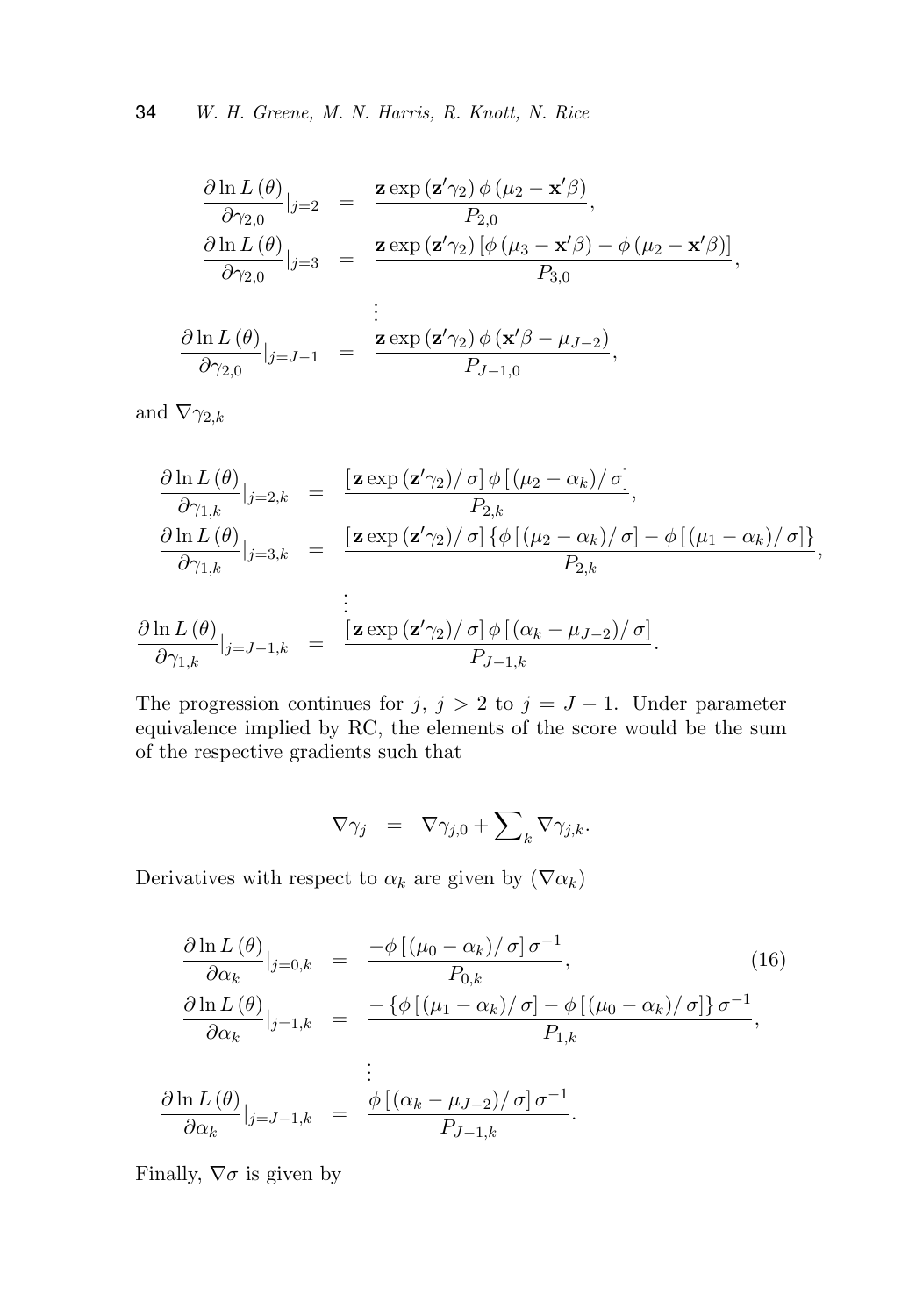$$
\frac{\partial \ln L(\theta)}{\partial \sigma}|_{j=0,k} = \frac{\phi [(\mu_0 - \alpha_k)/\sigma] (\alpha_k - \mu_0) \sigma^{-2}}{P_{0,k}},
$$
  

$$
\frac{\partial \ln L(\theta)}{\partial \sigma}|_{j=1,k} = \frac{-\{\phi [(\mu_1 - \alpha_k)/\sigma] - \phi [(\mu_0 - \alpha_k)/\sigma] \} (\mu_1 - \mu_0) \sigma^{-2}}{P_{1,k}},
$$
  

$$
\frac{\partial \ln L(\theta)}{\partial \sigma}|_{j=J-1,k} = \frac{-\phi [(\alpha_k - \mu_{J-2})/\sigma] (\alpha_k - \mu_{J-1}) \sigma^{-2}}{P_{J-1,k}}.
$$

#### *B.1 score test for vignette equivalence (VE)*

Imposing  $VE$  is equivalent to assuming that the effect of any covariates,  $\tilde{\mathbf{x}}$ , entered into the model for the vignettes (see specification (11)) are zero. Accordingly, the null hypothesis of  $VE$  can be tested by

$$
H_0 : \tilde{\alpha}_k = \mathbf{0},
$$
  

$$
H_1 : \text{at least one element is non-zero.}
$$

The use of the score test here is appealing as it does not require estimation of the more complex model under  $H_1$ . Here, the appropriate partition of the score vector under the null replaces equation (16), with the generalised version  $(\nabla \alpha_{VE,k})$  such that

$$
\frac{\partial \ln L(\theta)}{\partial \alpha_k}|_{j=0,k} = \frac{-\mathbf{x}\phi [(\mu_0 - \mathbf{x}'\alpha_k)/\sigma]\sigma^{-1}}{P_{0,k}},
$$
  

$$
\frac{\partial \ln L(\theta)}{\partial \alpha_k}|_{j=1,k} = \frac{-\mathbf{x}\phi [(\mu_1 - \mathbf{x}'\alpha_k)/\sigma] - \phi [(\mu_0 - \mathbf{x}'\alpha_k)/\sigma]\sigma^{-1}}{P_{1,k}},
$$
  

$$
\frac{\partial \ln L(\theta)}{\partial \alpha_k}|_{j=J-1,k} = \frac{-\mathbf{x}\phi [(\mathbf{x}'\alpha_k - \mu_{J-2})/\sigma]\sigma^{-1}}{P_{J-1,k}},
$$

The above expressions are evaluated under the *CHOPIT* null: that is, at  $\alpha_k$  estimated in the *CHOPIT* model, and setting  $\tilde{\alpha}_k = 0$  (where  $\mathbf{x}' \alpha_k =$  $\alpha_k + \tilde{\mathbf{x}}' \tilde{\alpha}_k$ . The quadratic form of the score test is

$$
score_{VE} = (\nabla \beta, \nabla \gamma_j, \nabla \alpha_{VE,k}, \nabla \sigma) \left[ \mathbf{I} \left( \hat{\theta}_{VE} \right) \right]^{-1} (\nabla \beta, \nabla \gamma_j, \nabla \alpha_{VE,k}, \nabla \sigma)' \sim \chi_{q_{VE}}^2,
$$
\n(17)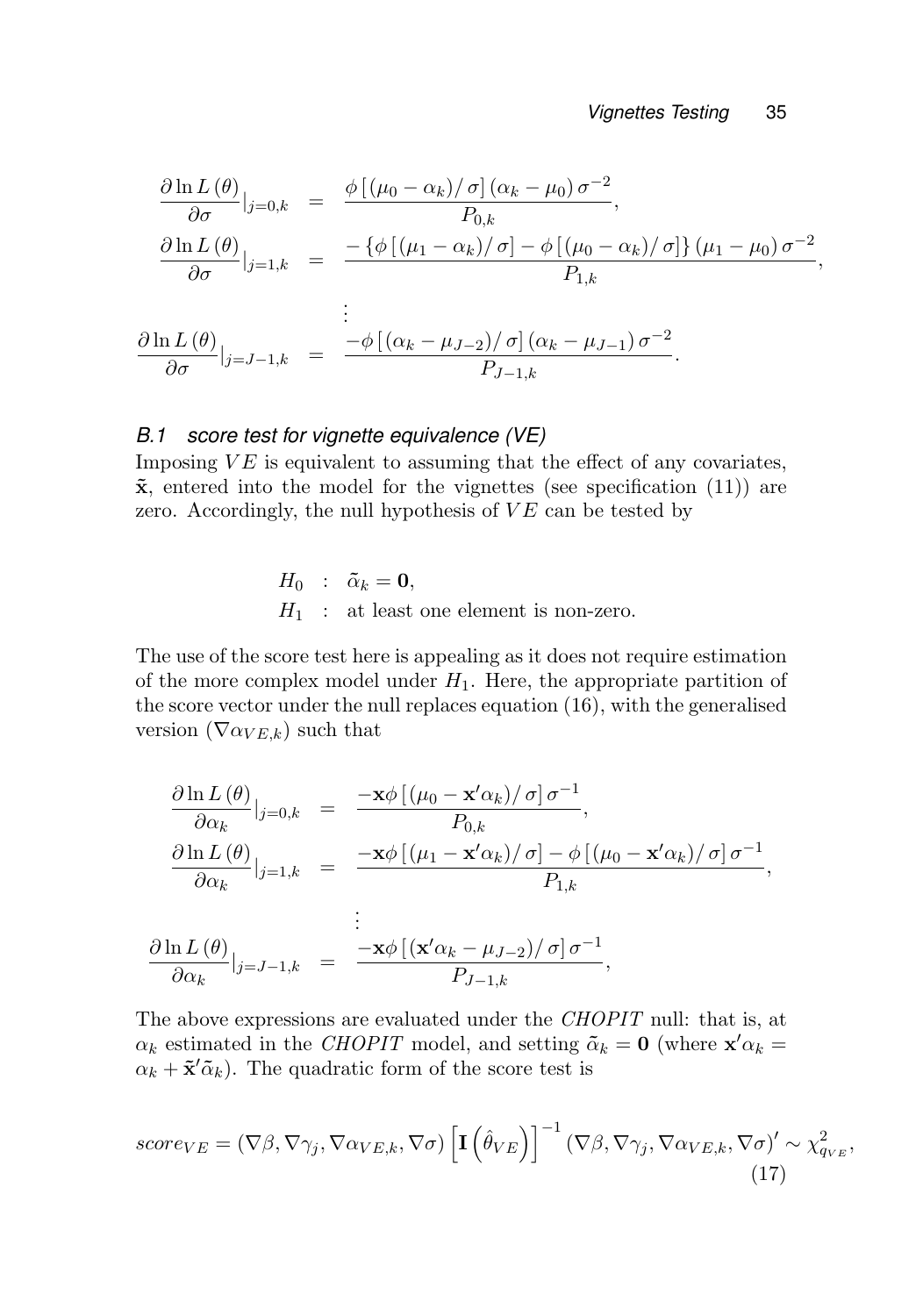where  $q_{VE} = \dim (\nabla \beta, \nabla \gamma_i, \nabla \alpha_{VE,k}, \nabla \sigma) - \dim (\nabla \beta, \nabla \gamma_i, \nabla \alpha_k, \nabla \sigma) =$  $\dim (\mathbf{\tilde{x}}) K$ .

We use the outer product of gradients to estimate the variance of the score vector - see, for example, Greene (2018, p. 558). Thus all other elements of the components of the score vector remain unchanged; and the Score of this generalised version allowing for a relaxation of  $VE$ , is evaluated under the null. That is, evaluation takes place at parameter values estimated under the null. To evaluate expression (17) under the null, we simply set  $\alpha_k = (\alpha_k, \mathbf{0})$  where  $\alpha_k$  is the scalar estimated from the CHOPIT model, and the dimensions of the null vector in  $\tilde{\alpha}_k$  will be determined by the number of variables in x. Note that in deriving the score test for  $VE$  we assume the assumption of  $RC$  holds.

#### *B.2 score test for response consistency (RC)*

The identifying assumption of  $RC$  is equivalent to saying that the effect of any covariates in the boundary parameters - equation (13) - for the self-report  $(k = 0)$  and vignettes equations  $(k = 1, ..., K)$  are identical. Accordingly, the null of  $RC$  (assuming here that  $VE$  holds) can be tested as

 $H_0 : \tilde{\gamma}_{0,0} = \tilde{\gamma}_{0,k}; \gamma_{i,0} = \gamma_{i,k}, \quad \forall j = 1, \ldots, J-1; k = 1, \ldots, K,$  $H_1$ : at least one element differs.

Here we replace the  $\nabla \gamma_i$  elements of the score with the generalised version,  $\nabla \gamma_{iRC}$ . For example, the generalised partition of the score vector due to  $\tilde{\gamma}_0$  from the vignette equations  $(\nabla \tilde{\gamma}_{0,k})$  (corresponding to expressions in 16) is

$$
\frac{\partial \ln L(\theta)}{\partial \tilde{\gamma}_{0,k}}|_{j=0,k} = \frac{\left[\tilde{\mathbf{z}} \exp\left(\tilde{\mathbf{z}}'\tilde{\gamma}_{0,k}\right)/\sigma\right] \phi\left[\left(\mu_{0,k} - \alpha_k\right)/\sigma\right]}{P_{0,k}},
$$
\n
$$
\frac{\partial \ln L(\theta)}{\partial \tilde{\gamma}_{0,k}}|_{j=1,k} = \frac{\left[\tilde{\mathbf{z}} \exp\left(\tilde{\mathbf{z}}'\tilde{\gamma}_{0,k}\right)/\sigma\right] \{\phi\left[\left(\mu_{1,k} - \alpha_k\right)/\sigma\right] - \phi\left[\left(\mu_{0,k} - \alpha_k\right)/\sigma\right]\}}{P_{1,k}},
$$

$$
\frac{\partial \ln L(\theta)}{\partial \tilde{\gamma}_{0,k}}|_{j=J-1,k} = \frac{\left[\tilde{\mathbf{z}} \exp\left(\tilde{\mathbf{z}}'\tilde{\gamma}_{0,k}\right)/\sigma\right] \phi\left[(\alpha_k - \mu_{J-2,k})/\sigma\right]}{P_{J-1,k}}.
$$

Generalising other elements of  $\nabla \gamma_i$ , the score test is given by

 $score_{RC} = (\nabla \beta, \nabla \gamma_{j, RC}, \nabla \alpha_k, \nabla \sigma) \left[ \mathbf{I} \left( \hat{\theta}_{RC} \right) \right]^{-1} (\nabla \beta, \nabla \gamma_{j, RC}, \nabla \alpha_k, \nabla \sigma)' \sim \chi^2_{q_{RC}},$ where  $q_{RC} = \dim (\nabla \beta, \nabla \gamma_{j, RC}, \nabla \alpha_k, \nabla \sigma) - \dim (\nabla \beta, \nabla \gamma_j, \nabla \alpha_k, \nabla \sigma)$ .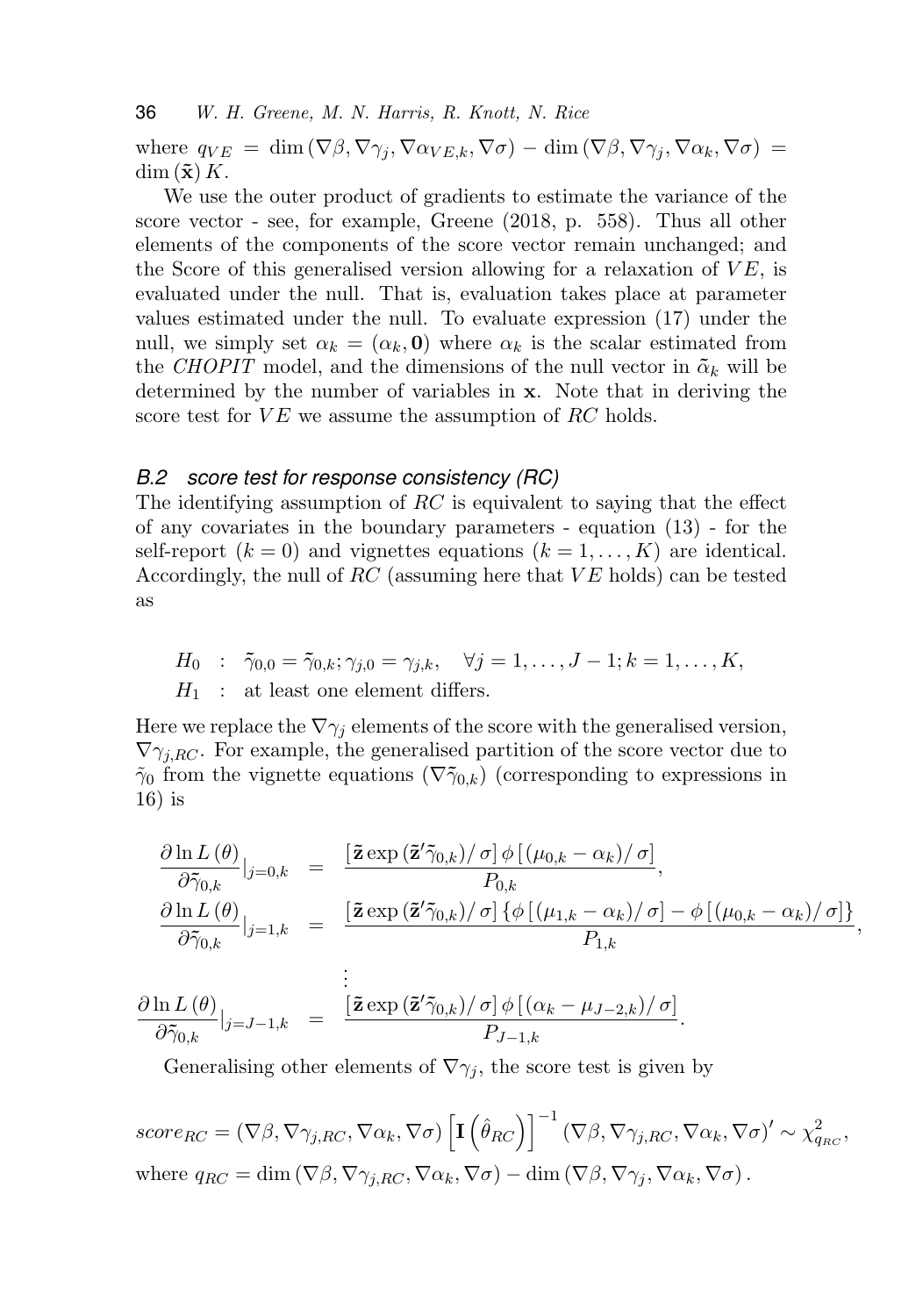### *B.3 A joint score test for vignette equivalence and response consistency*

The above test for  $RC$  is performed under the assumption that  $VE$  holds and vice versa. A joint score test of both assumptions is defined by simply combining the above two approaches such that,

$$
score_{joint} = (\nabla \beta, \nabla \gamma_{j,RC}, \nabla \alpha_{VE,k}, \nabla \sigma) \left[ \mathbf{I} \left( \hat{\theta} \right) \right]^{-1} (\nabla \beta, \nabla \gamma_{j,RC}, \nabla \alpha_{VE,k}, \nabla \sigma)' \sim \chi_q^2,
$$
  
where  $q = \dim (\nabla \beta, \nabla \gamma_{j,RC}, \nabla \alpha_{VE,k}, \nabla \sigma) - \dim (\nabla \beta, \nabla \gamma_{j}, \nabla \alpha, \nabla \sigma).$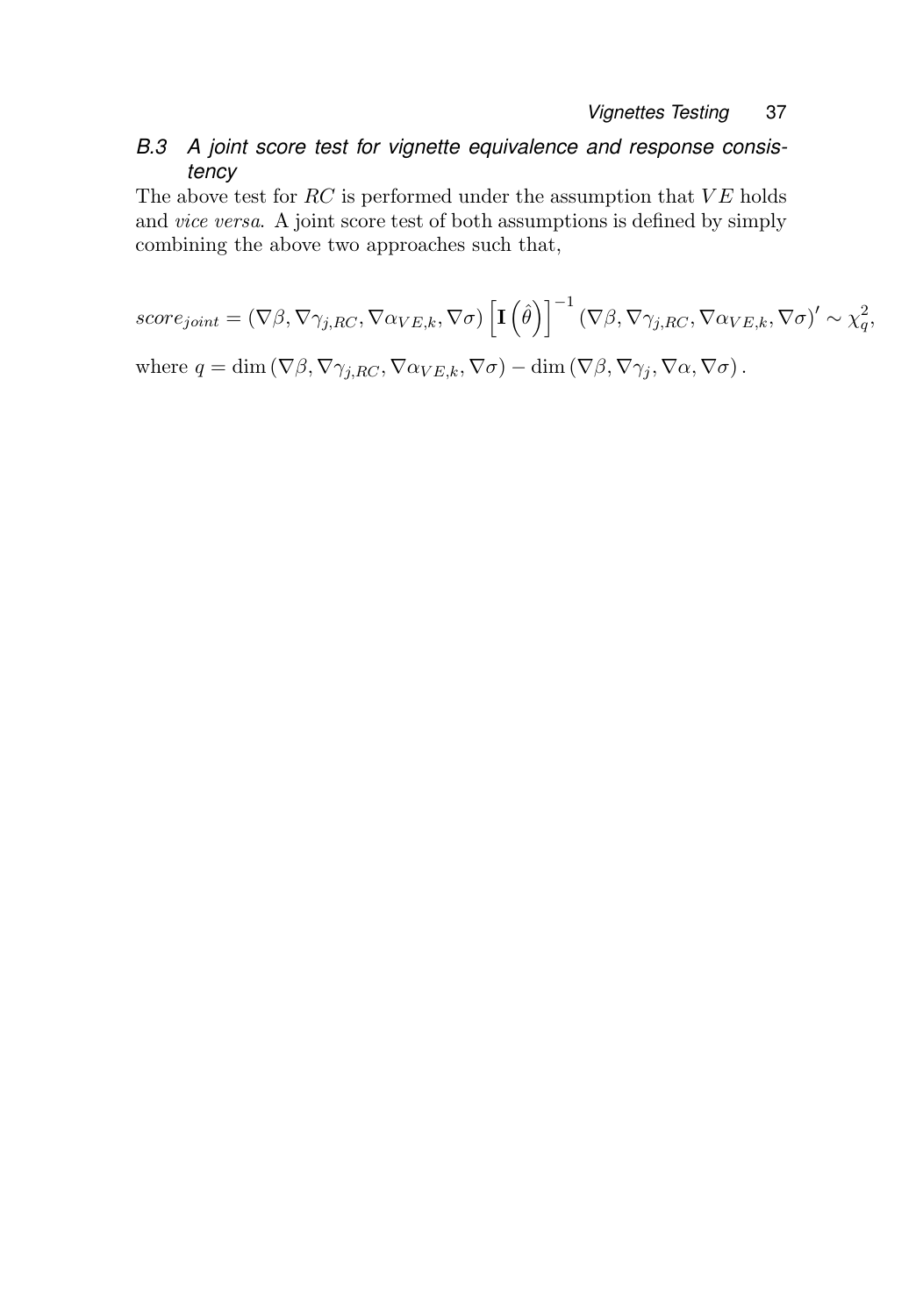## **Appendix C: Supporting tables**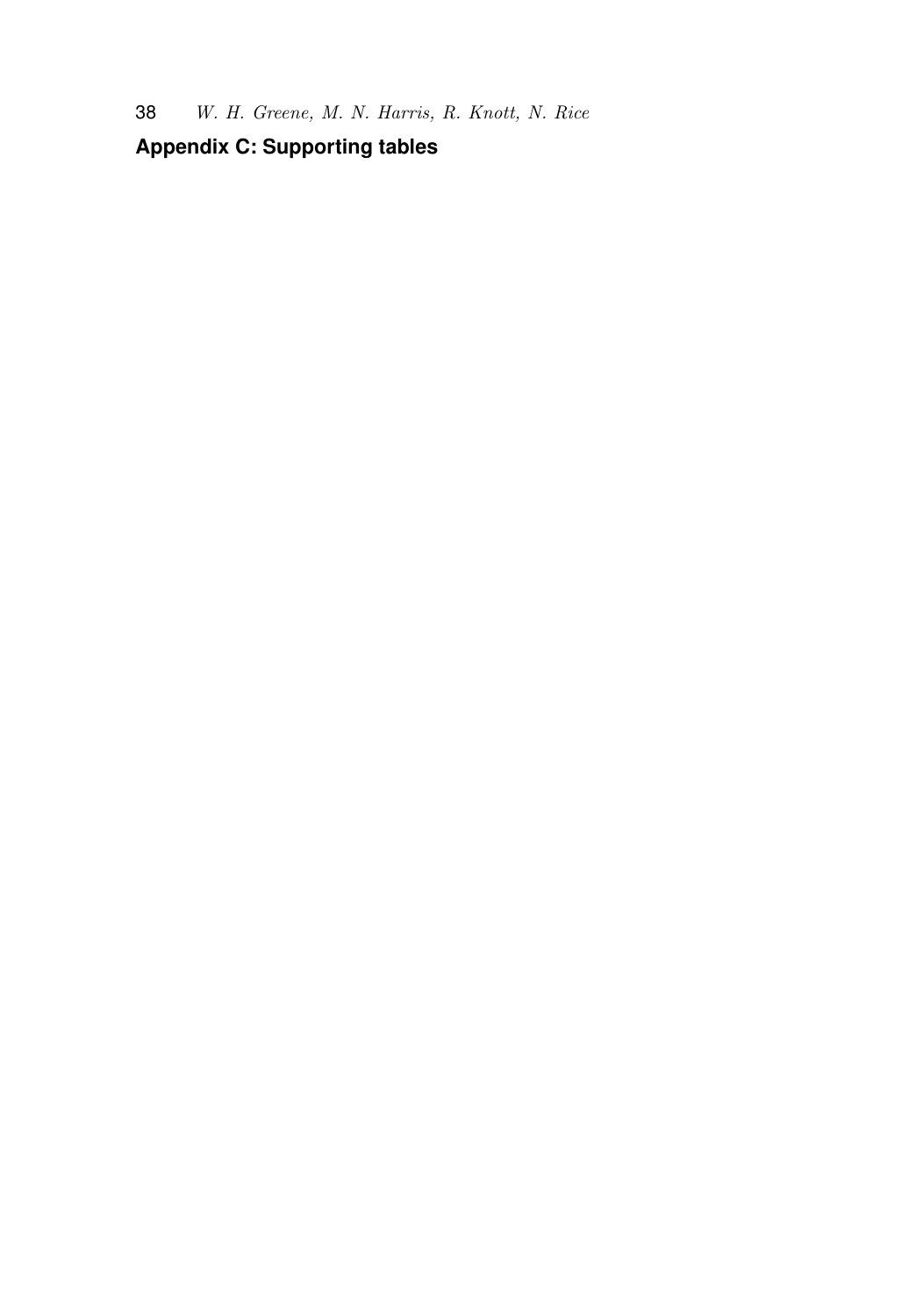|                                          | Boundary equations |       |              |       |            |       |  |
|------------------------------------------|--------------------|-------|--------------|-------|------------|-------|--|
| $N = 3802$                               | Amended            |       | Standard     |       | Linear     |       |  |
|                                          | exponentials       |       | exponentials |       |            |       |  |
|                                          | Coef               | SE    | Coef         | SЕ    | Coef       | SE    |  |
| $\hat{\beta}$ )<br>Structural parameters |                    |       |              |       |            |       |  |
| Constant                                 | 1.177              | 0.062 | 0.177        | 0.062 | 0.172      | 0.062 |  |
| Male                                     | $-0.272$           | 0.070 | $-0.271$     | 0.070 | $-0.274$   | 0.070 |  |
| AnyCond                                  | 0.658              | 0.059 | 0.657        | 0.058 | 0.656      | 0.058 |  |
| Grip35                                   | 0.185              | 0.072 | 0.189        | 0.071 | 0.188      | 0.071 |  |
| EducPS                                   | $-0.194$           | 0.063 | $-0.193$     | 0.063 | $-0.193$   | 0.063 |  |
| Age66-75                                 | 0.090              | 0.058 | 0.085        | 0.058 | 0.085      | 0.058 |  |
| Age $>75$                                | 0.169              | 0.097 | 0.164        | 0.097 | 0.164      | 0.097 |  |
| 1st Boundary $(\mu_0)$                   |                    |       |              |       |            |       |  |
| Male                                     | 0.044              | 0.054 | 0.047        | 0.057 | 0.039      | 0.057 |  |
| AnyCond                                  | 0.008              | 0.047 | 0.008        | 0.047 | 0.004      | 0.047 |  |
| Grip35                                   | 0.015              | 0.057 | $\,0.021\,$  | 0.058 | 0.017      | 0.058 |  |
| EducPS                                   | $-0.092$           | 0.056 | $-0.090$     | 0.052 | $-0.092$   | 0.052 |  |
| Age66-75                                 | 0.004              | 0.046 | $-0.024$     | 0.048 | $-0.002$   | 0.048 |  |
| Age $>75$                                | $-0.030$           | 0.079 | $-0.036$     | 0.080 | $-0.036$   | 0.080 |  |
| 2nd Boundary $(\mu_1)$                   |                    |       |              |       |            |       |  |
| Constant                                 | 0.492              | 0.044 | 0.493        | 0.043 | 1.592      | 0.058 |  |
| Male                                     | $-0.185$           | 0.039 | $-0.185$     | 0.039 | $-0.188$   | 0.054 |  |
| AnyCond                                  | $-0.099$           | 0.032 | $-0.098$     | 0.031 | $-0.121$   | 0.045 |  |
| Grip35                                   | $-0.166$           | 0.040 | $-0.168$     | 0.039 | $-0.196$   | 0.055 |  |
| Educ PS                                  | 0.073              | 0.034 | 0.072        | 0.034 | 0.009      | 0.049 |  |
| Age66-75                                 | $-0.014$           | 0.033 | $-0.012$     | 0.033 | $-0.018$   | 0.045 |  |
| Age $>75$                                | 0.001              | 0.056 | 0.003        | 0.056 | $-0.033$   | 0.075 |  |
| 3rd Boundary $(\mu_2)$                   |                    |       |              |       |            |       |  |
| Constant                                 | 0.051              | 0.081 | 0.051        | 0.081 | 2.632      | 0.090 |  |
| Male                                     | $-0.120$           | 0.063 | $-0.120$     | 0.063 | $-0.298$   | 0.071 |  |
| AnyCond                                  | $-0.037$           | 0.058 | $-0.037$     | 0.058 | $-0.155$   | 0.064 |  |
| Grip35                                   | $-0.045$           | 0.066 | $-0.046$     | 0.066 | $-0.229$   | 0.074 |  |
| EducPS                                   | $-0.032$           | 0.060 | $-0.033$     | 0.060 | $-0.028$   | 0.066 |  |
| Age66-75                                 | 0.101              | 0.050 | 0.101        | 0.050 | 0.081      | 0.060 |  |
| Age $>75$                                | 0.056              | 0.078 | 0.057        | 0.078 | 0.021      | 0.095 |  |
| Parameters of the vignette equation      |                    |       |              |       |            |       |  |
| Vig 1 Constant $(\alpha_1)$              | 1.829              | 0.065 | 0.830        | 0.065 | 0.821      | 0.064 |  |
| Log-likelihood                           | $-8939.60$         |       | $-8939.63$   |       | $-8940.31$ |       |  |

**Table C1.** Comparison of *CHOPIT* estimated parameters with different boundary specifications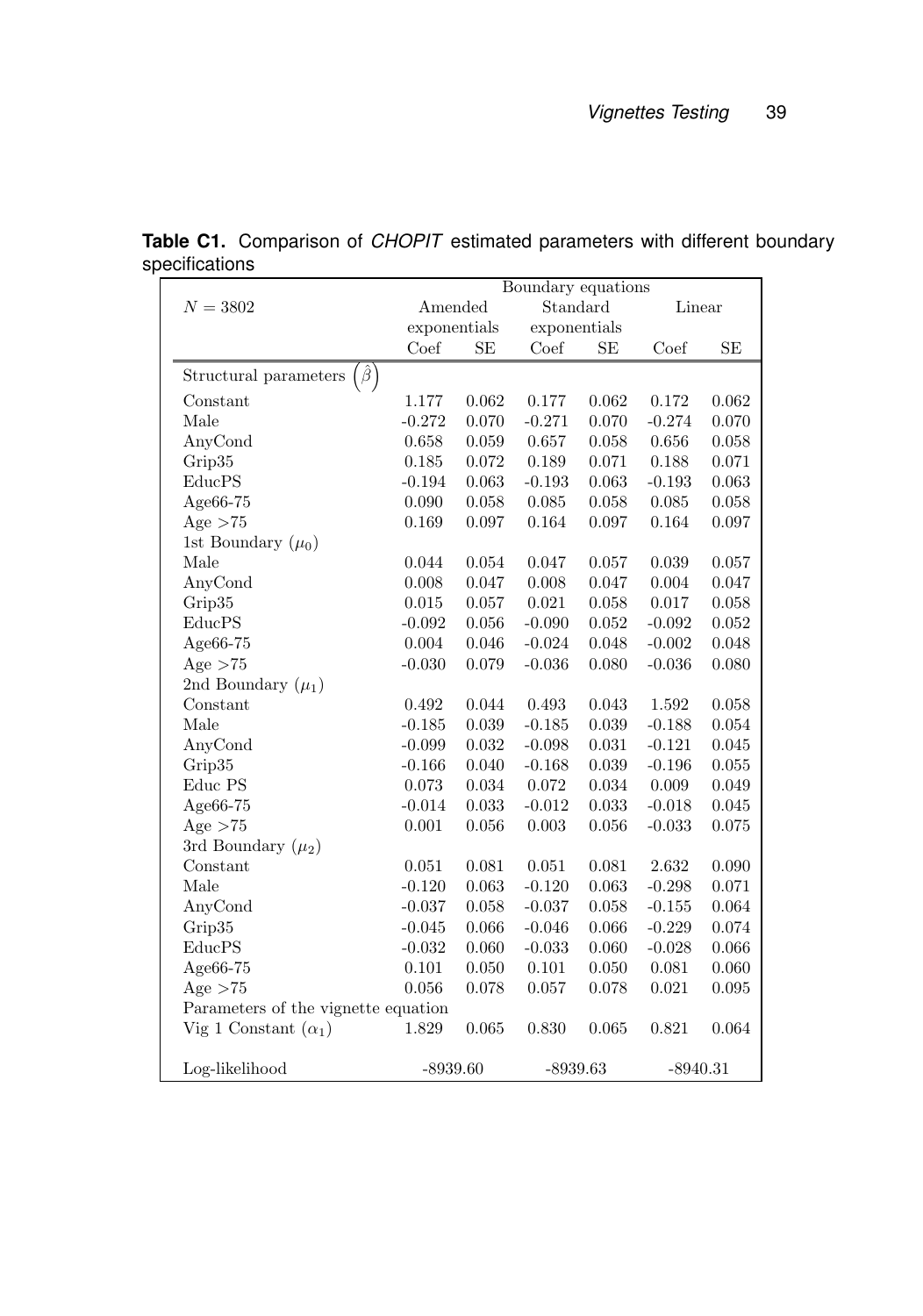| <b>Boundaries</b>                                                  | Amended     | Standard    | Linear   |
|--------------------------------------------------------------------|-------------|-------------|----------|
|                                                                    | exponential | exponential |          |
|                                                                    |             |             |          |
| $\mu_0$                                                            | 1.015       | 0.016       | 0.007    |
| $\hat{\mu}_1$                                                      | 2.316       | 1.317       | 1.307    |
| $\hat{\mu}_2$                                                      | 3.289       | 2.289       | 2.279    |
| $\hat{\mu}_0 - \mathbf{x}'\hat{\beta}$                             | $-0.600$    | $-0.600$    | $-0.600$ |
| $\hat{\mu}_0 - \mathbf{x}' \hat{\beta}^\top$<br>$\hat{\mu}_1$ with | 0.701       | 0.701       | 0.701    |
| $\hat{\mu}_0 - \mathbf{x}'\hat{\beta}$<br>$\hat{\mu}_2$ with       | 1.674       | 1.674       | 1.672    |
| $\hat{\mu}_0 - \hat{\alpha}_1$                                     | $-0.814$    | $-0.814$    | $-0.814$ |
| $\hat{\mu}_1$ with $(\hat{\mu}_0 - \hat{\alpha}_1)$                | 0.487       | 0.487       | 0.487    |
| $\hat{\mu}_2$ with $(\hat{\mu}_0 - \hat{\alpha}_1)$                | 1.459       | 1.459       | 1.458    |

**Table C2.** SHARE: Averaged estimated boundaries and first probability index†

 $\dagger$  Note,  $\hat{\alpha}_1$  is the estimated constant term for the vignette  $(\alpha_1$  in equation (5)).  $\mathbf{x}'\hat{\beta}$  is the estimated linear index including the constant. Boundary equations are estimated hierarchically such that  $\mu_j = \mu_{j-1} + exp(\mathbf{x}'\hat{\beta})$ . Accordingly, subtracting the linear index,  $\mathbf{x}'\hat{\beta}$ , from the first boundary,  $\mu_0$ , affects all subsequent boundaries. This is denoted above for  $\mu_1$  and  $\mu_2$  as " $\hat{\mu}_1$  with  $(\hat{\mu}_0 - \mathbf{x}'\hat{\beta})$ " and " $\hat{\mu}_2$  with  $(\hat{\mu}_0 - \mathbf{x}'\hat{\beta})$ " respectively. Similarly for subtracting the vignette constant,  $\hat{\alpha}_1$  from each boundary.

|                      | Amended                     | Standard                    | Linear    |  |  |  |
|----------------------|-----------------------------|-----------------------------|-----------|--|--|--|
|                      | exponential                 | exponential                 |           |  |  |  |
|                      |                             | Latent index, $\hat{y}^*$   |           |  |  |  |
| Amended exponential  | 1.000                       | 1.000                       | 1.000     |  |  |  |
| Standard exponential | 1.000                       | 1.000                       | 1.000     |  |  |  |
| Linear               | 1.000                       | 1.000                       | 1.000     |  |  |  |
|                      |                             | 1st boundary, $\hat{\mu}_0$ |           |  |  |  |
| Amended exponential  | 1.000                       | 0.996                       | 0.992     |  |  |  |
| Standard exponential | 0.996                       | 1.000                       | 0.996     |  |  |  |
| Linear               | 0.992                       | 0.996                       | 1.000     |  |  |  |
|                      |                             | 2nd boundary, $\hat{\mu}_1$ |           |  |  |  |
| Amended exponential  | 1.000                       | 1.000                       | 0.994     |  |  |  |
| Standard exponential | 1.000                       | 1.000                       | 0.995     |  |  |  |
| Linear               | 0.994                       | 0.995                       | 1.000     |  |  |  |
|                      | 3rd boundary, $\hat{\mu}_2$ |                             |           |  |  |  |
| Amended exponential  | 1.000                       | 1.000                       | 0.996     |  |  |  |
| Standard exponential | 1.000                       | 1.000                       | 0.997     |  |  |  |
| Linear               | 0.996                       | 0.997                       | $1.000\,$ |  |  |  |

**Table C3.** Correlations across estimated latent health and boundaries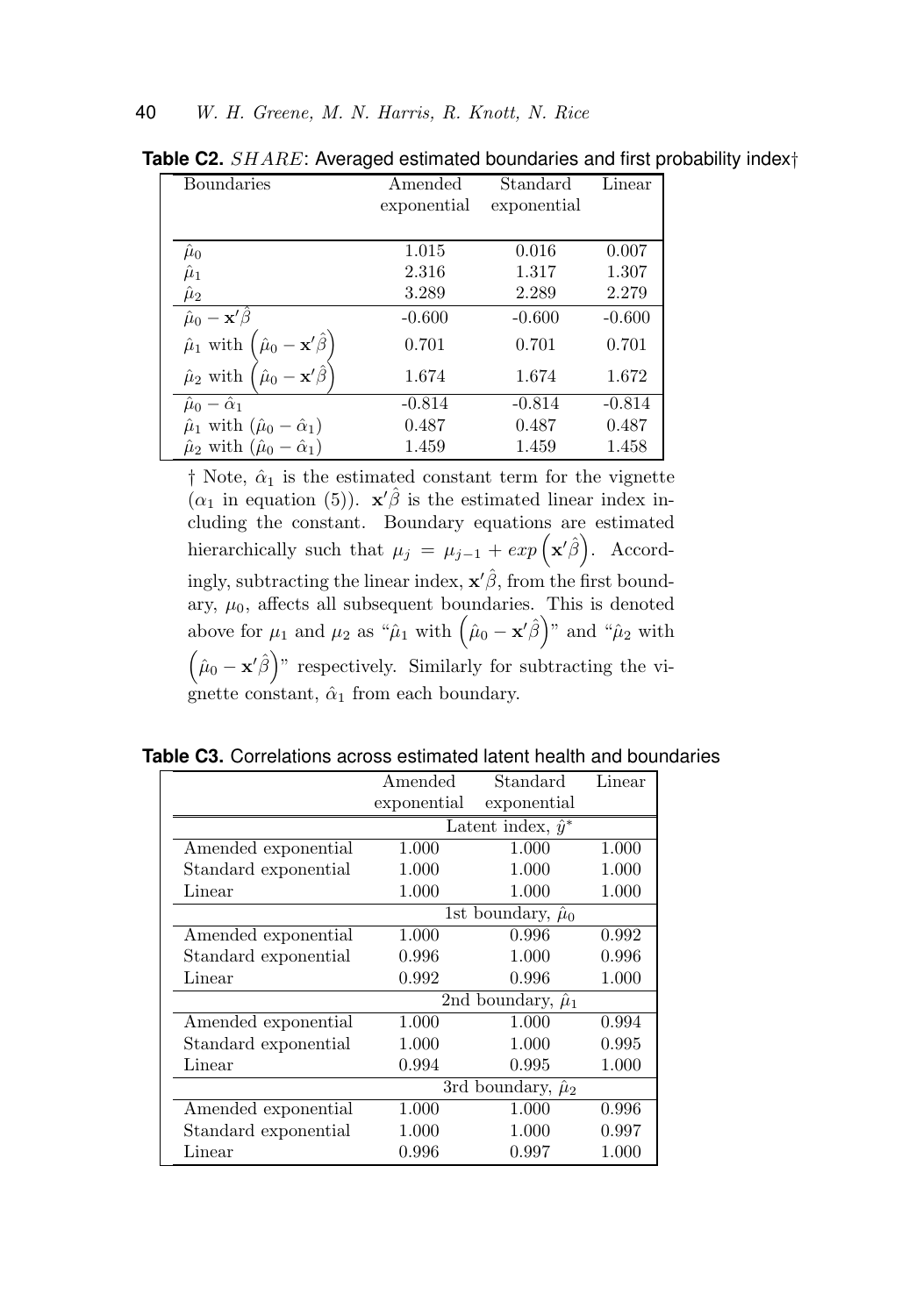**Table C4.** SHARE: Average predicted probabilities, and correlations across predicted probabilities

|                      | Amended          | Standard                                  | Linear |  |  |  |  |
|----------------------|------------------|-------------------------------------------|--------|--|--|--|--|
|                      | exponential      | exponential                               |        |  |  |  |  |
|                      |                  | Average probabilities                     |        |  |  |  |  |
| $i=0$                | 0.288            | 0.288                                     | 0.288  |  |  |  |  |
| $i=1$                | 0.447            | 0.447                                     | 0.447  |  |  |  |  |
| $i=2$                | 0.202            | 0.302                                     | 0.202  |  |  |  |  |
| $j=3$                | 0.063            | 0.063                                     | 0.063  |  |  |  |  |
|                      |                  | Correlations across individual $P(y=0)$   |        |  |  |  |  |
| Amended exponential  | 1.0000           | 1.0000                                    | 1.0000 |  |  |  |  |
| Standard exponential | 1.0000           | 1.0000                                    | 1.0000 |  |  |  |  |
| Linear               | 1.0000<br>1.0000 |                                           | 1.0000 |  |  |  |  |
|                      |                  | Correlations across individual $P(y = 1)$ |        |  |  |  |  |
| Amended exponential  | 1.0000           | 0.9977                                    | 0.9976 |  |  |  |  |
| Standard exponential | 0.9977           | 1.0000                                    | 0.9999 |  |  |  |  |
| Linear               | 0.9976           | 0.9999                                    | 1.0000 |  |  |  |  |
|                      |                  | Correlations across individual $P(y = 2)$ |        |  |  |  |  |
| Amended exponential  | 1.0000           | 0.9998                                    | 0.9997 |  |  |  |  |
| Standard exponential | 0.9998           | 1.0000                                    | 1.0000 |  |  |  |  |
| Linear               | 0.9997           | 1.0000                                    | 1.0000 |  |  |  |  |
|                      |                  | Correlations across individual $P(y = 3)$ |        |  |  |  |  |
| Amended exponential  | 1.0000           | 0.9998                                    | 0.9997 |  |  |  |  |
| Standard exponential | 0.9998           | 1.0000                                    | 1.0000 |  |  |  |  |
| Linear               | 0.9997           | 1.0000                                    | 1.0000 |  |  |  |  |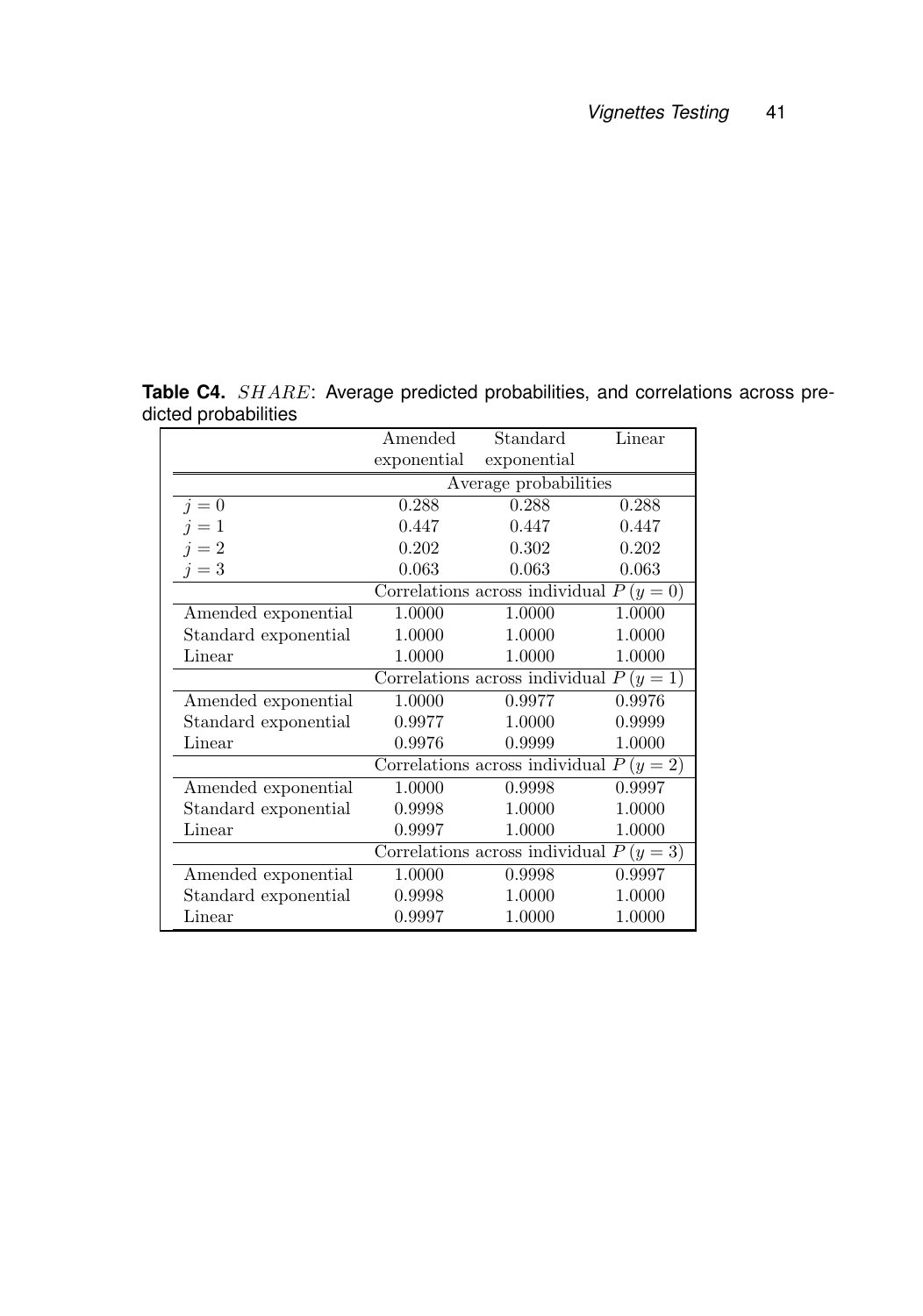|             | Observed categorical outcomes |         |          |                      |             |         |        |         |
|-------------|-------------------------------|---------|----------|----------------------|-------------|---------|--------|---------|
|             |                               | $i=0$   |          | $i=1$                |             | $i=2$   |        | $i=3$   |
|             |                               |         |          | Amended exponential  |             |         |        |         |
| Male        | 0.105                         | (0.019) | $-0.081$ | (0.016)              | $-0.028$    | (0.015) | 0.004  | (0.007) |
| AnyCond     | $-0.216$                      | (0.015) | $-0.027$ | (0.014)              | 0.162       | (0.013) | 0.081  | (0.007) |
| Grip35      | $-0.057$                      | (0.019) | $-0.064$ | (0.017)              | 0.078       | (0.015) | 0.043  | (0.008) |
| EducPS      | 0.034                         | (0.017) | 0.028    | (0.014)              | $-0.045$    | (0.013) | 0.016  | (0.007) |
| Age $66-75$ | $-0.028$                      | (0.016) | $-0.004$ | (0.014)              | 0.032       | (0.012) | 0.0006 | (0.006) |
| Age $> 75$  | $-0.066$                      | (0.027) | 0.004    | (0.024)              | 0.048       | (0.020) | 0.014  | (0.009) |
|             |                               |         |          | Standard exponential |             |         |        |         |
| Male        | 0.106                         | (0.019) | $-0.082$ | (0.016)              | $-0.028$    | (0.015) | 0.004  | (0.007) |
| AnyCond     | $-0.217$                      | (0.015) | $-0.027$ | (0.014)              | 0.162       | (0.013) | 0.081  | (0.007) |
| Grip35      | $-0.056$                      | (0.019) | $-0.065$ | (0.017)              | 0.078       | (0.015) | 0.043  | (0.008) |
| EducPS      | 0.034                         | (0.017) | 0.027    | (0.014)              | $-0.045$    | (0.014) | 0.016  | (0.007) |
| Age $66-75$ | $-0.029$                      | (0.016) | $-0.003$ | (0.014)              | 0.032       | (0.012) | 0.0004 | (0.006) |
| Age > 75    | $-0.067$                      | (0.027) | 0.005    | (0.024)              | 0.048       | (0.020) | 0.014  | (0.009) |
|             |                               |         |          |                      | Linear      |         |        |         |
| Male        | 0.104                         | (0.019) | $-0.077$ | (0.016)              | $-0.029$    | (0.015) | 0.002  | (0.007) |
| AnyCond     | $-0.217$                      | (0.015) | $-0.025$ | (0.014)              | $\,0.162\,$ | (0.013) | 0.080  | (0.007) |
| Grip35      | $-0.057$                      | (0.019) | $-0.063$ | (0.016)              | 0.079       | (0.015) | 0.041  | (0.007) |
| EducPS      | 0.034                         | (0.017) | 0.029    | (0.015)              | $-0.047$    | (0.014) | 0.016  | (0.007) |
| Age $66-75$ | $-0.029$                      | (0.016) | $-0.003$ | (0.013)              | 0.032       | (0.012) | 0.0003 | (0.006) |
| Age $> 75$  | $-0.067$                      | (0.027) | 0.005    | (0.023)              | 0.047       | (0.020) | 0.014  | (0.009) |

**Table C5.** SHARE: Partial effects (evaluated at sample means) and standard errors (in parentheses)

**Table C6.** Size results, at 0.05 nominal size; unrestricted  $\sigma_k^2$ †

| Boundary equations   | $score_{joint}$ | $score_{VE}$ | $score_{BC}$ |
|----------------------|-----------------|--------------|--------------|
| Linear               | 0.0560          | 0.0550       | 0.0535       |
| Standard exponential | 0.0575          | 0.0535       | 0.0565       |
| Amended exponential  | 0.0470          | 0.0525       | 0.0565       |

 $\dagger$  Based on  $M = 2,000$  repetitions.